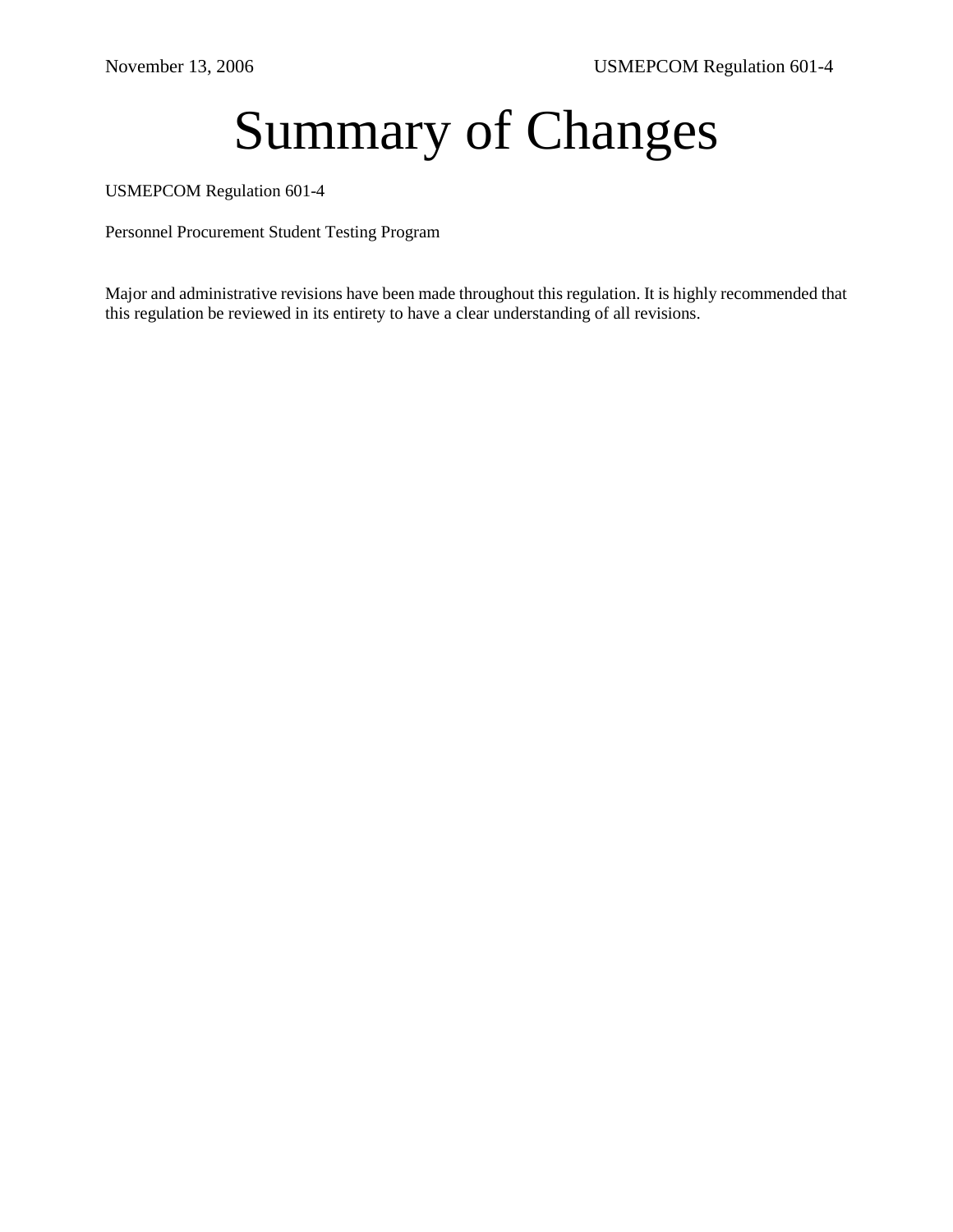## DEPARTMENT OF DEFENSE HEADQUARTERS, UNITED STATES MILITARY ENTRANCE PROCESSING COMMAND 2834 GREEN BAY ROAD, NORTH CHICAGO, ILLINOIS 60064-3091

\*USMEPCOM Regulation November 13, 2006 No. 601-4 *Incorporating changes effective November 16, 2015*

**Effective: November 16, 2015** 

**Personnel Procurement Student Testing Program** 

## FOR THE COMMANDER:

DAVIS.JEFF ( ERSON.M.10<sup>NDN: C=US, O=U.S. Government,</sup><br>
CU-DAVIS.JEFFERSON.M.1082194 82194629 Digitally signed by DAVIS.JEFFERSON.M.1082194629 629 Date: 2015.11.13 14:10:49 -06'00'

OFFICIAL: D. R. O'Brien Deputy Commander/Chief of Staff

J.M. Davis Publications Officer, J-1/Human Resources

DISTRIBUTION: A (Electronic only publication)

<span id="page-1-0"></span>**Executive Summary.** AR 601-222, OPNAVINST 1100.5, MCP 1130.52E, AF JI 36-2016, CG COMDTINST 1130.24A (Armed Services Military Personnel Accession Testing Programs) designates Headquarters, United States Military Entrance Processing Command (HQ USMEPCOM) as the single manager of all Armed Services Vocational Aptitude Battery (ASVAB) testing in the United States, its commonwealth, and territories. Management includes program promotion, test administration, scoring distribution of test materials, and the training and supervision of all testing personnel. This regulation implements chapter 2, The Department of Defense (DoD) Student Testing Program (STP), and prescribes responsibilities, policies, and procedures for administering the STP.

**Applicability.** This regulation is applicable to all recruiting services and the USMEPCOM in providing the STP. It provides procedural and administrative guidance to recruiting services for performing the required duties in support of the STP.

**Supplementation.** Supplementation of this regulation is prohibited without prior approval of HQ USMEPCOM, ATTN: J-3/MEOP-TD, 2834 Green Bay Road, North Chicago, Illinois 60064-3091.

**Suggested Improvements.** The proponent agency of this regulation is HQ USMEPCOM, ATTN: J-3/MOP-TD. Users are invited to send comments and suggested improvements on Department of the Army (DA) Form [2028 Recommended Changes to Publications and Blank Forms](http://www.apd.army.mil/pub/eforms/pdf/A2028.pdf) directly to HQ USMEPCOM, ATTN: J-3/MEOP-TD, 2834 Green Bay Road, North Chicago, Illinois 60064-3091.

**Internal Control Process.** This regulation contains internal control provisions and provides an internal control evaluation checklist in [Appendix A](#page-47-0) for use in conducting internal controls.

\*This regulation supersedes UMR 601-4, Student Testing Program November 13, 2006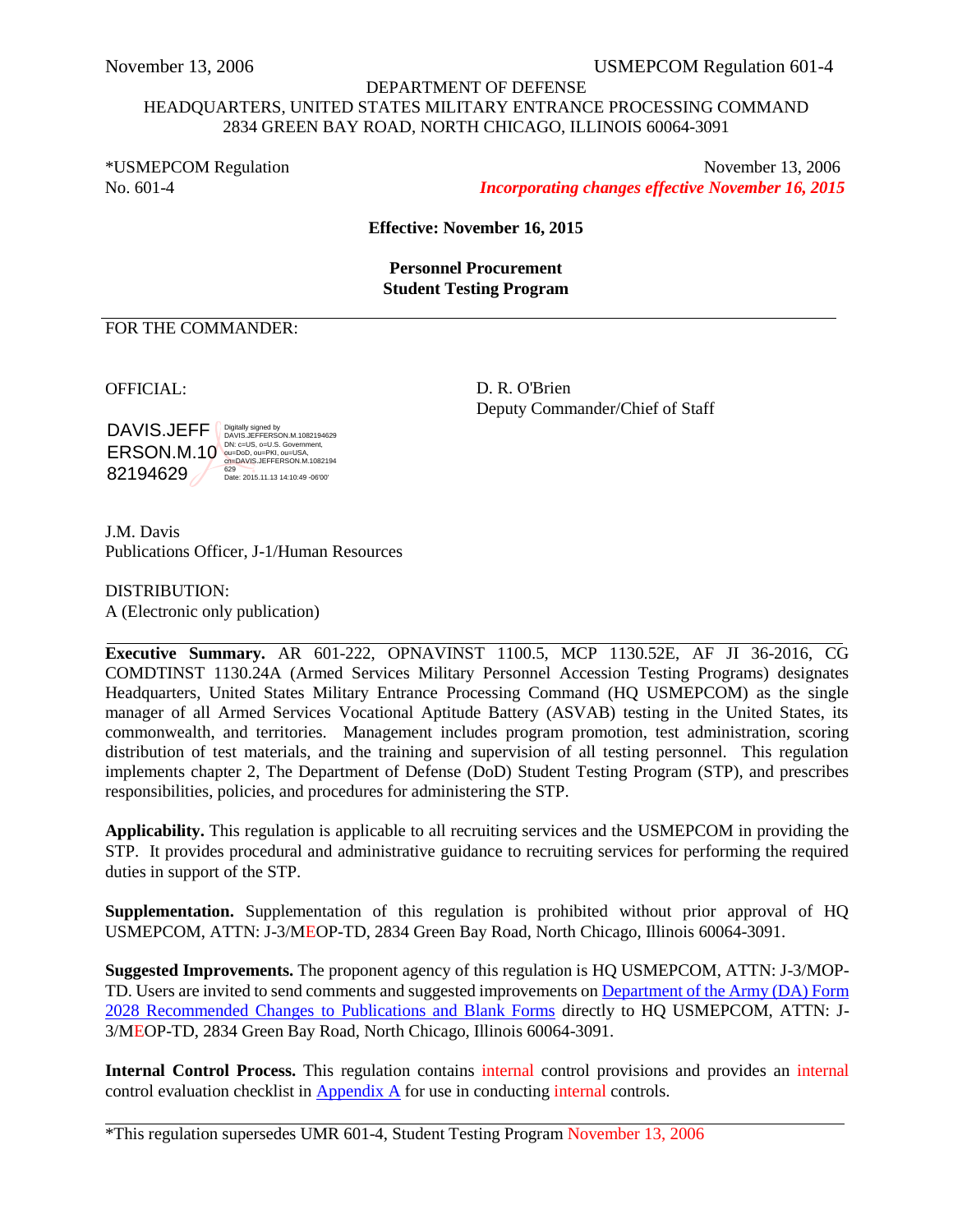# **Table Contents (TOC)**

<span id="page-2-0"></span>

|                                                                                           | Paragraph | Page                     |
|-------------------------------------------------------------------------------------------|-----------|--------------------------|
|                                                                                           |           |                          |
| <b>Chapter 1</b>                                                                          |           |                          |
| <b>General</b>                                                                            |           |                          |
| Purpose                                                                                   | $1-1$     | 1                        |
| References                                                                                | $1-2$     | 1                        |
| <b>Explanation of abbreviations</b>                                                       | $1-3$     | 1                        |
| Responsibilities                                                                          | $1-4$     | 1                        |
| <b>Chapter 2</b>                                                                          |           |                          |
| The Department of Defense (DoD) Student Testing Program and the Armed Services Vocational |           |                          |
| <b>Aptitude Battery Career Exploration Program</b>                                        |           |                          |
| The DoD Student Testing Program                                                           | $2 - 1$   | 3                        |
| Scope of administering the Student Testing Program                                        | $2 - 2$   | 3                        |
| <b>Student Testing Program components</b>                                                 | $2 - 3$   | $\overline{4}$           |
| Professional management and representation of the ASVAB                                   |           |                          |
| <b>Career Exploration Program</b>                                                         | $2 - 4$   | $\overline{\mathcal{A}}$ |
| Recruiting services and the Student Testing Program                                       | $2 - 5$   | 5                        |
| Training needs for Student Testing Program and Career Exploration Program                 | $2 - 6$   | 6                        |
|                                                                                           |           |                          |
| <b>Chapter 3</b>                                                                          |           |                          |
| <b>Scheduling and Session Requirements</b>                                                |           |                          |
| Test session scheduling                                                                   | $3-1$     | 8                        |
| Recruiter release options                                                                 | $3 - 2$   | 9                        |
| Option 7 – Invalid test results                                                           | $3 - 3$   | 9                        |
| Split session                                                                             | $3-4$     | 10                       |
| Multi-room session                                                                        | $3 - 5$   | 11                       |
| Test session standardization                                                              | $3-6$     | 11                       |
| Accommodations for students with special testing needs                                    | $3 - 7$   | 13                       |
| Non-school hours and facilities                                                           | $3 - 8$   | 14                       |
| Payment of Educational Staff Agreements arrangements                                      | $3-9$     | 14                       |
| <b>Single Site Testing</b>                                                                | $3-10$    | 14                       |
| <b>Chapter 4</b>                                                                          |           |                          |
| <b>Test Control and Administration</b>                                                    |           |                          |
| Controlled items                                                                          | $4 - 1$   | 15                       |
| Test loss/compromise                                                                      | $4 - 2$   | 15                       |
| Test session preparation                                                                  | $4 - 3$   | 15                       |
| Test administration                                                                       | $4 - 4$   | 16                       |
| Mailing procedures                                                                        | $4 - 5$   | 18                       |
| School official feedback                                                                  | $4 - 6$   | 18                       |
| <b>Surveys</b>                                                                            | $4 - 7$   | 18                       |
| <b>Chapter 5</b>                                                                          |           |                          |
| <b>Processing Test Session Results</b>                                                    |           |                          |
| High school records                                                                       | $5 - 1$   | 19                       |
| Accountability for test session results                                                   | $5 - 2$   | 19                       |
| Session product management                                                                | $5 - 3$   | 21                       |
| Electronic transmittal of student results                                                 | $5 - 4$   | 22                       |
| USMEPCOM Integrated Resource System (USMIRS) reports                                      | $5 - 5$   | 23                       |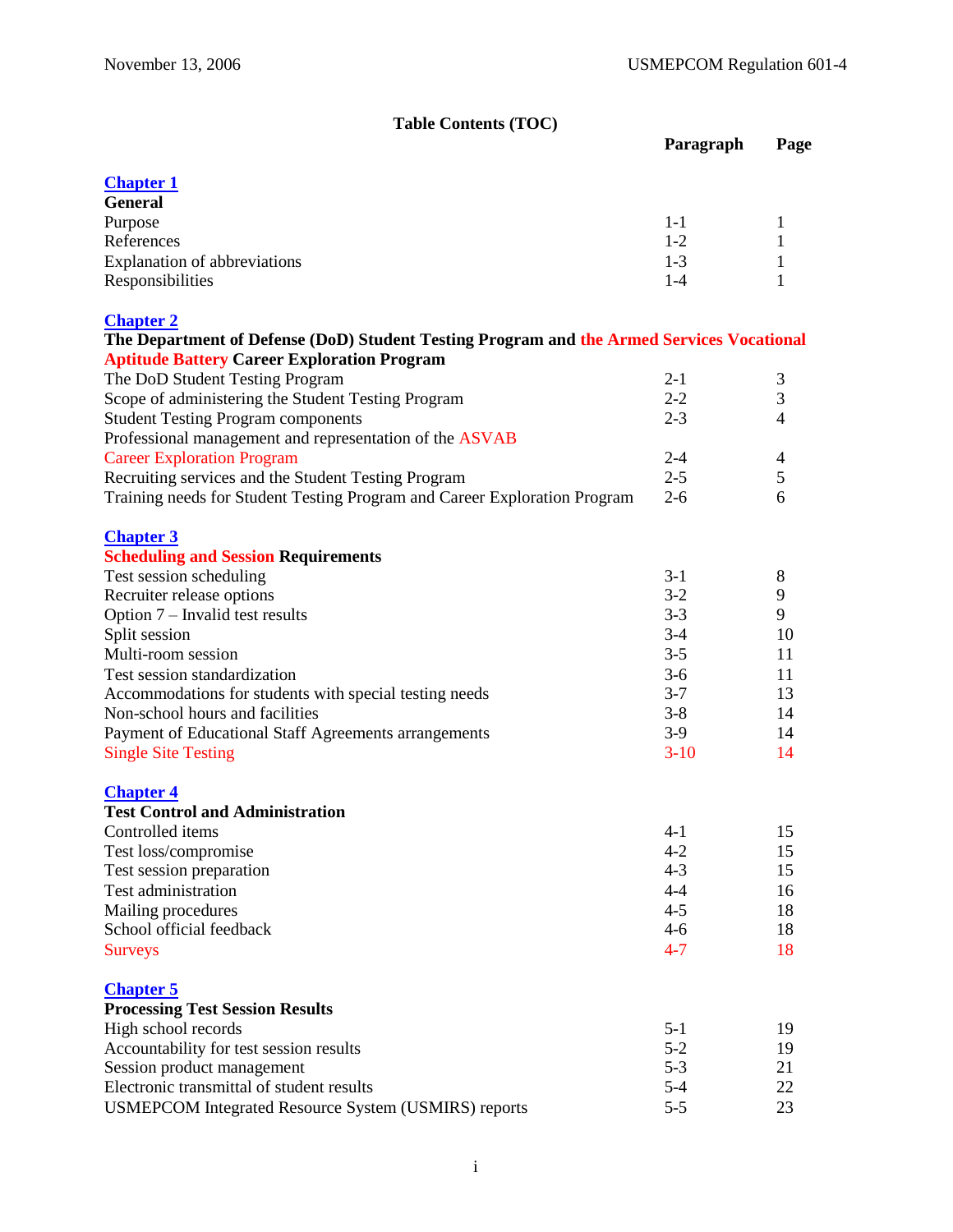|                                                                                               | Paragraph | Page |
|-----------------------------------------------------------------------------------------------|-----------|------|
| <b>Chapter 6</b>                                                                              |           |      |
| Managing the Military Entrance Processing Station (MEPS) School Data and Student Test Data in |           |      |
| the USMEPCOM Integrated Resource System (USMIRS)                                              |           |      |
| MEPS testing area                                                                             | $6-1$     | 26   |
| Maintaining a valid school list                                                               | $6 - 2$   | 26   |
| Adding a new school record                                                                    | $6 - 3$   | 26   |
| Updating school records                                                                       | $6 - 4$   | 27   |
| Service assignment of a school                                                                | $6-5$     | 27   |
| Schools not eligible                                                                          | $6-6$     | 27   |
| Deleting a school record                                                                      | $6 - 7$   | 27   |
| Printing school records                                                                       | $6 - 8$   | 28   |
| <b>Chapter 7</b>                                                                              |           |      |
| <b>Student Testing Program Marketing</b>                                                      |           |      |
| Purpose                                                                                       | $7-1$     | 30   |
| <b>Educational outreach</b>                                                                   | $7 - 2$   | 30   |
| Marketing plan                                                                                | $7 - 3$   | 30   |
| High school visits                                                                            | $7 - 4$   | 31   |
| State and local conferences and conventions educator marketing events                         | $7 - 5$   | 32   |
| MEPS ESS participation at national educator conventions marketing events                      | $7 - 6$   | 34   |
| MEPS ESS professional organization memberships and participation                              | $7 - 7$   | 34   |
| Center of Influence event                                                                     | $7 - 8$   | 35   |
| Test integrity during marketing efforts                                                       | $7-9$     | 37   |
| MEPS Student Testing Program representative to state offices                                  | $7-10$    | 37   |
| Media                                                                                         | $7 - 11$  | 38   |
| <b>Quarterly Activity Report</b>                                                              | $7 - 12$  | 39   |
| Materials and resources for the Student Testing Program                                       | $7 - 12$  | 39   |
| Locally produced marketing and/or correspondence materials                                    | $7 - 13$  | 40   |
| Pre-paid postage                                                                              | $7 - 14$  | 40   |
| <b>Chapter 8</b>                                                                              |           |      |
| <b>Overseas Testing Program</b>                                                               |           |      |
| ASVAB testing outside the United States                                                       | $8 - 1$   | 41   |
| Roles                                                                                         | $8 - 2$   | 41   |
| Obtaining USMEPCOM student testing forms                                                      | $8-3$     | 42   |
| <b>Tables</b>                                                                                 |           |      |
| <b>3-1.</b> Recruiter Release Options                                                         |           | 9    |
| 3-2. Reasons to Invalidate (option 7) an Individual Test                                      |           | 10   |
| 3-3. Reasons to Invalidate (option 7) a Session                                               |           | 10   |
| <b>5-1.</b> Reasons to Not Process an Answer Sheet                                            |           | 20   |
| <b>5-2.</b> Distribution of Student Information to Recruiting Services                        |           | 24   |
| <b>5-3.</b> USMIRS Manually Generated Reports                                                 |           | 25   |
| 6-1. Definitions of Eligible and Ineligible School                                            |           | 28   |
| 6-2. Reasons Not Eligible to Market                                                           |           | 28   |
| 6-3. Reasons Not Testing                                                                      |           | 29   |
| 6-4. Reasons to Delete a School                                                               |           | 29   |
| <b>7-1.</b> List of States and Representative MEPS                                            |           | 38   |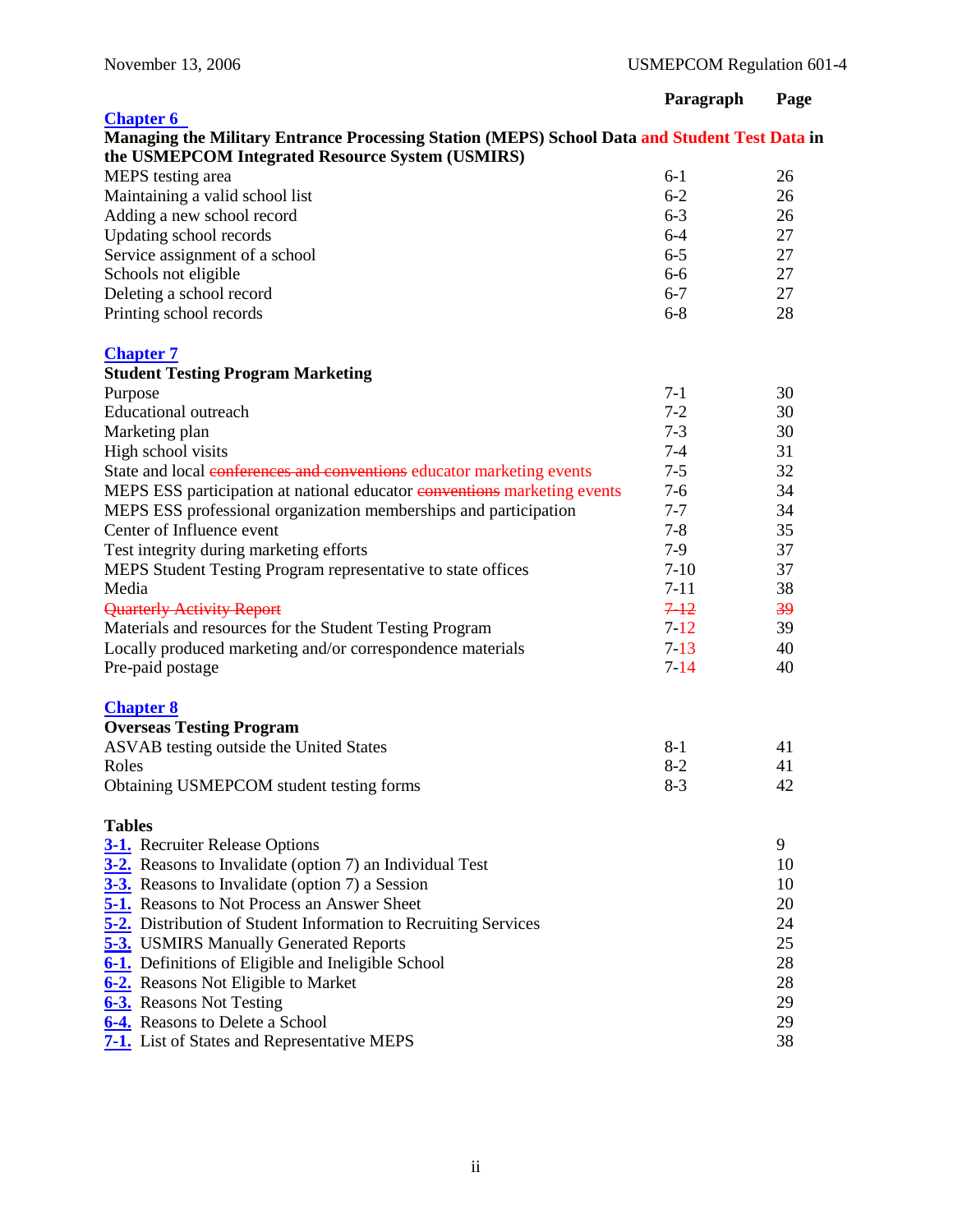# **Page**

| <b>Appendices</b>                                                                                  |     |
|----------------------------------------------------------------------------------------------------|-----|
| <b>A.</b> Instructions for Preparing Prescribed United States Military Entrance Processing Command |     |
| (USMEPCOM) Forms                                                                                   | 43  |
| <b>B.</b> References                                                                               | 54  |
| C. Internal Control Evaluation Checklist                                                           | 57  |
| <b>D.</b> Glossary                                                                                 | 59. |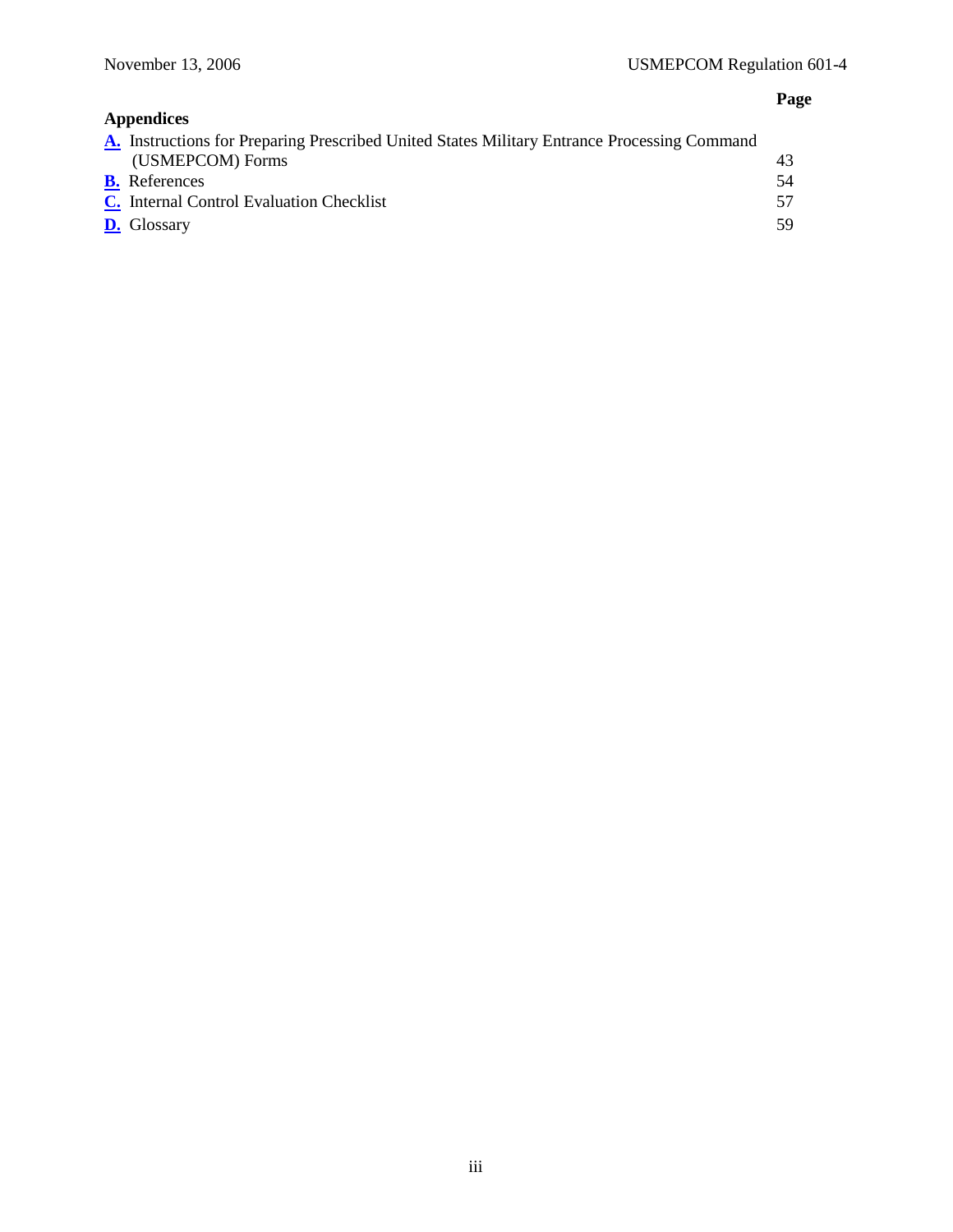## <span id="page-5-0"></span>**Chapter 1 General**

## **1-1. Purpose**

This regulation prescribes policies, procedures, and responsibilities for carrying out the Department of Defense (DoD) Student Testing Program (STP). Program elements include promotion of the student version of the Armed Services Vocational Aptitude Battery (ASVAB) and the Career Exploration Program (CEP) to schools and the education community, administration of the test and follow-up services to the schools, entering and maintaining testing data in the USMEPCOM Integrated Resource System (USMIRS), the overseas STP, and training and supervision of all testing personnel.

## **1-2. References**

Required and related publications, required forms, are i[n Appendix B.](#page-58-0)

## **1-3. Explanation of abbreviations**

Abbreviations used in this regulation are explained in the [Appendix D, Glossary.](#page-63-0)

## **1-4. Responsibilities**

a. The Commander, **USMEPCOM will** ensure adequate funding to administer the STP and ensure sufficient stock of student ASVAB tests, CEP materials, and promotional items are printed, distributed, and maintained.

b. The Director, J-3/Operations will ensure the overall administration of the STP is in accordance with the procedures, policies, and intent of this regulation. The Director, J-3/Operations will present STP administration issues to the Recruiting Commander/Operations Committee Services.

c. The Chief, testing division will maintain staff supervision of the STP and advise the Director, J-3/Operations on all aspects of the STP. The Chief, Testing Division will coordinate STP issues with the Office of the Deputy Under Secretary of Defense, Accession Policy (DUSD/AP) and the Defense Manpower Data Center (DMDC), Personnel Testing Division Defense Personnel Assessment Center. The Chief, Testing Division will present STP administration issues to the Manpower Accession Policy Work Group.

d. The Command educational services specialist (ESS) will serve as the HQ USMEPCOM STP Manager for all aspects of the STP and advise the Chief, Testing Division on all aspects of the STP.

e. Sector Commanders will ensure the overall administration of the STP is in accordance with the procedures, policies, and intent of this regulation within the Sector area of responsibility (AOR). Sector Commanders will hold each Military Entrance Processing Station (MEPS) Commander responsible for maintaining established standards for the STP.

f. The Sector ESS will manage all aspects of the STP within the Sector AOR and advise the Sector Commander on program administration.

g. The Battalion (BN) Commander will provide oversight of the STP within the BN AOR. In regards to the STP, the BN Commander will assist subordinate MEPS Commanders in resolving issues with the Interservice Recruitment Committee (IRC), review MEPS responses to all HQ and Sector tasking messages, and provide oversight and management of funding for state and local educator marketing events, and Center of Influence (COI) events.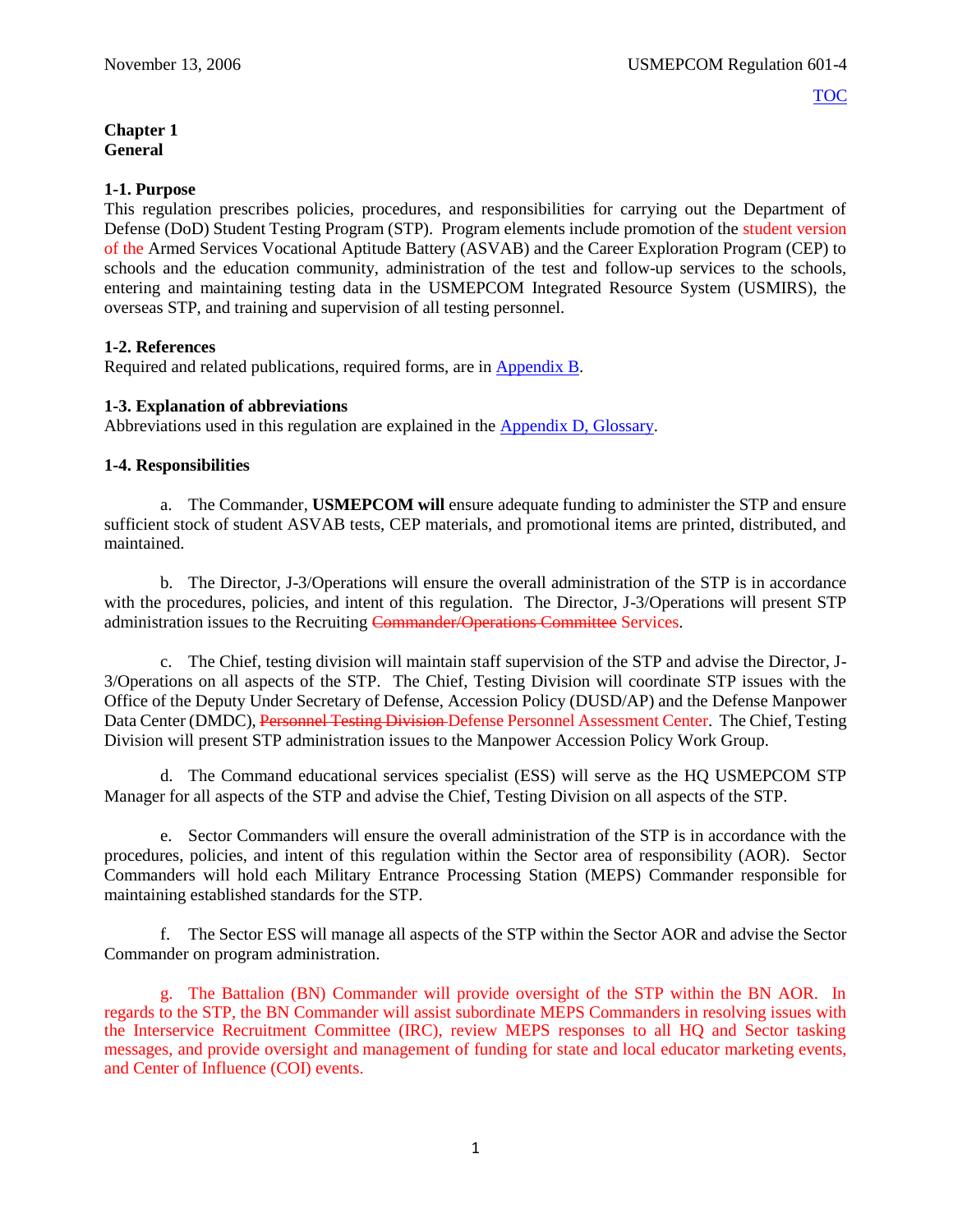h. The MEPS Commander will act as the overall supervisor and responsible for the STP throughout their MEPS AOR. They will ensure the overall administration of the STP is in accordance with the procedures, policies, and intent of this regulation within the MEPS AOR, ensure MEPS staff supports the STP with required resources, and ensure coordination and support of the local marketing plan with the Interservice Recruitment Committee (IRC) members.

i. The MEPS ESS will serve as the STP manager for the MEPS AOR, responsible to the MEPS Commander, manage the STP and advise the MEPS Commander on all aspects of the MEPS STP, advise and coordinate with the MEPS test control officer (TCO) on all issues pertinent and within the MEPS TCO realm, manage all school marketing, and coordinate with the MEPS TCO for support of the STP. As the program manager, the MEPS ESS will manage scheduling of all ASVAB CEP career seminars and related training to MEPS or recruiting service personnel supporting the STP. The ESS will supervise the Test Coordinator (TC).

<span id="page-6-1"></span>j. The MEPS TCO will enforce the control and security of the STP ASVAB controlled test materials and associated publications and carry out security duties as required in [UMR 611-1,](https://spear/Headquarters/J-1%20MEHR/MissionSup/USMEPCOM%20Regulations%20and%20Forms%20Library/UMR%20611-1,%20Enlistment%20Qualification%20Tests/UMR%20611-1,%20Enlistment%20Qualification%20Tests.pdf) Enlistment [Qualification Tests.](https://spear/Headquarters/J-1%20MEHR/MissionSup/USMEPCOM%20Regulations%20and%20Forms%20Library/UMR%20611-1,%20Enlistment%20Qualification%20Tests/UMR%20611-1,%20Enlistment%20Qualification%20Tests.pdf) Additionally, the MEPS TCO will ensure MEPS Test Administrators (TA) and Intermittent Test Administrators (ITA) provide student testing support to meet program goals. The TCO will ensure high school test scoring support is provided by the testing section. The TCO is responsible for placing orders for student ASVAB material through the U.S. Army Publishing Directorate website. The TCO will supervise the TA/ITAs.

k. The MEPS Test Coordinator (TC) will coordinate with the MEPS TCO and ESS to perform administrative functions in support of the STP, will serve as the primary coordinator and point of contact (POC) for school officials, recruiting services, and any contracted individual or organization for all issues related to scheduling and administration of the **Student**-ASVAB CEP, and serve in the capacity of a TA on an as needed basis. The TC will inform the TCO when testing materials should be ordered to ensure adequate supplies of ASVAB print material.

<span id="page-6-0"></span>l. The MEPS TA/ITA will be qualified to conduct student test sessions as required.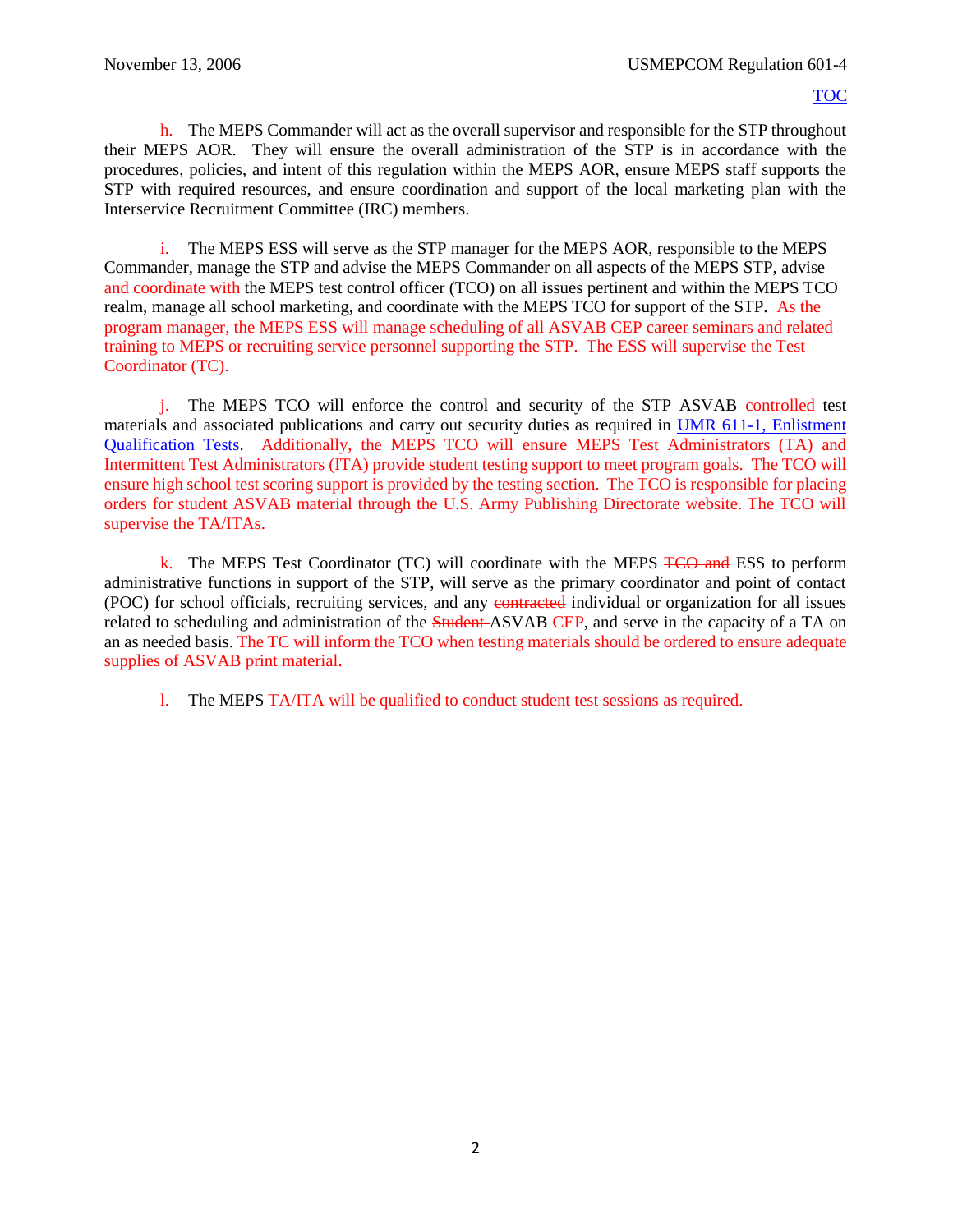#### **Chapter 2**

## **The Department of Defense (DoD) Student Testing Program (STP) and the Armed Services Vocational Aptitude Battery (ASVAB) Career Exploration Program (CEP)**

## **2-1. The DoD STP**

The STP is offered to provide secondary and post-secondary schools and students assistance in curriculum planning, vocational and career counseling, and group assessment. The CEP allows recruiting services to gain access and visibility to the high school market and provides names and scores of potential recruits to the services prequalified leads to recruiters based on school-selected release options. The DoD offers the STP to schools at no cost. The DUSD/AP has charged USMEPCOM to provide an ESS as the primary point of contact for this program at each MEPS. administer the STP using test and career explorationmaterials developed by DMDC.

#### **2-2. Scope of administering the STP**

a. The scope of program administration for USMEPCOM includes-

(1) Educate and gain the interest of the educator public in the DOD STP ASVAB CEP.

(2) Gain participation from individual schools for use of the STP ASVAB CEP. and providing the CEP to students

- (3) Coordinate with schools for scheduling and providing resources needed to administer the ASVAB.
	- (4) Provide resources needed to administer the ASVAB CEP.
	- (5) Provide pre-test information and post-test career exploration activities to students.
	- (6) Ensure standardized testing rules and test controls are in place.
	- (7) Provide STP ASVAB CEP training to recruiters.
	- (8) Enter and maintain accurate testing data for accession use, historical trend analysis, and

reporting.

(9) Identifying how long each type of testing data needs to be retained and when it should be deleted.

(10) Recommend changes to the System of Records Notice (SORN) for STP data as needed.

b. This program is available to students in the 10th, 11th, and 12th grades, Job Corps centers, and to post-secondary students. The ASVAB will not be administered to students below the 10th grade. CEP materials will not be provided for students below the 10th grade. The STP is also available to Military and Civilian dependents in the Department of Defense Dependents School Education Authority (DODDS) (DODEA) system.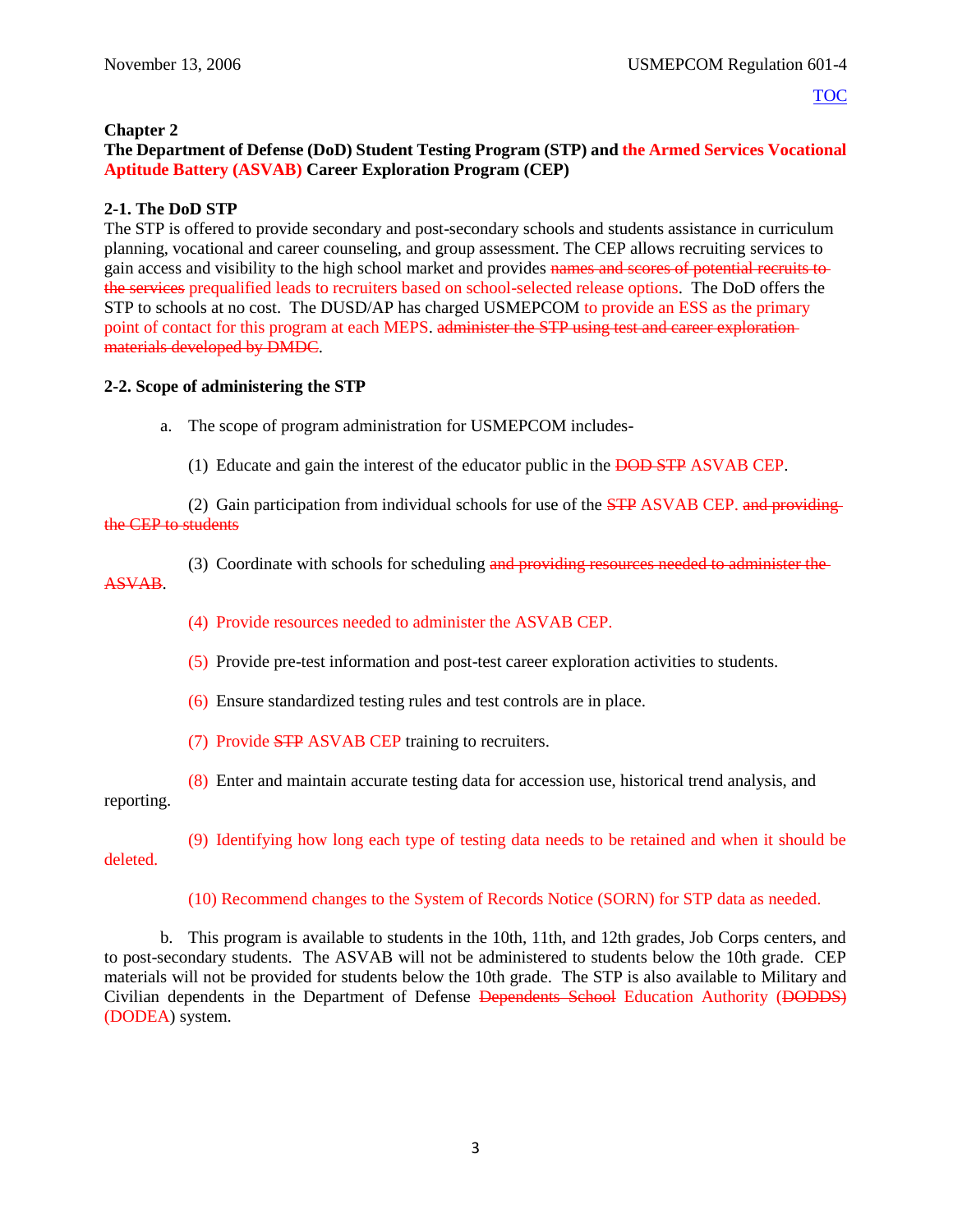c. A school is defined as an education entity providing secondary or post-secondary education to students primarily between **16** and **23** years of age and awarding a degree, certificate (diploma or General Education Development equivalency), or trade skill designation. Home school students may be tested by agreement with an area high school or if a home school association can provide a testing location at no cost to the government. Students participating in the Career Exploration Program will not be tested outside of their school facility without coordination with school officials. Student test sessions will not be administered at alternate sites unless an exception to policy is approved by J-3/MEOP-TD.

## **2-3. STP components**

a. The student ASVAB**.** The student version of the ASVAB is a multi-aptitude test battery consisting of subtests from which skill level scores in the verbal, math, and science and technical areas are derived. Two [Department of Defense \(DD\) Form 1304-5,](http://www.dtic.mil/whs/directives/forms/forminfo/forminfopage2389.html) ASVAB Summary Results (ASR) sheets are generated for each student taking the test; one for the student and one for the school counselor. Descriptions of the subtests and information concerning the composite scores are contained in the ASVAB CEP support materials. Approximately 3 hours is required to complete test administration. If a student ASVAB is scheduled and administered, the below CEP portion must offered. The CEP may be conducted by a MEPS ESS or trained Recruiting Service ESS, school personnel, or recruiters. The school may decline to provide the CEP portion of the program.

b. The CEP**.** The CEP is designed to help students learn more about themselves and the world of work, identify and explore potentially satisfying occupations, and develop an effective strategy to realize their goals. It consists of a set of materials designed to help students integrate their ASVAB test score results with their interests. This comprehensive program meets most school requirements for career planning/transitioning of students.

## **2-4. Professional management and representation of the STP ASVAB CEP**

The STP ASVAB CEP is used to provide career and transitional counseling to the youth of the United States. It is necessary that individuals with education and/or counseling credentials manage and represent the STP.

a. The ESS. Each MEPS Commander will hire an individual fully qualified to carry out career exploration services with the nation's schools as the DoD's representative. This individual is known as the MEPS<del>-STP manager or</del> ESS and serves as the primary manager of the STP within the MEPS AOR.

b. Qualifications. The  $STP$  manager/ ESS will have appropriate education and/or counseling credentials to fill an ESS (GS 1740-11) position at the fully qualified level and appropriate knowledge, skills, and abilities to perform the functions required for the STP and CEP. Office of Personnel Management qualification standards include 24 semester hours appropriate to the position being filled, with at least one course in Test and Measurement or Adult Learning. Qualifications must be met prior to hire. Experience cannot be used to meet the education requirement. Developmental positions are not authorized for the ESS. The MEPS commander will notify sector of the hiring, resignation, or firing of a MEPS ESS. The Sector ESS and/or Command ESS may will review MEPS referral lists for qualifications and of applicants for MEPS ESS positions, make recommendations, to MEPS commanders and assist the MEPS Commanders throughout the hiring process. The MEPS Commander will make the hiring decision. The MEPS Commander will immediately notify Sector of the hiring, pending retirement, resignation, or firing of a MEPS ESS. Sector will immediately notify HQ of these actions.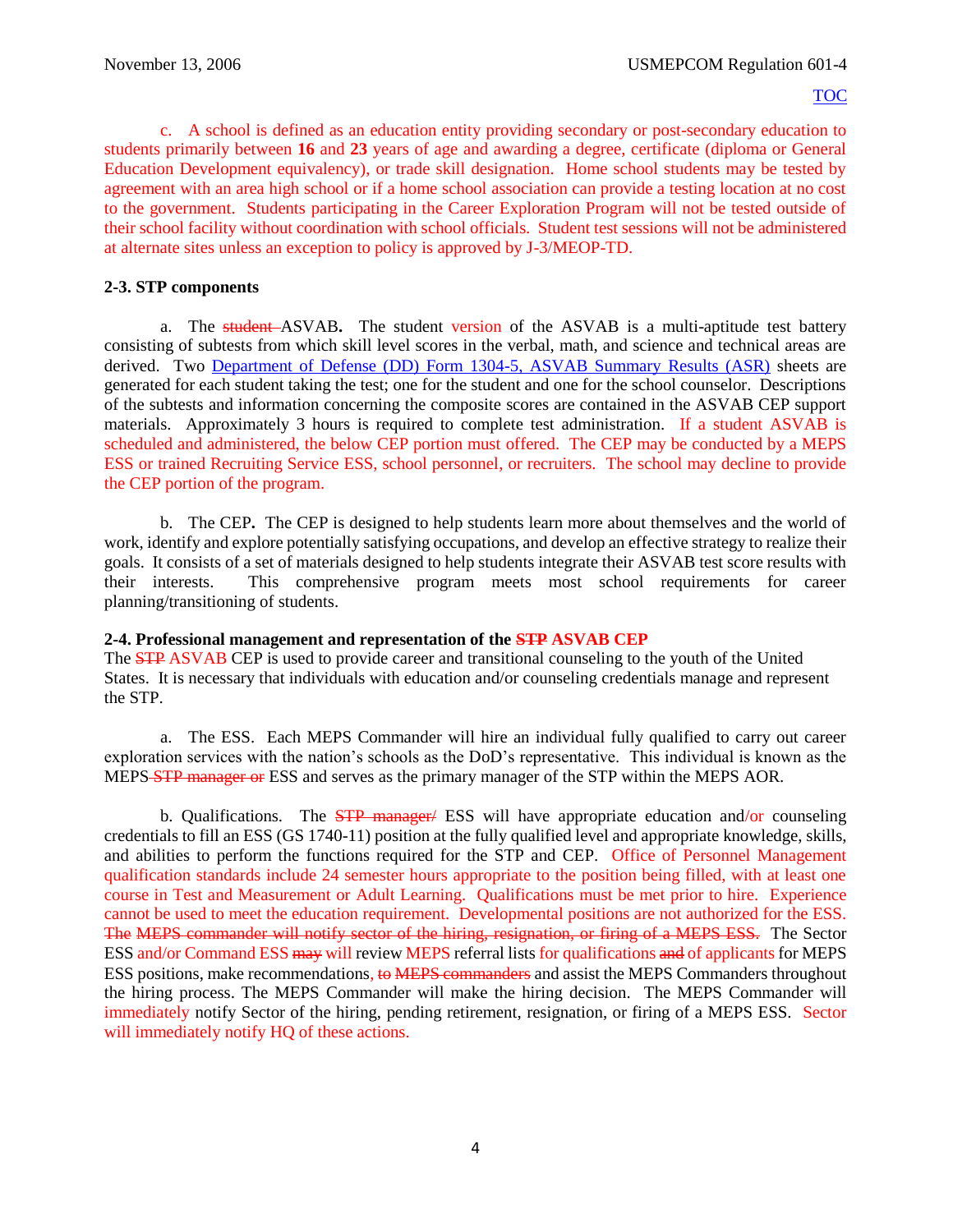c. Professional activities. The MEPS ESS will participate in professional education activities as a function of their job to engage the educator public as well as to maintain professional development and currency in their field. These activities may fall outside normal duty hours and, in order to take advantage of opportunities to benefit the STP, the MEPS ESS may need to work an alternate or flexible work schedule, including telework.

d. STP support.The TC is the primary school POC for test scheduling and other administrative actions. The MEPS ESS may participate in will review, interview, and select potential candidates for filling the TC position. The MEPS ESS will coordinate with the and TCO will collaborate to ensure that the duties of the MEPS TC and daily activities properly support the STP.

e. **Business cards**. Only HQ USMEPCOM Operations Directorate/Testing Division personnel (J-3/MEOP-TD), Sector ESS, and MEPS ESS are authorized to use commercially procured personalized CEP business cards with appropriated funds.

(1) Requests for ESS business cards must be processed through J-3/MEOP-TD.

(a) MEPS name, ESS name, MEPS address and phone numbers

(b) Only credentials (degrees, certifications) related to the field of education will be listed on business cards

(c) Only official cell phone numbers are authorized

(2) While other members of the MEPS staff support the CEP, they are not authorized commercially procured business cards. Instead, a generic CEP business card is authorized. Generic cards may be produced in-house using existing computer hardware and software.

- (a) Locally produced cards will use the approved J-3/MEOP-TD CEP template
- (b) Contain the individual's name, MEPS address, and CEP toll-free number.
- (c) Cards will be printed on perforated card stock which can be obtained through supply

channels.

(d) Under no circumstances will commercial production of generic CEP business cards be authorized at government expense.

(3) Cards produced at own expense must use the approved CEP template.

(4) When representing the CEP, individuals will not leave MEPS/Command business cards; they will only leave CEP business cards.

## **2-5. Recruiting services and the STP**

a. Student scores**.** Scores from the student version of the ASVAB, in addition to being used with the CEP, are valid for enlistment for up to two years. Students in the delayed entry program for enlistment into a Military Service are not allowed to take the student version of the ASVAB. Enlistment scores for 11th, 12th grade, and post-secondary students are available only from the MEPS if a school determines to release scores. Scores for 10th grade students are invalid for enlistment and are not released to the Military.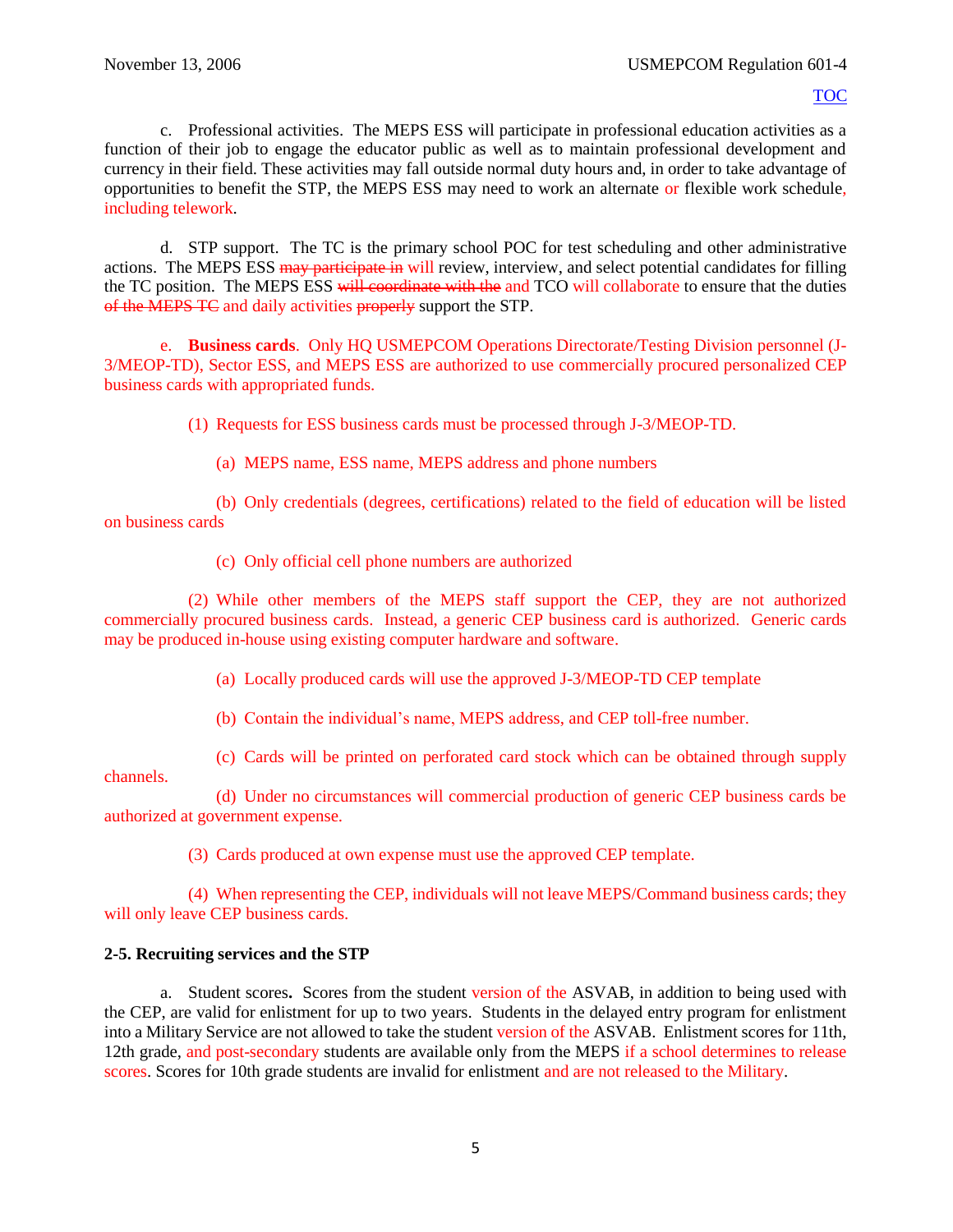<span id="page-10-0"></span>b. Service assignment of schools**.** The local IRC assigns each school within the MEPS boundaries to a particular recruiting service. These assignments are based on service slice, or the proportion of applicant processing provided by to each service by a specific MEPS. The IRC may change school assignments can be changed anytime they are determined to be out of alignment with service slice processing numbers. The assigned service may have The MEPS ESS has primary responsibility for ensuring recruiters have received MEPS ASVAB STP/CEP training prior to promoting the STP and coordinating test scheduling with schools and MEPS TC or MEPS ESS the MEPS testing section.

(1) Services are encouraged to schedule, with the MEPS TC testing section, previously unscheduled schools, without regard for assigned service. However, the assigned service will have the first opportunity. An "unscheduled school" is one that has not tested nor scheduled to test in the current school year (SY). Open season dates, as well as determination of service credit for schools and students tested, will be agreed upon by the IRC, and stated in the marketing plan.

(2) The MEPS Commander will make the final determination for a school assignment when such assignment is disputed. The BN Commander will resolve issues with the recruiting services if required.

c. Gaining school commitment. Recruiters of the assigned service The MEPS and IRC are ultimately jointly responsible for promoting the **STP** ASVAB CEP and gaining the schools commitment to test. Service ESS and recruiters will notify the MEPS TC testing section upon gaining the commitment from a school to test, in order for scheduling to take place. The MEPS ESS and TC will ensure schools are contacted, scheduling and confirmation emails or letters are sent, and test administration resources are coordinated.

d. Proctor support. The assigned service will coordinate sufficient proctor support for each test session and submit the designated proctors to be provided by each service to the MEPS prior to the test date (see [Paragraph. 3-1\)](#page-12-0). The MEPS TC will confirm proctor requirements **5** work days prior to the test date and communicate any changes to the responsible service. The IRC maintains final responsibility for proctor support.

e. IRC education subcommittee. The MEPS ESS will preside over the IRC education subcommittee. The education subcommittee will be composed of representatives from each recruiting service. The subcommittee will periodically meet once per quarter to evaluate STP success and develop marketing strategies for increasing school participation and resolving support issues. A minimum of four meetings will be held each year. Meetings may be conducted face-to-face, via telephone conference call, or conferencing technology if available. The MEPS ESS will maintain education subcommittee minutes under RN 601; disposition instructions are in [Appendix B,](#page-58-0) Section III. MEPS will use Schools 2001, USMIRS, and USMEPCOM business intelligence tool-generated reports to analyze MEPS and recruiting service performance toward goal accomplishment.

## **2-6. Training needs for STP and CEP**

The ASVAB CEP provides professionally developed assessment and counseling tools used with 10th, 11th, and 12th grades secondary and post-secondary students. It is imperative that both are the program is presented in a professional manner that provides the youth valid test results and appropriate career guidance. To maintain this professional level, all individuals involved in any way with the STP will be trained.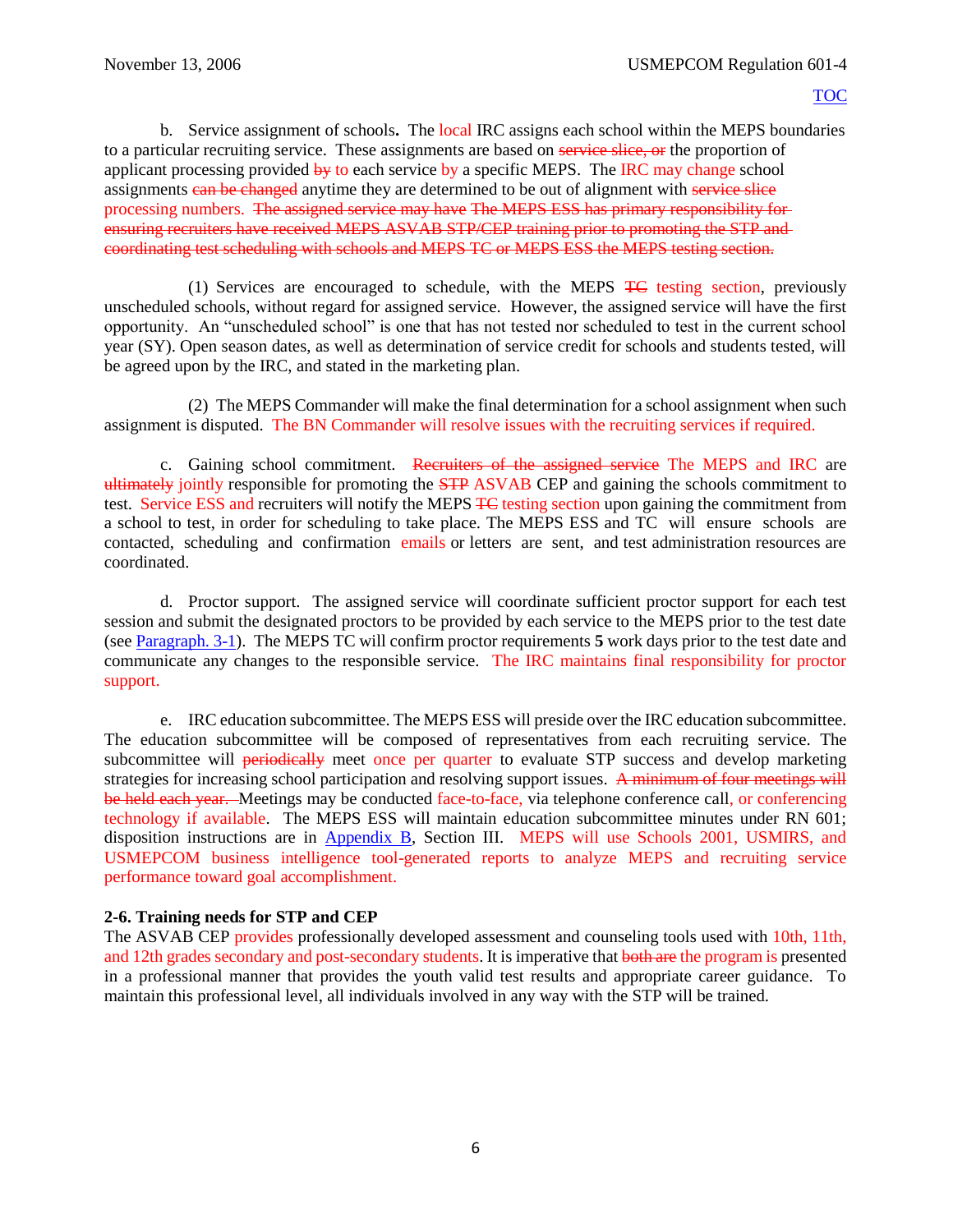a. MEPS TCO and ESS training**.** USMEPCOM will maintain a training plan to meet the training needs of the MEPS TCO and ESS by way of orientation and/or annual training. A new ESS will receive initial training during a site visit by the Sector ESS or designated BN subject matter expert (SME) within 60 days after hire, attend established USMEPCOM ESS Orientation training within their first year, and attend training events as directed. MEPS are encouraged to fund ESS cross-walks with ESS SMEs with similar testing profiles when possible.

b. MEPS TCO training. The MEPS ESS will provide an STP overview to the MEPS TCO within 30 days after hire to facilitate an understanding of the unique challenges of school testing.

c. MEPS TC training**.** The MEPS TCO ESS will ensure the TC is trained for performing scheduling, marketing and communications with schools. The ESS will ensure training is conducted on authorized databases and business intelligence tools. The MEPS ESS will coordinate with the MEPS TCO to assist in this training. The MEPS TCO will develop a training plan for a new TC and an annual training plan for TC continued development. The MEPS TCO will provide training in test security, controlled test material handling, test administration, answer scanning, and scoring.

d. MEPS TA/ITA and Test Monitor training. The MEPS TCO will provide training to any newly appointed TA for all duties related to the STP to include test security and handling, test administration, answer sheet scanning, and product distribution. The MEPS TCO will provide training to the newly appointed ITA on test security, controlled test material handling, and test administration. TA/ITAs will be trained to act as test monitors for school sessions when school staff members act as assistant TAs.

e. MEPS personnel. The MEPS ESS will provide mission essential training on the STP to all MEPS personnel.

e. Contracted TA training**.** The MEPS TCO will provide training and inspections for contractedTAs according to regulation, current contract, and/or memorandum of understanding (MOU).

f. Recruiter training**.** The MEPS ESS will provide ensure STP training is provided to the recruiting services. during specified recruiter training days. The basic information for the training is contained in DD Form 1304-5RG , The ASVAB Career Exploration Program, Recruiter Guide. Training on pre-and post test activities will also be conducted. Additional Training activities may be performed at the MEPS, recruiting stations, or other agreed upon location. However, prior to promoting the ASVAB CEP, coordinating test scheduling with schools, or conducting pre- and post-test activities, the MEPS ESS will ensure recruiting personnel are able to correctly represent CEP information to school personnel. The test session TA will review proctor duties with recruiters prior to each school test session.

g. Recruiting ESS and service liaisons. The MEPS ESS will provide training to the recruiting services ESS and/or liaison as needed to assure they are fully trained and aware of all program updates and requirements. This training may take place during IRC education subcommittee meetings or other arranged event.

<span id="page-11-0"></span>h. School staff. When a school determines to participate as assistant TAs or proctors (se[e Paragraph](#page-12-1) [3-1d\)](#page-12-1), including the Single Site Testing (SST) program (se[e Paragraph](#page-18-0) 3-10), the MEPS will provide training on fundamental duties related to test security and test administration prior to testing. In addition, whenever possible, the ESS will provide test interpretation training to school counselors so that the post-test process can be accomplished by the school if desired.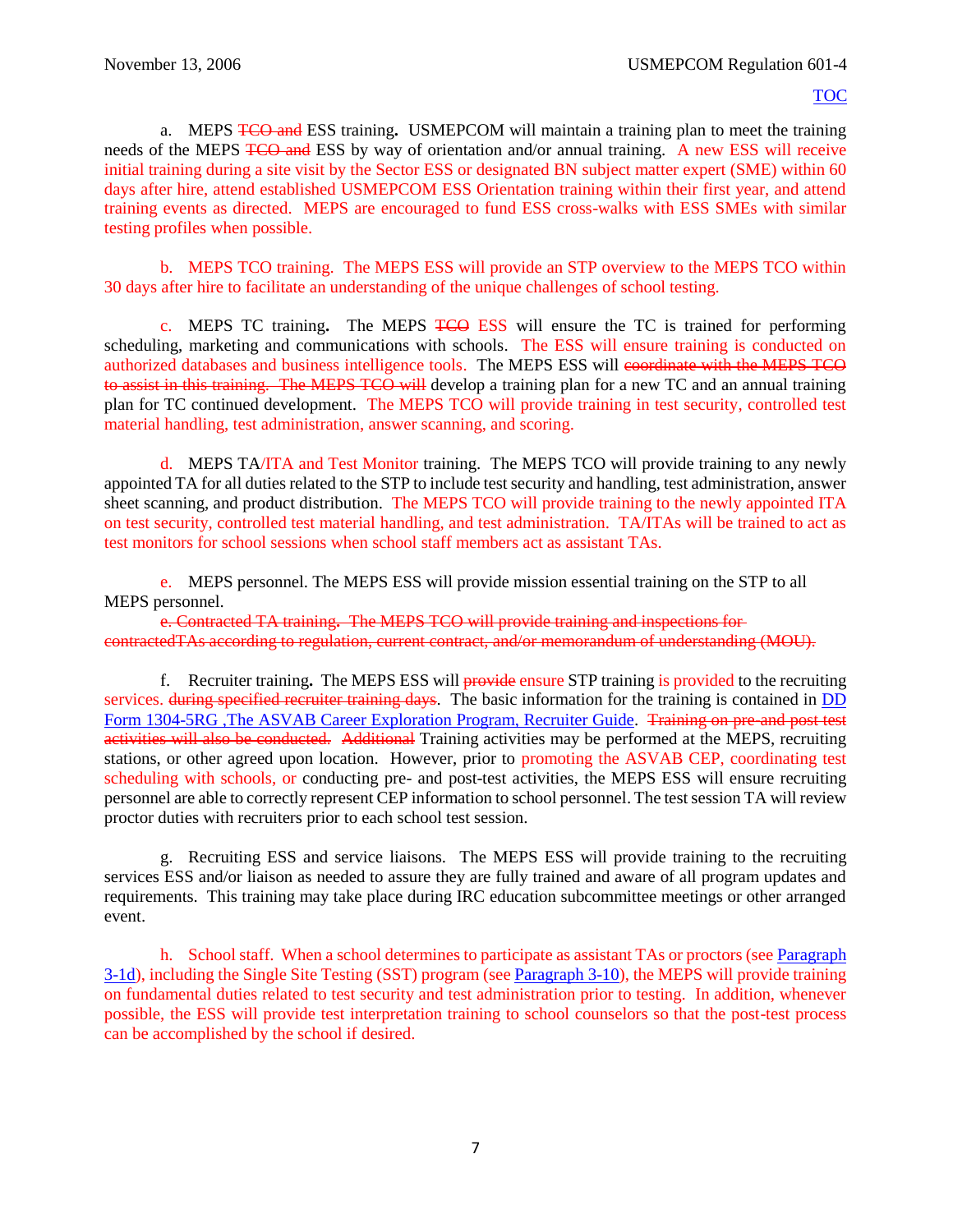## **Chapter 3**

## **The Student Armed Services Vocational Aptitude Battery (ASVAB) Scheduling and Session Requirements**

## <span id="page-12-0"></span>**3-1. Test session scheduling**

a. School coordination. The ASVAB CEP is provided to schools and educational programs when schools agree to participate. The MEPS TC and/or MEPS ESS testing section will coordinate test session dates and email or mail scheduling letters, confirmation letters, marketing letters, and STP test session support materials to schools. The MEPS TC will communicate with the school POC to reconcile test dates, special requests, and facility requirements. The MEPS ESS will determine if any promotional marketing supplies will be emailed or mailed. The ESS will also provide schools with copies of the DD Form 1304-5CM (The ASVAB Career Exploration Program, Counselor Manual) and the DD Form 1304-5MC (Military Careers) program materials or links to online resources as required. All Written communication, including envelopes, will be typed. Written correspondence may be prepared on **STP** ASVAB CEP letterhead but need not follow Army correspondence requirements, but must be professionally written. ; subject to the MEPS commander's discretion Short thank you notes may be hand written. HQ USMEPCOM sanctioned software developed for the STP will be used to maintain school testing information and distribute program information and materials.

b. Recruiting service coordination. The MEPS TC will notify the assigned service POC immediately after a session is scheduled, and a projected number of students to be tested is received from the school to coordinate proctor support. The MEPS TC may use [UMF 601-4-15-R-E, Proctor Support Form](https://spear/Headquarters/J-1%20MEHR/MissionSup/USMEPCOM%20Regulations%20and%20Forms%20Library/UMR%20601-4,%20Student%20Testing%20Program/UMF%20601-4-15-R-E,%20Proctor%20Support%20Form.xfdl) to manage proctor assignments with the service POC. See [Appendix C](#page-61-0) for instruction to complete this form.

c. Confirmation. The TA will confirm the projected number of students and the test start time with the school POC five working days prior to the scheduled test date and provide any changes to all concerned. The MEPS TC will also confirm the TA assignment with the contracted test administration organization and proctor support assignment requirements with the responsible service within five work days of the scheduled test date.

<span id="page-12-1"></span>d. Educational staff agreement (ESA). School staff may be appointed as a proctor or assistant TA for payment or on a voluntary basis. [UMF 601-4-11-R-E, Educational Staff Agreement](https://spear/Headquarters/J-1%20MEHR/MissionSup/USMEPCOM%20Regulations%20and%20Forms%20Library/UMR%20601-4,%20Student%20Testing%20Program/UMF%20601-4-11-R-E,%20Educational%20Staff%20Agreement.pdf) will be used for paid service. Se[e Paragraph 3-9](#page-18-1) for payment arrangements. [UMF 601-4-12-R-E,](https://spear/Headquarters/J-1%20MEHR/MissionSup/USMEPCOM%20Regulations%20and%20Forms%20Library/UMR%20601-4,%20Student%20Testing%20Program/UMF%20601-4-12-R-E,%20Educational%20Staff%20Agreement%20for%20Voluntary%20Services.pdf) Educational Staff Agreement for Voluntary Services will be used for voluntary service. The maximum amount that can be paid for any one school session is \$2,499 regardless of the number of personnel used. This must be taken into consideration for large test sessions. Multiple sessions at one school arranged in close date proximity in order to circumvent this requirement are not authorized. See [Appendix C](#page-61-0) for instruction to complete [UMF 601-4-11-R-E](https://spear/Headquarters/J-1%20MEHR/MissionSup/USMEPCOM%20Regulations%20and%20Forms%20Library/UMR%20601-4,%20Student%20Testing%20Program/UMF%20601-4-11-R-E,%20Educational%20Staff%20Agreement.pdf) and [UMF 601-4-12-R-E.](https://spear/Headquarters/J-1%20MEHR/MissionSup/USMEPCOM%20Regulations%20and%20Forms%20Library/UMR%20601-4,%20Student%20Testing%20Program/UMF%20601-4-12-R-E,%20Educational%20Staff%20Agreement%20for%20Voluntary%20Services.pdf) The MEPS must budget for this requirement annually.

e. Voluntary aspect of the ASVAB CEP. School and student participation in the STP ASVAB CEP is voluntary. DoD personnel are prohibited from suggesting to school officials or any other influential individual or group that the test be made mandatory. Schools will be encouraged to recommend most students participate in the ASVAB CEP. If the school requires all students of a particular group or grade to test, the MEPS will support it. If the school determines to require the test for a group of students, file the request from the school in file number 601; disposition in [Appendix B](#page-47-0), Section III.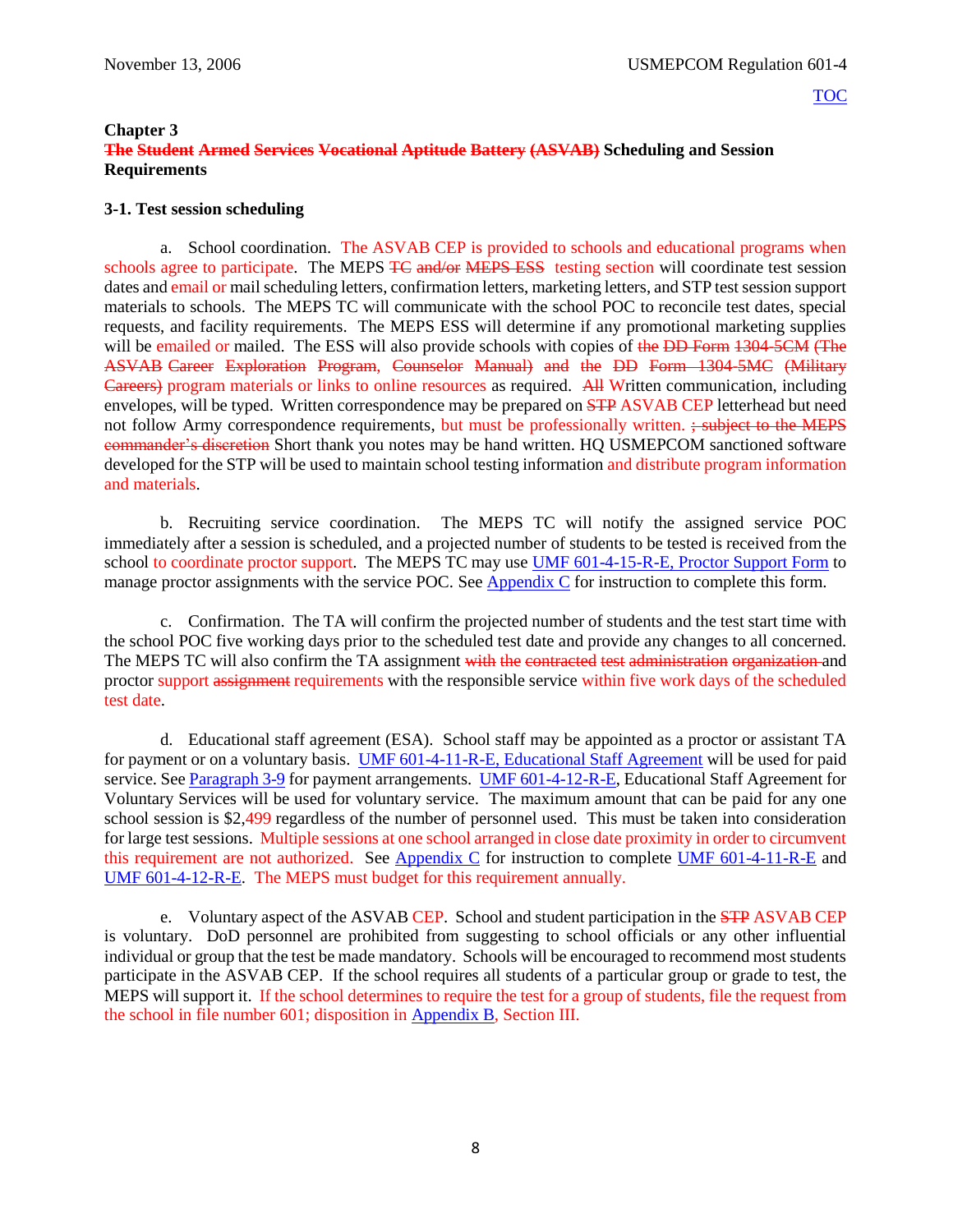## **3-2. Recruiter release options**

a. Selection of option. Only a school official will select the recruiter release option for their students. If an option isn't requested selected, the MEPS ESS will assign must contact the school to determine the release option. If no option is received from the school, the test will be scored using Option 8 (no release). Release options are provided i[n Table 3-1](#page-13-0) (Recruiter release options). The release option chosen by the school will be honored without discrimination and without adverse effect of quality or priority of service to the school. All MEPS scheduling communications with schools will include a listing of all release options. Note: Option 7 is not a release option (see [Paragraph. 3-3](#page-13-1) for option 7).

b. Split option. The school official may request a split option and assign more than one option in the same session. For example, the official may select option 1 for seniors and option 5 for juniors. The MEPS may use a split option (option 8) to score the results of a single student or group of students when notified by the school official. <del>or parent that a parent has opted out of providing student information access</del> and a separate release option for the remainder of the session Changes cannot be made to release options after a scheduled release date has passed.

<span id="page-13-0"></span>

|                                  | Table 3-1                                                                                                                                                                                                                           |  |
|----------------------------------|-------------------------------------------------------------------------------------------------------------------------------------------------------------------------------------------------------------------------------------|--|
| <b>Recruiter Release Options</b> |                                                                                                                                                                                                                                     |  |
| Option                           | Instructions for providing access to student test information to recruiting services                                                                                                                                                |  |
|                                  | Provide student test information to recruiting services no sooner than 7 days after mailed to<br>School                                                                                                                             |  |
| $\overline{c}$                   | Provide student test information to recruiting services no sooner than 60 days after mailed to<br>School                                                                                                                            |  |
| $\overline{3}$                   | Provide student test information to recruiting services no sooner than 90 days after mailed to<br>School                                                                                                                            |  |
| $\overline{4}$                   | Provide student test information to recruiting services no sooner than 120 days after mailed to<br>School                                                                                                                           |  |
| 5                                | Provide student test information to recruiting services no sooner than the end of the SY for that<br>specific school or 30 June                                                                                                     |  |
| 6                                | Provide student test information to recruiting services no sooner than 7 days after mailed to<br>school with instruction that no telephone solicitation by recruiters will be conducted as a result of<br>test information provided |  |
| 7                                | Invalid test results. Student test information is not provided to recruiting services                                                                                                                                               |  |
|                                  | Access to student test information is not provided to recruiting services                                                                                                                                                           |  |

## <span id="page-13-1"></span>**3-3. Option 7 - Invalid test results**

a. Option 7 individual**.** Option 7 is assigned by MEPS staff to any individual in a test session upon the occurrence of any reason stated in [Table 3-2](#page-14-0) (Reasons to Invalidate (option 7) an Individual Test). Tenth grade students will be automatically assigned option 7 when scored regardless of release option selected by the school when testing multiple grade levels. Students coded Option 7 remain eligible to receive career exploration services. Results for individuals coded option 7 for any reason found in [Table 3-](#page-14-0) [2](#page-14-0) may not be validated and used for enlistment purposes.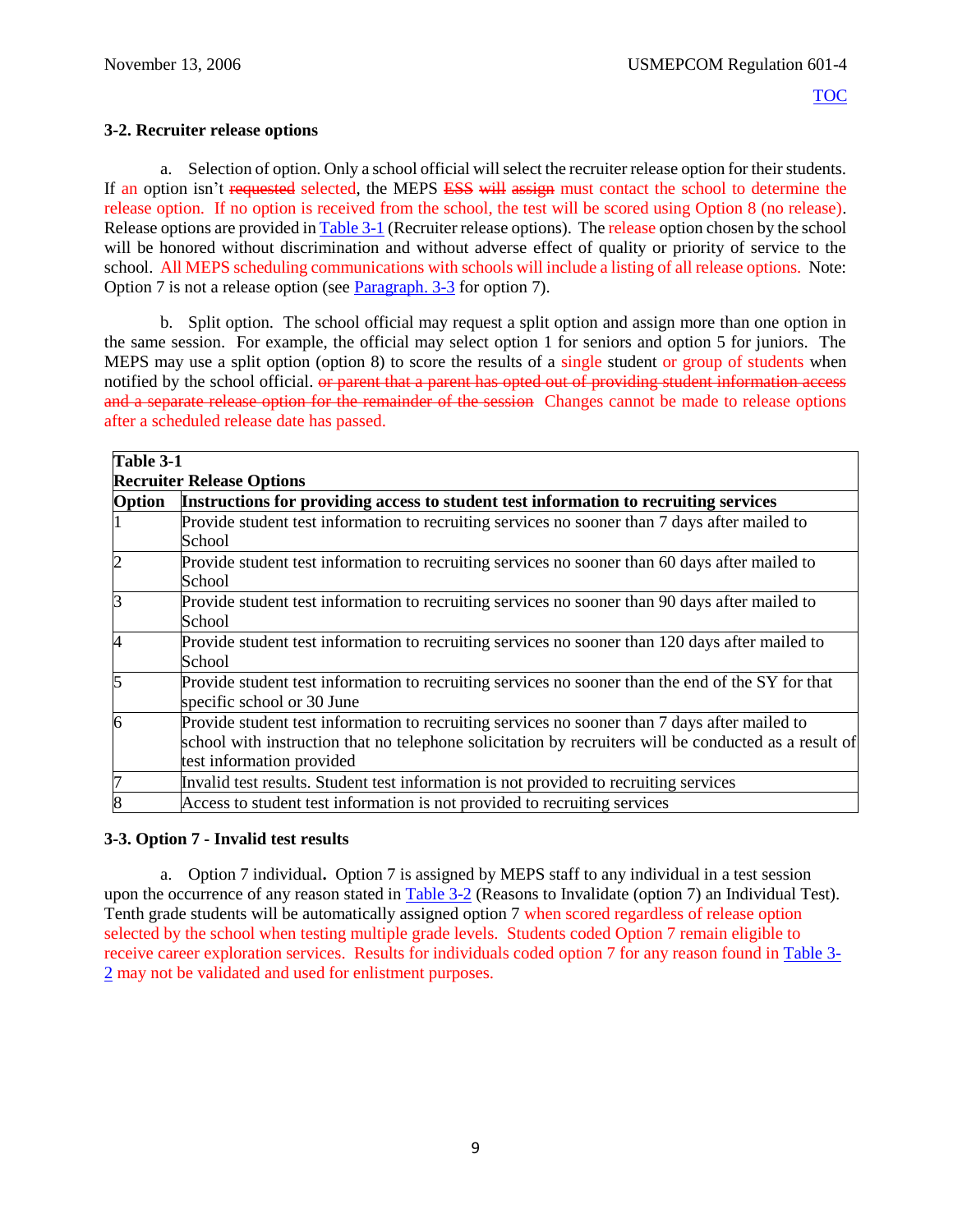<span id="page-14-0"></span>

| Table 3-2 |                                                              |  |  |
|-----------|--------------------------------------------------------------|--|--|
|           | <b>Reasons to Invalidate (option 7) an Individual Test</b>   |  |  |
|           | The student was caught cheating. Ringer activity.            |  |  |
|           | The TA has sufficient reason to believe the student cheated. |  |  |
|           | The student was dismissed.                                   |  |  |
|           | The student abandoned the test.                              |  |  |
|           | The student used a fictitious name and signature.            |  |  |
|           | A test/loss compromise occurred.                             |  |  |
|           | Special accommodations were made.                            |  |  |

<span id="page-14-2"></span>b. Option 7 session**.** Option 7 is assigned by a MEPS staff to all students in a test session upon the occurrence of any reason stated i[n Table 3-3](#page-14-1) (Reasons to Invalidate (option 7) a Session). Exception to policy waivers for insufficient proctor support will be submitted via email to the Sector ESS to J-3/MOP-TD. To receive an exception to policy, the session must have been conducted properly, no test compromise incidents occurred during the session, and the school has a positive test history. Waiver requests, including a scanned copy of the [UMF 601-4-3-E, Student ASVAB Test Record,](https://spear/Headquarters/J-1%20MEHR/MissionSup/USMEPCOM%20Regulations%20and%20Forms%20Library/UMR%20601-4,%20Student%20Testing%20Program/UMF%20601-4-3-E,%20Student%20ASVAB%20Test%20Record.xfdl) must be submitted within **7** days of testing in order for the test results to be released.

<span id="page-14-1"></span>

| Table 3-3      |                                                                                                           |  |  |  |
|----------------|-----------------------------------------------------------------------------------------------------------|--|--|--|
|                | <b>Reasons to Invalidate (option 7) a Session</b>                                                         |  |  |  |
|                | Disruption during a subtest (fire drill, tornado warning).                                                |  |  |  |
| $\overline{2}$ | Early termination of the test session for any reason and without the option to finish it at another time, |  |  |  |
|                | or the elapse of more than 7 calendar days between the two parts of a split session.                      |  |  |  |
| 3              | Active recruiting was conducted by a proctor.                                                             |  |  |  |
| 4              | Incorrect timing of a subtest.                                                                            |  |  |  |
| 5              | A break was given prior to subtest 4.                                                                     |  |  |  |
| 6              | The TA used enlistment answer forms or test booklets instead of student forms or test booklets to         |  |  |  |
|                | administer the test.                                                                                      |  |  |  |
|                | Test security was jeopardized (for any reason) for the entire testing population.                         |  |  |  |
| 8              | School officials, proctors, and/or students did not cooperate with the TA once the test started.          |  |  |  |
| 9              | Inadequate proctor support or lack of test monitor.                                                       |  |  |  |
| 10             | Any other condition/s, determined by the MEPS Commander, which would hinder the integrity of              |  |  |  |
|                | the ASVAB test. The MEPS Commander will report the reason to Sector.                                      |  |  |  |

## **3-4. Split session**

The ASVAB will be administered in its entirety at one session. However, the MEPS ESS may authorize split session testing on a case-by-case basis. This option may be viable in situations where a school is restricted by a maximum session time length. If the session is split, subtests 1 through 4 will be given in one session and the remaining subtests will be given in a subsequent session. No deviations are authorized for splitting sessions. Split sessions are assigned one session number.

a. Documentation. Split sessions will be fully documented on [UMF 601-4-3-E, Student ASVAB](https://spear/Headquarters/J-1%20MEHR/MissionSup/USMEPCOM%20Regulations%20and%20Forms%20Library/UMR%20601-4,%20Student%20Testing%20Program/UMF%20601-4-3-E,%20Student%20ASVAB%20Test%20Record.xfdl)  [Test Record,](https://spear/Headquarters/J-1%20MEHR/MissionSup/USMEPCOM%20Regulations%20and%20Forms%20Library/UMR%20601-4,%20Student%20Testing%20Program/UMF%20601-4-3-E,%20Student%20ASVAB%20Test%20Record.xfdl) Section I, "Remarks" See [Appendix A](#page-61-0) for instruction to complete this form.

b. Seven-day requirement Without exception, no more than seven calendar days will elapse between the two split sessions. If greater than seven calendar days occur between the two split sessions, the test will be invalidated for enlistment purposes (option 7).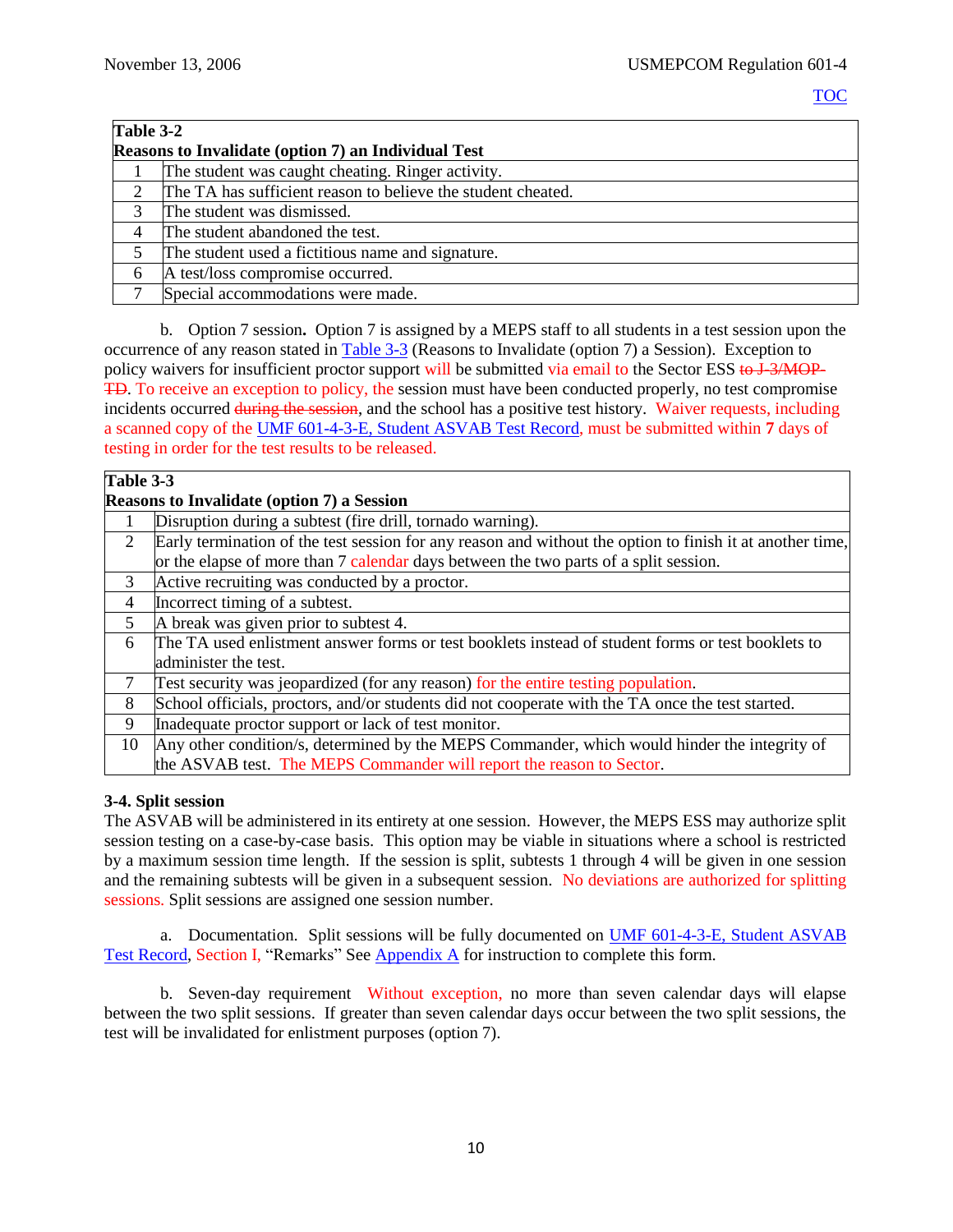## **3-5. Multi-room session**

A multi-room test session occurs when one appointed contract or the MEPS TA/ITA serves as the lead TA and test monitor for tests administered in more than one room using additional TA/ITA or school staff as assistant TAs (see [Paragraph. 3-1d\)](#page-12-1). A multi-room session can be scheduled to accommodate a large test session in a school that lacks sufficient space in one room for the number of students being tested. If  $\mathbf{a}$ appointed MEPS or contract TA is used in each room (not school staff) each room will be considered an individual session. A multi-room session is scored as a single session.

a. ASVAB test booklets. The responsible contract MEPS TA/ITA will use UMF 601-4-4-R-E, [Receipt of Armed Services Vocational Aptitude Battery \(ASVAB\) Booklets](https://spear/Headquarters/J-1%20MEHR/MissionSup/USMEPCOM%20Regulations%20and%20Forms%20Library/UMR%20601-4,%20Student%20Testing%20Program/UMF%20601-4-4-R-E,%20Receipt%20of%20Armed%20Services%20Vocational%20Aptitude%20Battery%20(ASVAB)%20Booklets.xfdl) to document the quantity and serial numbers of test booklets that each school staff assistant TA will handle. One form will be completed for each school staff assistant TA. The school staff assistant TA will inventory the test booklets by serial number then sign the form prior to the start of the multi-room session. See [Appendix A](#page-61-0) for instruction to complete [UMF 601-4-4-R-E.](https://spear/Headquarters/J-1%20MEHR/MissionSup/USMEPCOM%20Regulations%20and%20Forms%20Library/UMR%20601-4,%20Student%20Testing%20Program/UMF%20601-4-4-R-E,%20Receipt%20of%20Armed%20Services%20Vocational%20Aptitude%20Battery%20(ASVAB)%20Booklets.xfdl)

b. Test monitor. A qualified **MEPS representative** TA will be appointed designated as a test monitor for all multi-room sessions with multiple school staff assistant TAs to ensure all test security and administration standards are maintained. The test monitor will remain with test materials in the testing area when students are present to monitor test book security. The test monitor will ensure recruiters never relieve or replace a TA or assistant TA nor be left alone in a room with unsecured test materials. The test monitor will not perform any duties as a proctor or TA.

c. TA and proctor requirement.A TA or assistant TA will be present in each test room and the student to proctor ratio of 40:1 will be maintained (see [Paragraph. 3-6c](#page-16-0) for additional proctor requirements).

## **3-6. Test session standardization**

Testing conditions must be controlled and security maintained to ensure test score reliability. Sessions that do not meet requirements will be scored Option 7 (see [Table 3-3\)](#page-14-1).

a. Facility requirements**.**

(1) A facility must have environmental factors conducive to test taking such as proper lighting, a comfortable temperature, and controlled noise and traffic.

(2) Access to the testing area must be controllable.

(3) School bells and public address system in the testing room must be disabled where possible.

(4) Each student must have adequate workspace and separation. The ideal situation is a chair/desk combination for each student. If these combinations are not available, a chair at a common table is acceptable if sufficient space is available for each student, and test booklet versions are alternately distributed. If desks or tables are not available, locally procured lapboards may be used.

(5) A clock that is visible to all students must be provided where possible.

b. Materials**.**

(1) The TA will follow the [Department of Defense \(DD\)](http://www.dtic.mil/whs/directives/forms/forminfo/forminfopage3231.html) Form 1304-5AM, ASVAB Manual for [Administration, \(Student\)](http://www.dtic.mil/whs/directives/forms/forminfo/forminfopage3231.html) and read all instructions verbatim, while standing, to the students in a manner that all students can hear.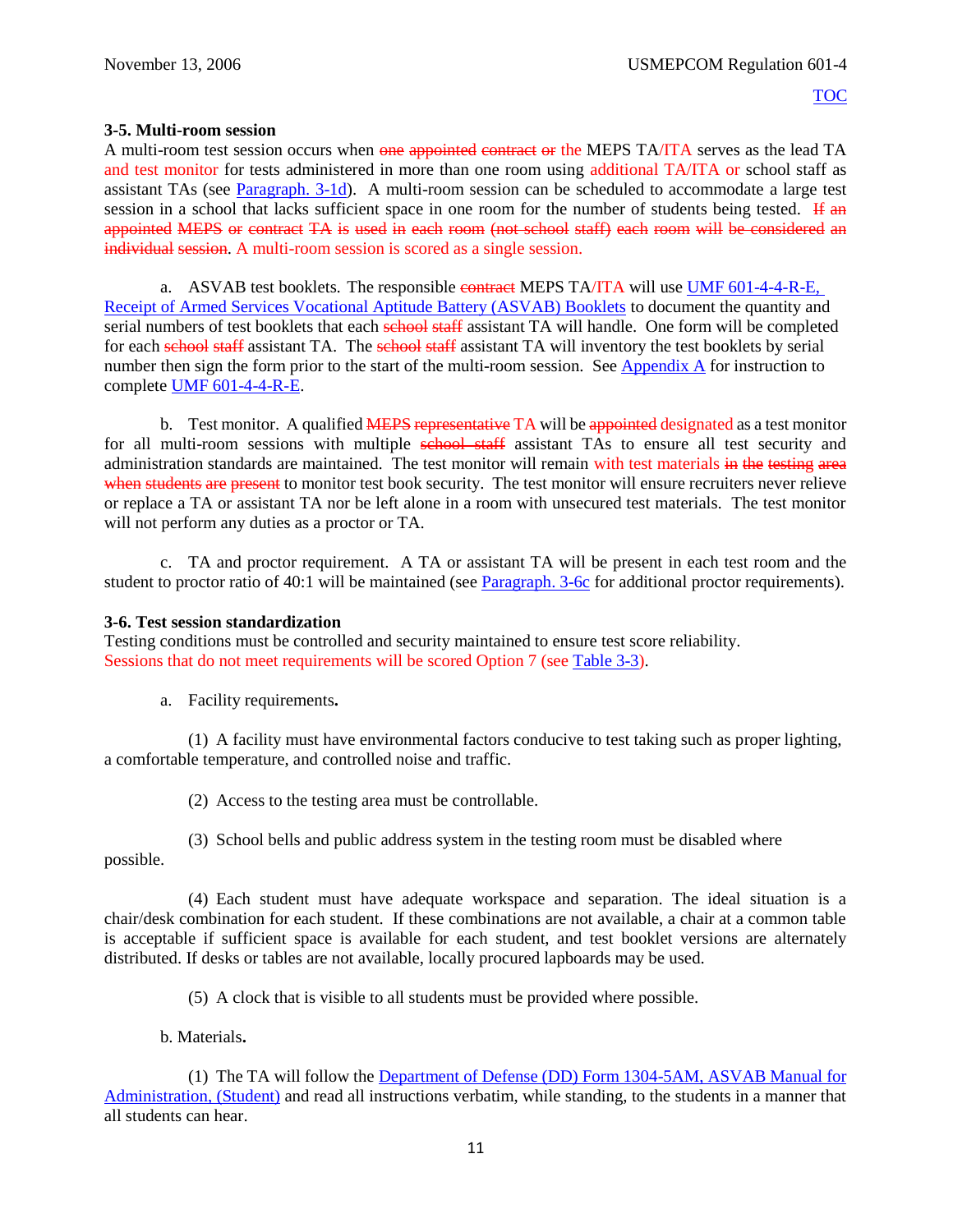(2) All Student versions of the ASVAB test versions will should be alternately distributed at each test session in order to reduce the possibility of cheating. The quantity of each version used will be documented on [UMF 601-4-3-E,](https://spear/Headquarters/J-1%20MEHR/MissionSup/USMEPCOM%20Regulations%20and%20Forms%20Library/UMR%20601-4,%20Student%20Testing%20Program/UMF%20601-4-3-E,%20Student%20ASVAB%20Test%20Record.xfdl) Section III.

(3) Each student will be provided pencils and scratch paper. Scratch paper will be collected from students upon completion of the test and be treated as controlled test materials for count and security.

<span id="page-16-0"></span>c. Proctor requirements**.** Effective proctor support will reduce any inclination to cheat and the possibility for test loss/compromise (TLC). Any session lacking needed proctors will be invalid (option 7) (see [Paragraph. 3-3b\)](#page-14-2).

(1) Proctors must be assigned to meet a 40:1 student-to-proctor ratio. Tests will not be conducted by a MEPS TA without at least one proctor present for testing.

(2) Proctors must be scheduled and present prior to the beginning of any test session. Proctors must arrive 30 minutes prior to the test session start time to review duties and responsibilities. Any proctor arriving after test materials are being distributed or leaving prior to the end of the session will be documented as a no-show (see [Paragraph. 3-6c \(7\)\)](#page-16-0). With the exception of school staff serving as proctors with a signed ESA, every proctor must sign the [UMF 601-4-3-E](https://spear/Headquarters/J-1%20MEHR/MissionSup/USMEPCOM%20Regulations%20and%20Forms%20Library/UMR%20601-4,%20Student%20Testing%20Program/UMF%20601-4-3-E,%20Student%20ASVAB%20Test%20Record.xfdl) prior to departure from upon arrival to the session. Each proctor will note their arrival time next to their signature. Use of electronic devices by proctors is prohibited during testing due to potential for TLC.

(3) The TA may release assigned proctors from any session as long as the proper student-to-proctor ratio is met. The proctors must sign the [UMF 601-4-3-E](https://spear/Headquarters/J-1%20MEHR/MissionSup/USMEPCOM%20Regulations%20and%20Forms%20Library/UMR%20601-4,%20Student%20Testing%20Program/UMF%20601-4-3-E,%20Student%20ASVAB%20Test%20Record.xfdl) prior to being released and the TA will document the release in Section III, "Remarks".

(4) Unless dismissed earlier by the TA, all proctors must be present from the beginning of test material distribution and remain until completion of the entire test, securing of test materials, release of students, and dismissal by the TA. School staff appointed as proctors must be present for the entire duration of the session.

(5) All individuals representing the STP in schools must wear professional attire. Military TAs and/or proctors must wear the appropriate prescribed Military uniform during ASVAB administration. "Soft" Military uniforms, other than physical fitness clothing, are acceptable. unless wear of military uniform is prohibited by school policy. T-shirts, blue jeans, or physical fitness clothing are not considered professional attire. MEPS may not require "soft" uniforms or civilian clothing for Military proctors. Service uniform policies apply. If a Service permits, proctors may wear appropriate civilian attire. If a school prohibits Military uniform wear, school staff should be provided as proctors.

(6) No recruiting activities will be conducted during a student ASVAB session or career seminar. Recruiters will not attempt to gain information from students, provide service information or cards to students, provide any service related products to students, nor communicate with students immediately before, during, or after a test session. No service advertising will appear on any material handed to students by the TA or proctor. Any recruiter performing such activities will be dismissed from the session, documented as a noshow, and the session made option 7.

(7) Using [UMF 601-4-15-R-E, Proctor Support Form,](https://spear/Headquarters/J-1%20MEHR/MissionSup/USMEPCOM%20Regulations%20and%20Forms%20Library/UMR%20601-4,%20Student%20Testing%20Program/UMF%20601-4-15-R-E,%20Proctor%20Support%20Form.xfdl) a proctor no-show will be charged to the service that was to provide proctor support (not the service responsible for the school) when less than the prescribed number of Military proctors are on hand for students scheduled to test. When a proctor from the service assigned to provide does not arrive for a test session, charge the proctor no-show regardless of whether or not the proctor was required to conduct the session. Having extra unscheduled proctors present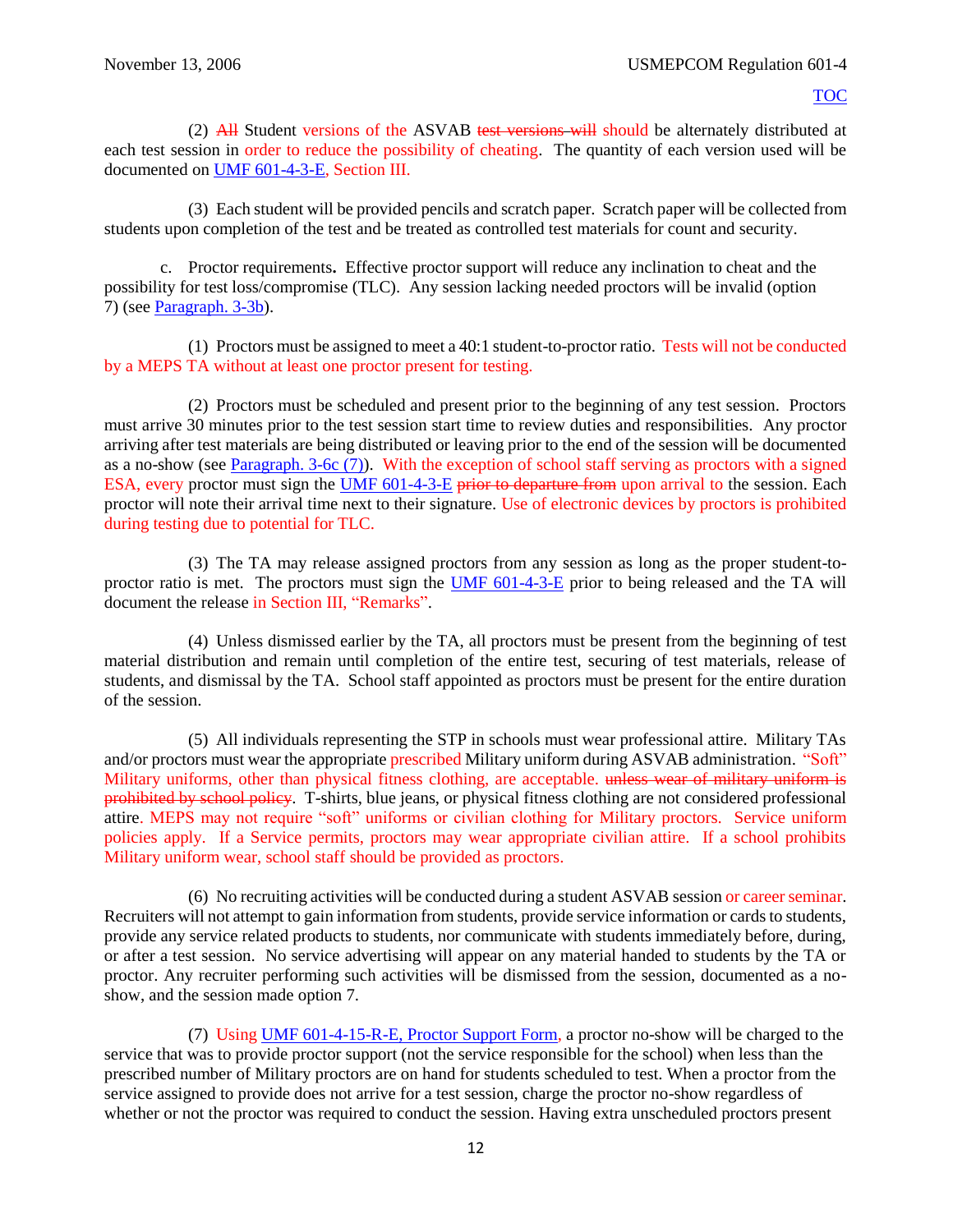from another service or contracting school personnel to act as proctors for a test session will not reduce the number of charged proctor no-shows. Test session TAs must document proctor no-shows on th[e UMF 601-](https://spear/Headquarters/J-1%20MEHR/MissionSup/USMEPCOM%20Regulations%20and%20Forms%20Library/UMR%20601-4,%20Student%20Testing%20Program/UMF%20601-4-3-E,%20Student%20ASVAB%20Test%20Record.xfdl) [4-3-E,](https://spear/Headquarters/J-1%20MEHR/MissionSup/USMEPCOM%20Regulations%20and%20Forms%20Library/UMR%20601-4,%20Student%20Testing%20Program/UMF%20601-4-3-E,%20Student%20ASVAB%20Test%20Record.xfdl) Section III, "Remarks". The MEPS will enter the no-show information by the proctor's service into the USMIRS. The ESS will communicate proctor no show data, by service, to the IRC and Education Subcommittee.

#### **3-7. Accommodations for students with special testing needs**

Special testing needs, in the context of ASVAB test administration, refer to requirements for personal assistance or a variation in the standard administration procedures for students to participate. This does not include, for example, a person in a wheelchair who might need special assistance to get to the test room but needs no personal assistance or alteration of procedure to take the test.

a. Making accommodations**.** ASVAB administration to students needing special assistance or variation in administration procedures will be done only at the request of a informed school official. Authorized accommodations include reading the test questions aloud, providing extra time, using a large print version, bubbling in the answer sheet, or signing test instructions. Braille test versions are not available. The following information pertains to making accommodations for the students.

(1) The results are invalid, are to be coded option 7, and cannot be used for Military enlistment.

(2) Validity of the results is potentially diminished when administration procedures are altered.

(3) A member of the school's special education staff and/or school staff member will be appointed as a voluntary assistant TA and administer the test for any students requiring accommodation.

<span id="page-17-0"></span>(4) Students who require the test to be read aloud or who must receive assistance during the session will be tested in a separate room to maintain appropriate test conditions and to minimize distractions during the school test session.

(5) A MEPS monitor is not required for separate room testing for special accommodations provided the session maintains a student/school staff ratio of 15:1. If more than 15 students will be accommodated, additional school education staff will be requested to voluntarily proctor the session.

(6) No recruiter will proctor or be present in a test room where test questions and/or answers are read aloud.

(7) Accommodations that require suspension of time limits must be coordinated carefully with contracted MEPS TA staff or MEPS staff.

(8) School officials will be informed that test scores will be invalid for enlistment. School officials will be encouraged by the MEPS ESS to allow students with mild disabilities to test under normal test conditions.

b. Reproduction of test books is prohibited**.** The MEPS will request an exception to policy from their Sector ESS to accommodate requirements for the reproduction of test books (e.g., enlargement) obtain an enlarged test version, available on disk. Sector will forward the request for an enlarged version of the student test on disk to J-3/MEOP-TD for action. Upon receipt, add the disk to the testing inventory. Handle reproduced test material as controlled items. Upon completion of the test session, destroy all reproduced material. Immediately destroy any unusable residue from the copying process.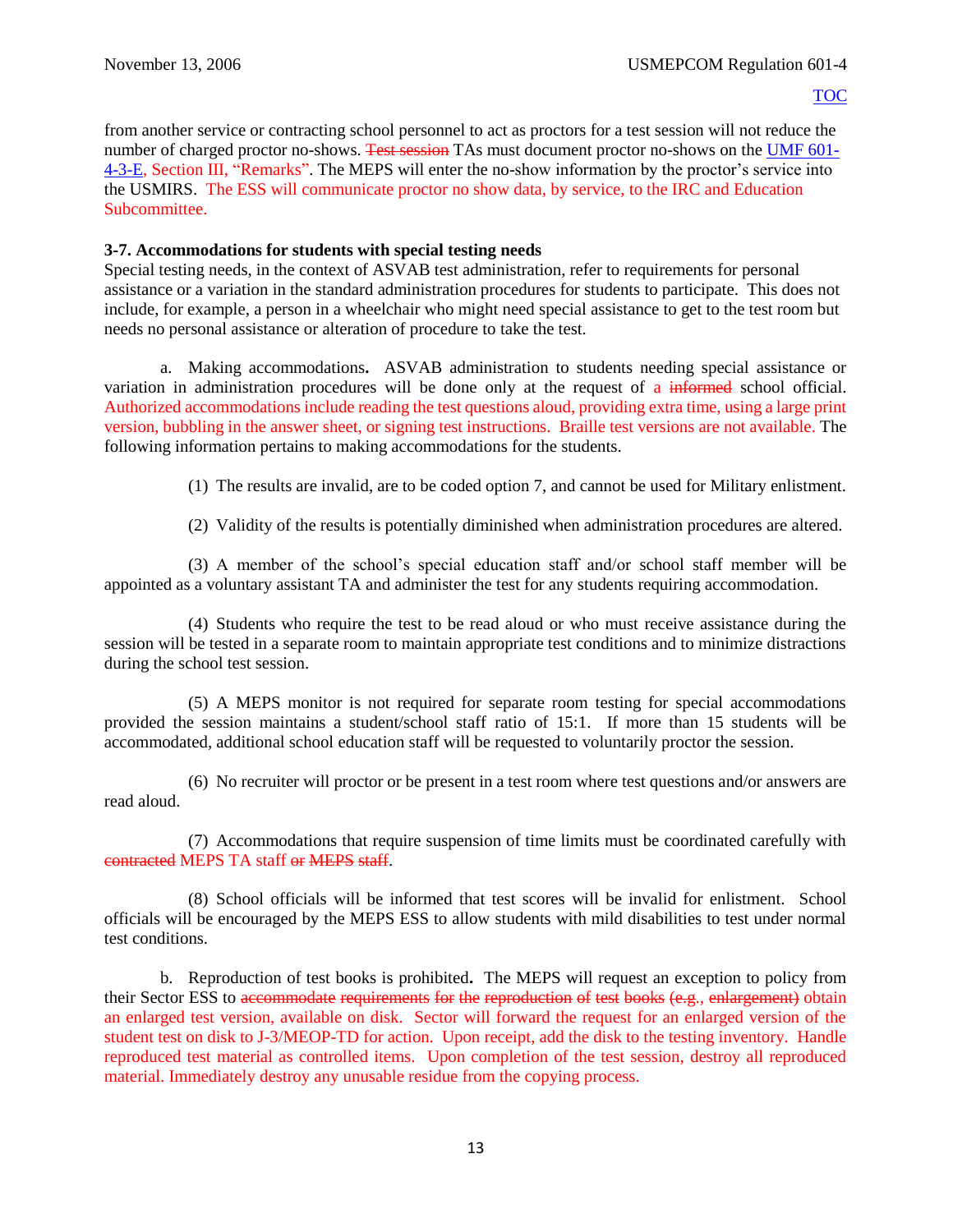c. Option 7**.** Individuals tested under conditions that depart from the standardized testing procedures will still receive results for the CEP. However, results will be coded as option 7, will not be provided to recruiting services, and will not be validated by the MEPS for enlistment purposes.

d. Documentation**.** Document special accommodations on the [UMF 601-4-3-E,](https://spear/Headquarters/J-1%20MEHR/MissionSup/USMEPCOM%20Regulations%20and%20Forms%20Library/UMR%20601-4,%20Student%20Testing%20Program/UMF%20601-4-3-E,%20Student%20ASVAB%20Test%20Record.xfdl) Section III, "Remarks". Report special accommodation sessions to the Sector ESS via e-mail as they occur. Required information includes: the name of the school, test date, description of the procedures (how the standardized procedures were altered), quantity of students, and what disabilities were accommodated. Sector ESS will report a summary of all accommodations to J-3/MEOP-TD at the end of the Fiscal Year (FY).

## **3-8. Non-school hours and facilities**

Testing during non-school hours has proven to be non-productive. Therefore, schedule sessions only during school hours except in unique situations. Conduct student testing only in educational facilities. The MEPS Commander may approve educational facility exceptions when requested by a school. However, the MEPS will not fund transportation or assume responsibility for student safety in transit to non-school testing sites. Document approval on [UMF 601-4-3-E.](https://spear/Headquarters/J-1%20MEHR/MissionSup/USMEPCOM%20Regulations%20and%20Forms%20Library/UMR%20601-4,%20Student%20Testing%20Program/UMF%20601-4-3-E,%20Student%20ASVAB%20Test%20Record.xfdl) Student testing is prohibited in a MEPS facility.

## <span id="page-18-1"></span>**3-9. Payment of ESA arrangements**

The BN Government Purchase Card (GPC) holder will contact the school to determine if they will accept a GPC payment. If able, the payment will be made via GPC. If the school cannot accept a GPC, the payment will be made via Visa check by J-84/MRM-LOMEAF-ADC. Scan and email the completed ESA to your appropriate J-8/MERM-BDF (Field Support) representative who will certify the availability of funds and forward to J-4/MEAF-ADC who will draft a check for the amount, mail it to the school, and send a copy of the completed ESA to the appropriate J-8 Field Support representative and the MEPS.

## <span id="page-18-0"></span>**3-10. Single Site Testing (SST)**

a. **Overview**. Single Site Testing allows the MEPS to establish testing agreements with high schools that require significant travel expense for smaller testing populations. The testing agreement allows the MEPS to mail controlled test materials to the school where the school assumes responsibility for test security and administration and returns the test materials to the MEPS after testing.

b. Testing agreement. SST is conducted at no cost to the U.S. Government other than postal expenses for test and test-related materials sent to and from the school. Prior to participation, a school official and school Single Site Testing Administrator (SSTA) must establish a partnership with the local MEPS with a signed testing agreement. See [Appendix D](#page-63-0) for the SST administration manual.

c. TA assignment. SST may be used in locations where ITAs are not available or where ITA travel of greater than 100 miles is required. SST may not be established in schools in which a MEPS TA can accomplish testing without TDY unless proctor support is unavailable.

d. Testing parameters. SST is available to small rural schools with testing populations of 40 students or less.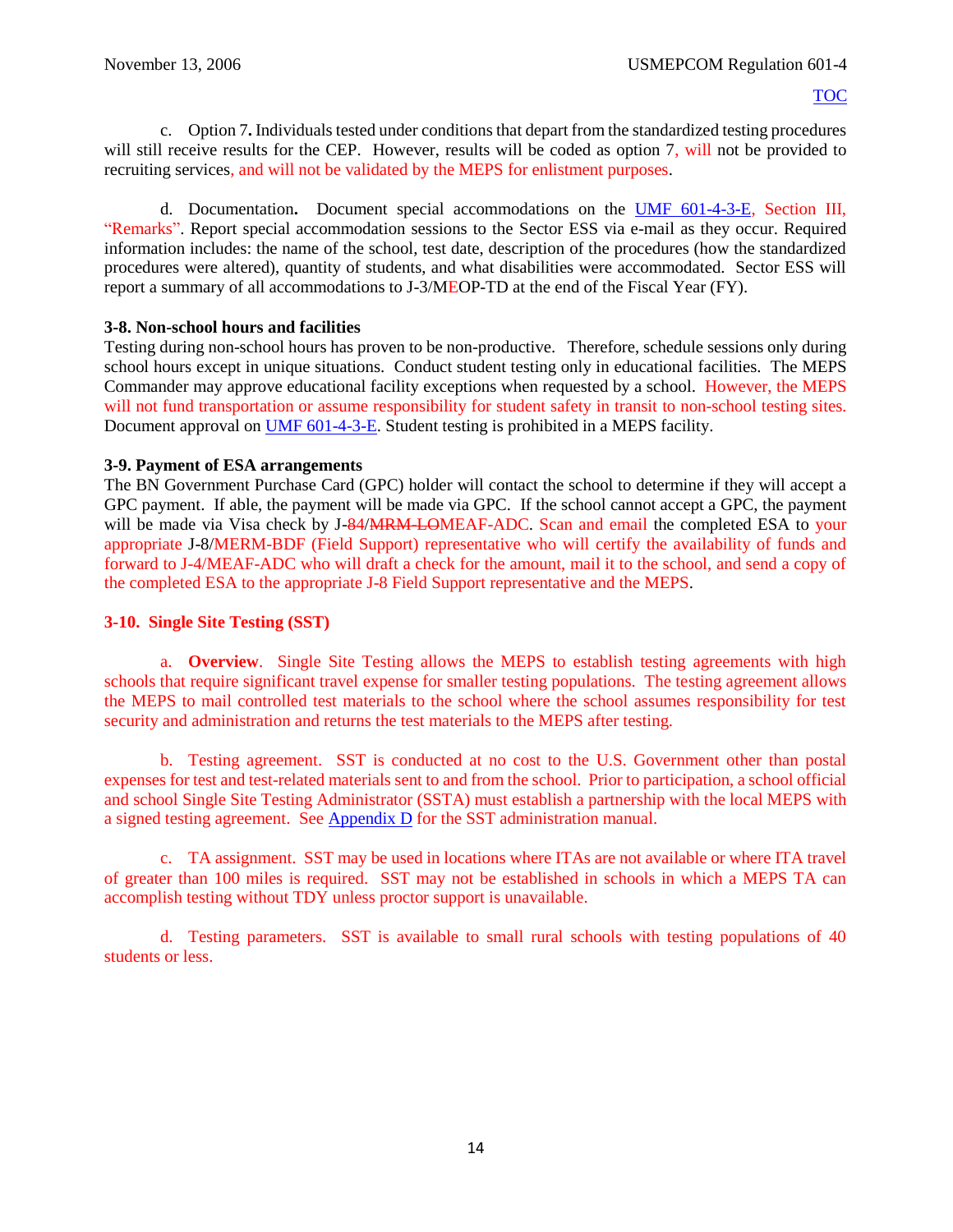## <span id="page-19-0"></span>**Chapter 4 Test Control and Administration**

## **4-1. Controlled items**

Test booklets, scoring keys, partially and fully completed answer sheets, used scratch paper, and answer sheet spines are designated as controlled items (test material) and must be safeguarded according to [UMR 611-1,](file://///mepcom-a7-00/directorates/MHR/MHR-MS/MEHR-MSS/Publications%20in%20Editing/Publications/611-1,%20Enlistment%20Qualification%20Tests/UMR%20611-1%20Enlistment%20Qualification%20Tests.pdf)  [Enlisted Qualification Tests.](file://///mepcom-a7-00/directorates/MHR/MHR-MS/MEHR-MSS/Publications%20in%20Editing/Publications/611-1,%20Enlistment%20Qualification%20Tests/UMR%20611-1%20Enlistment%20Qualification%20Tests.pdf)

## **4-2. Test loss/compromise (TLC)**

MEPS will report all TLC cases as outlined [in UMR 611-1, Enlisted Qualifications Tests.](file://///mepcom-a7-00/directorates/MHR/MHR-MS/MEHR-MSS/Publications%20in%20Editing/Publications/611-1,%20Enlistment%20Qualification%20Tests/UMR%20611-1%20Enlistment%20Qualification%20Tests.pdf) If a TLC occurs during a student test session, an investigation will be conducted according to UMR 611-1, Enlisted [Qualification Tests.](file://///mepcom-a7-00/directorates/MHR/MHR-MS/MEHR-MSS/Publications%20in%20Editing/Publications/611-1,%20Enlistment%20Qualification%20Tests/UMR%20611-1%20Enlistment%20Qualification%20Tests.pdf) The investigation is conducted by the organization providing the TA; either the MEPS or contracted agency MEPS per Sector guidance. The MEPS will forward investigation results according to [UMR 611-1, Enlisted Qualification Tests.](file://///mepcom-a7-00/directorates/MHR/MHR-MS/MEHR-MSS/Publications%20in%20Editing/Publications/611-1,%20Enlistment%20Qualification%20Tests/UMR%20611-1%20Enlistment%20Qualification%20Tests.pdf)

## **4-3. Test session preparation**

a. Information. The TA will maintain names and telephone numbers (office and recall), for use in an emergency, of the MEPS Commander, MEPS TCO, MEPS TC, and MEPS ESS, while in route to and at any test session.

b. Test materials**.** The assigned TA will inspect test booklets to ensure they are free of marks and in good condition. The TA will report unserviceable test booklets to their TCO immediately after discovery. The TA will ensure sufficient materials including [Department of Defense \(DD\)](http://www.dtic.mil/whs/directives/forms/forminfo/forminfopage3224.html) Form 1304-5AS, Armed [Services Vocational Aptitude Battery \(ASVAB\), Answer Sheet](http://www.dtic.mil/whs/directives/forms/forminfo/forminfopage3224.html) and test booklets are prepared and controlled materials are secured in appropriate locked container for transporting. The TA will use [UMF 601-4-3-E](https://spear/Headquarters/J-1%20MEHR/MissionSup/USMEPCOM%20Regulations%20and%20Forms%20Library/UMR%20601-4,%20Student%20Testing%20Program/UMF%20601-4-3-E,%20Student%20ASVAB%20Test%20Record.xfdl) to document session information and activities. The TA will use **UMF 601-4-4-R-E** to distribute test booklets to any assistant TA. The TA will ensure any extra test booklets are secured in a locked container before beginning the test session.

c. School test site and students. The TA will ensure the site provides an adequate testing environment. The TA will follow school regulations and restrictions that do not conflict with USMEPCOM policy or regulation. The TA will coordinate with school officials to excuse, from testing, any student who appears to be distressed, ill, nervous, or fatigued or disruptive.

d. Proctors. The TA will obtain an accurate count of students in the test session and ensure adherence to the 40:1 student to proctor ratio. The TA will ensure all proctors are thoroughly briefed on their duties and responsibilities for proctoring the test session. Proctors will complete information on page 2 of [UMF 601-4-3-E.](https://spear/Headquarters/J-1%20MEHR/MissionSup/USMEPCOM%20Regulations%20and%20Forms%20Library/UMR%20601-4,%20Student%20Testing%20Program/UMF%20601-4-3-E,%20Student%20ASVAB%20Test%20Record.xfdl) If, 30 minutes before the test time, the number of proctors present is not sufficient to meet the required ratio, the TA has one of the following options (in order of preference, number one being most preferred):

(1) The TA will negotiate to use school personnel and complete [UMF 601-4-11-R-E](https://spear/Headquarters/J-1%20MEHR/MissionSup/USMEPCOM%20Regulations%20and%20Forms%20Library/UMR%20601-4,%20Student%20Testing%20Program/UMF%20601-4-11-R-E,%20Educational%20Staff%20Agreement.pdf) for paid service or [UMF 601-4-12-R-E](https://spear/Headquarters/J-1%20MEHR/MissionSup/USMEPCOM%20Regulations%20and%20Forms%20Library/UMR%20601-4,%20Student%20Testing%20Program/UMF%20601-4-12-R-E,%20Educational%20Staff%20Agreement%20for%20Voluntary%20Services.pdf) for voluntary service. While voluntary service is preferred, the school determines the payment or voluntary status. The TA will brief the school staff on proctor duties and responsibilities for the test and annotate the remarks section of [UMF 601-4-3-E,](https://spear/Headquarters/J-1%20MEHR/MissionSup/USMEPCOM%20Regulations%20and%20Forms%20Library/UMR%20601-4,%20Student%20Testing%20Program/UMF%20601-4-3-E,%20Student%20ASVAB%20Test%20Record.xfdl) Section I, "Remarks", to include the number of proctors contracted. School personnel acting as proctors will complete information on page 2 of [UMF 601-4-3-E.](https://spear/Headquarters/J-1%20MEHR/MissionSup/USMEPCOM%20Regulations%20and%20Forms%20Library/UMR%20601-4,%20Student%20Testing%20Program/UMF%20601-4-3-E,%20Student%20ASVAB%20Test%20Record.xfdl) The TA will forward the [UMF 601-4-11-R-E](https://spear/Headquarters/J-1%20MEHR/MissionSup/USMEPCOM%20Regulations%20and%20Forms%20Library/UMR%20601-4,%20Student%20Testing%20Program/UMF%20601-4-11-R-E,%20Educational%20Staff%20Agreement.pdf) and/or [UMF 601-4-12-R-E](https://spear/Headquarters/J-1%20MEHR/MissionSup/USMEPCOM%20Regulations%20and%20Forms%20Library/UMR%20601-4,%20Student%20Testing%20Program/UMF%20601-4-12-R-E,%20Educational%20Staff%20Agreement%20for%20Voluntary%20Services.pdf) to the MEPS with the completed answer sheets. [UMF 601-4-12-R-E](https://spear/Headquarters/J-1%20MEHR/MissionSup/USMEPCOM%20Regulations%20and%20Forms%20Library/UMR%20601-4,%20Student%20Testing%20Program/UMF%20601-4-12-R-E,%20Educational%20Staff%20Agreement%20for%20Voluntary%20Services.pdf) will be filed in the school file (see [Paragraph](#page-23-0) [5-1\)](#page-23-0).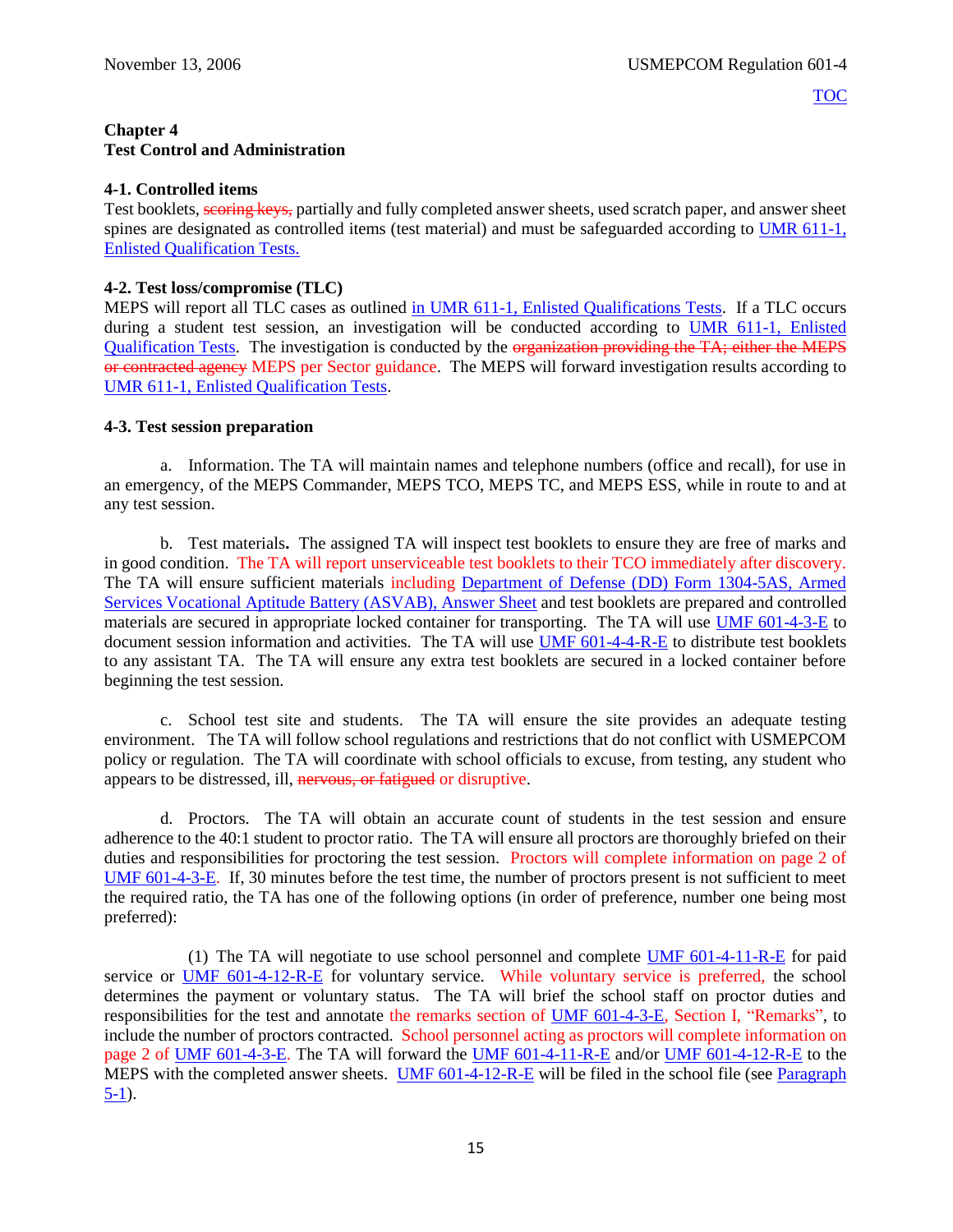(2) The TA will request the school to reduce the number of students sufficient to meet the 40:1 student to proctor ratio. or to 25 when no proctors are present

(3) If at least one proctor is available and the TA determines the test can be administered without unreasonably jeopardizing test security, the TA will contact the MEPS commander or designated representative testing section to report the situation and recommend the test be administered as an Option 7 session. The TA will inform the school official the test results may be invalid for enlistment in this situation. See [Paragraph 3-3b](#page-14-2) for proctor exception to policy submission.

(4) If it is determined test security would be unreasonably jeopardized, the TA will notify the MEPS commander or designated representative testing section and, with concurrence, cancel the test session.

(5) If no proctor can be secured for a test session administered by a MEPS TA, the TA will notify the school staff that the session must be cancelled.

e. Manual for administration. The TA must be thoroughly familiar with and follow directives and publications that govern test administration procedures and use the [DD Form 1304-5AM](http://www.dtic.mil/whs/directives/forms/forminfo/forminfopage3231.html) to conduct the test. The TA must read the administration manual verbatim while standing. The MEPS/school may have students complete the personal information portions of the answer sheet prior to the test date when time constraints inhibit the ability to complete them during a regular session. The TA will not read those portions of instructions when the students' personal information is completed in advance.

#### **4-4. Test administration**

The TA must remain in the test room for the entire test session and ensure all required proctors remain in the room for the entire session. The TA will distribute test materials, safeguard the ASVAB test booklets from loss or compromise, and maintain test booklet accountability. School staff assistant TAs are responsible for monitoring only those students to whom they have issued booklets. The TA will ensure the proctors are performing all duties and responsibilities. Proctors are not allowed to leave the test room without permission of the TA. Any proctor who leaves the room either temporarily or prior to the completion of the session without permission will be annotated on th[e UMF 601-4-3-E](https://spear/Headquarters/J-1%20MEHR/MissionSup/USMEPCOM%20Regulations%20and%20Forms%20Library/UMR%20601-4,%20Student%20Testing%20Program/UMF%20601-4-3-E,%20Student%20ASVAB%20Test%20Record.xfdl) and noted as a no-show. Proctors are not allowed to leave the test room without permission of the TA.

a. Answer Sheet, Page 1 and 2 - quality control**.** The TA and/or proctor will collect pages 1 and 2 of the answer sheet (ensuring the answer sheet spine remains attached) once completed by the students. The TA will perform quality assurance checks on each set of answer sheets. The quality check will consist of confirming the completion of all the required blocks on page one and two of the answer sheet. The student's test cannot be processed if the required items (signature block, student's name and blocks 9, 10, and 12) are not complete. The TA may attempt to obtain any missing information from the students prior to test session completion. The TA may not change or erase information on the answer sheet.

b. Answer Sheet Discrepancy List. Tests may not be processed if the required information is not provided on page one and two or if the student is in the 9<sup>th</sup> grade. Tests will be scored as Option 7 if a student is observed cheating, a test is abandoned, or other situations jeopardize test security. A test is abandoned when a student leaves the room during testing. If a student remains in the room, but fails to complete entire subtests, list as "other" and process as invalid. Enter the appropriate information on [UMF 601-4-R-E, Student](https://spear/Headquarters/J-1%20MEHR/MissionSup/USMEPCOM%20Regulations%20and%20Forms%20Library/UMR%20601-4,%20Student%20Testing%20Program/UMF%20601-4-R-E,%20Student%20Test%20Answer%20Sheet%20Discrepancy%20List.pdf)  [Test Answer Sheet Discrepancy List.](https://spear/Headquarters/J-1%20MEHR/MissionSup/USMEPCOM%20Regulations%20and%20Forms%20Library/UMR%20601-4,%20Student%20Testing%20Program/UMF%20601-4-R-E,%20Student%20Test%20Answer%20Sheet%20Discrepancy%20List.pdf) Maintain a copy of this form in the school file.

c. Discipline and cheating.Student discipline is primarily a school responsibility. When possible, a school official will be present for discipline issues. Students will have only those materials provided by the TA on their desk while taking the test. Calculators, cellular telephones, cameras, electronic translators, or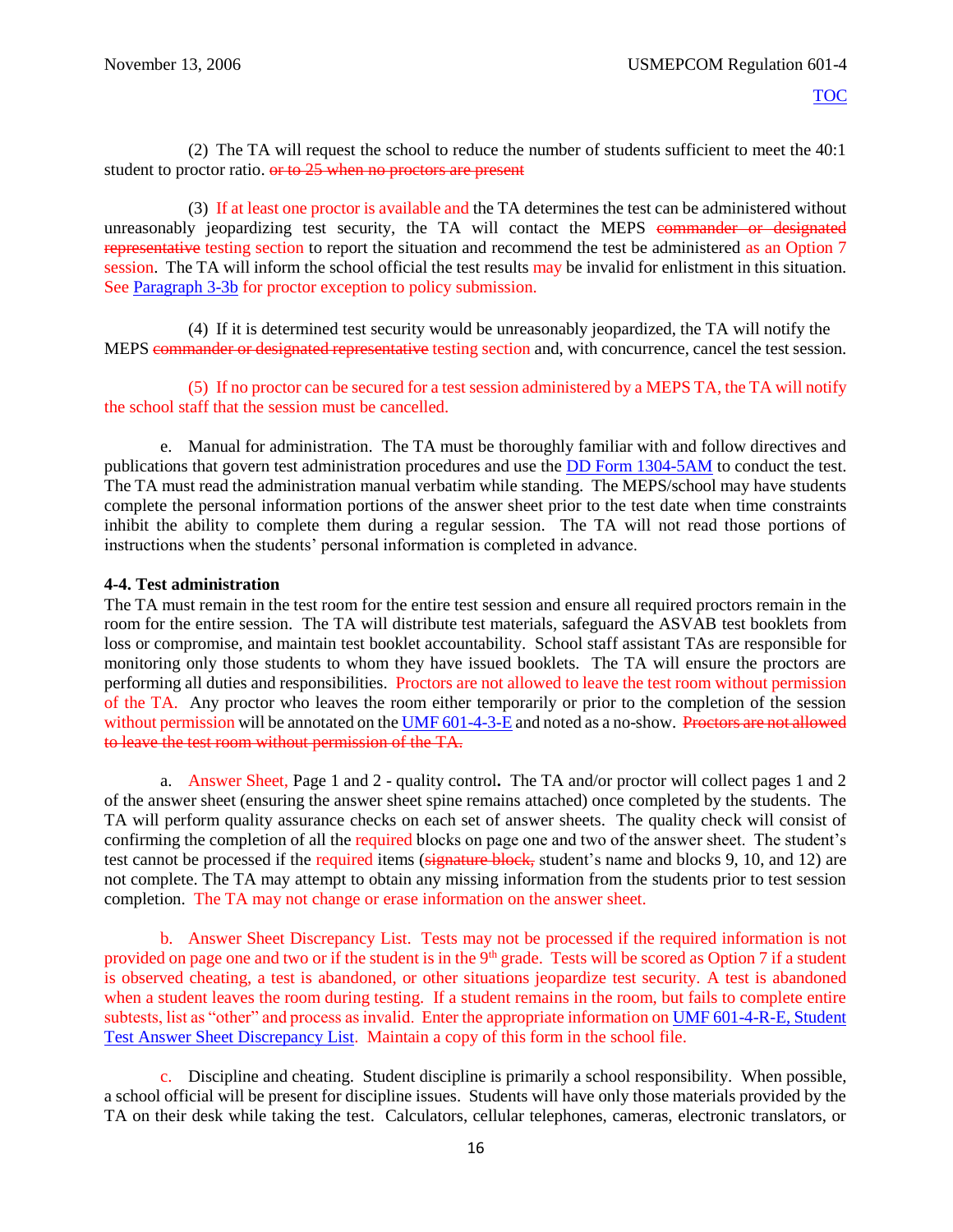other electronic/mechanical devices are not allowed in the testing area. Any student using additional materials, going forward or backward to other subtests not currently being administered, or receiving or using unauthorized assistance (crib sheets, talking during the test, gazing onto a neighbor's test, ringers, etc.) is considered to be cheating. Any student causing disruption or cheating will be excused from testing. The TA will collect all testing material, including scratch paper, prior to excusing the student. The TA will document the student's release on [UMF 601-4-3-E,](https://spear/Headquarters/J-1%20MEHR/MissionSup/USMEPCOM%20Regulations%20and%20Forms%20Library/UMR%20601-4,%20Student%20Testing%20Program/UMF%20601-4-3-E,%20Student%20ASVAB%20Test%20Record.xfdl) Section III, "Remarks", in the "Remarks" section and complete [UMF 601-4-R-E](https://spear/Headquarters/J-1%20MEHR/MissionSup/USMEPCOM%20Regulations%20and%20Forms%20Library/UMR%20601-4,%20Student%20Testing%20Program/UMF%20601-4-R-E,%20Student%20Test%20Answer%20Sheet%20Discrepancy%20List.pdf) (Student Test Answer Sheet Discrepancy List). [UMF 601-4-R-E](https://spear/Headquarters/J-1%20MEHR/MissionSup/USMEPCOM%20Regulations%20and%20Forms%20Library/UMR%20601-4,%20Student%20Testing%20Program/UMF%20601-4-R-E,%20Student%20Test%20Answer%20Sheet%20Discrepancy%20List.pdf) will be sent to the MEPS with the completed answer sheets and filed in the school file (see [Paragraph. 5-1\)](#page-23-0) by the MEPS. See Appendix A for instruction to complete this form.

<span id="page-21-1"></span>d. Ringer. A ringer is defined as any person taking the ASVAB for another person. Report ringer activity as a Station Advisory Reporting Network report via BN according to UMR 5-5, Security, Safety, and Special Programs 380-1 USMEPCOM Security Program. The MEPS TCO assistant TCO will notify the recruiting service, as applicable, with the details of the incident.

e. Justification to cancel a test session**.** A decision to stop a test session is appropriate in cases where the integrity of the test is in question or the test may be compromised. Integrity in this instance refers to any situation that could lead to test scores that do not truly represent the students' abilities or could compromise test security. For example, the students are uncontrollable at the onset of the session, school personnel are unable to mitigate, and the TA believes test security is at risk if the session continues. The TA will notify their supervisor and the MEPS commander or designated representative the testing section immediately after securing materials when a session is cancelled.

f. Breaks**.** All test materials, including scratch paper, must be collected and inventoried prior to any student leaving the room. There are three types of authorized breaks:

(1) A session break may be given between subtests following the completion of subtest 4 when the school requests a pause in test administration. The time limit for the session break is determined by the MEPS TC and the school at the time of test scheduling. The MEPS TC will annotate the [UMF 601-4-3-E](https://spear/Headquarters/J-1%20MEHR/MissionSup/USMEPCOM%20Regulations%20and%20Forms%20Library/UMR%20601-4,%20Student%20Testing%20Program/UMF%20601-4-3-E,%20Student%20ASVAB%20Test%20Record.xfdl) with the time length for the break. School officials will be informed that session breaks increase the length of the test session. Tests of individual students who do not return after the break will be invalidated.

(2) Individual students may be given a break. No more than two students, one male and one female, may take a break at the same time. Any student taking a break during a subtest will not be allowed to continue work on that subtest. The last question answered prior to the break will be circled on the answer sheet with a red felt-tip pen to ensure no further work is done in the subtest. The TA will continue to administer the test to the rest of the students. The returning student will begin work in the subtest being administered provided it is not the same subtest as when the break began.

<span id="page-21-0"></span>(3) A stand and stretch break may be provided between subtests after subtest 4, if the TA observes student fatigue. The TA will instruct students to place their answer sheets and scratch paper inside their test book after the completion of the subtest. Once all test books are closed, the students may stand beside their desk without talking and stretch for one minute. The TA will then continue the test session with the next subtest and timing. This type of break will only be conducted when the room allows good visibility of every student to maintain control and test security.

g. Completion of test**.** After the test administration is complete, the TA will instruct students to remain quietly in their seats while test materials and scratch paper are collected and until dismissed by the TA. Where multi-room sessions are conducted, the test monitor will direct the assistant TAs and/or proctors to collect the test materials and scratch paper and inventory them by total count.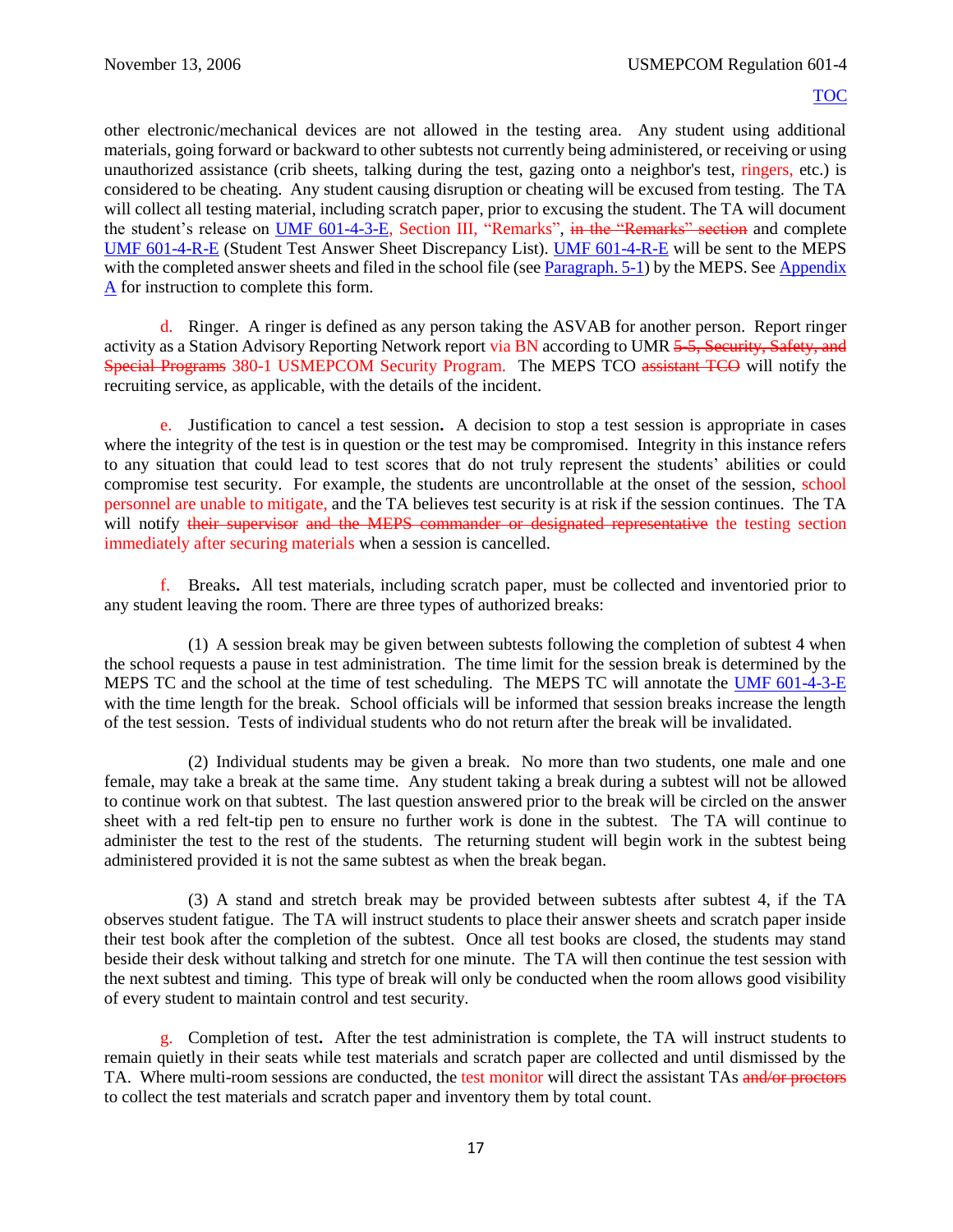(1) The TA will inventory test booklets, scratch paper, and all three pages of each answer form by physical count after collected. The TA will dismiss all students only after collecting and accounting for all materials and conducting a quick page check (see [Paragraph. 4-4f \(3\)\)](#page-21-0).

(2) In sessions with school staff assistant TAs, the test monitor will inventory test booklets by serial number and sign the bottom of the [UMF 601-4-4-R-E,](https://spear/Headquarters/J-1%20MEHR/MissionSup/USMEPCOM%20Regulations%20and%20Forms%20Library/UMR%20601-4,%20Student%20Testing%20Program/UMF%20601-4-4-R-E,%20Receipt%20of%20Armed%20Services%20Vocational%20Aptitude%20Battery%20(ASVAB)%20Booklets.xfdl) signifying that all test booklets have been returned or otherwise, as appropriate.

(3) The TA must complete a page check. There are two types of page checks. The first, a quick page check, is performed prior to dismissing students by fanning the edge of test booklets to check that the security mark is one continuous black line. Students may be released from the session after completion of the quick page check. The second, complete page check, is done on each test booklet before the next use, or before returning the booklets to storage, whichever occurs first. This check includes going through each booklet page-by-page confirming no page is missing and erasing any stray marks. Recruiters may not assist in conducting page checks.

(4) The TA will verify the accuracy of the test session information contained on the [UMF 601-](https://spear/Headquarters/J-1%20MEHR/MissionSup/USMEPCOM%20Regulations%20and%20Forms%20Library/UMR%20601-4,%20Student%20Testing%20Program/UMF%20601-4-3-E,%20Student%20ASVAB%20Test%20Record.xfdl) [4-3-E](https://spear/Headquarters/J-1%20MEHR/MissionSup/USMEPCOM%20Regulations%20and%20Forms%20Library/UMR%20601-4,%20Student%20Testing%20Program/UMF%20601-4-3-E,%20Student%20ASVAB%20Test%20Record.xfdl) to include date, number of test booklets used, and proctor information. The TA will document proctor information concerning late arrivals, proctor no-shows, and any other specific comments in the Section III, "Remarks" portion of the form. Proctors and any assistant TAs may then be released, if the TA needs no further assistance.

## **4-5. Mailing procedures**

The TA must mail or hand carry all test session materials to the MEPS within 48 hours after the test session. The controlled ASVAB materials mailed must be packaged, secured, and sent according to [UMR 611-1,](file://///mepcom-a7-00/directorates/MHR/MHR-MS/MEHR-MSS/Publications%20in%20Editing/Publications/611-1,%20Enlistment%20Qualification%20Tests/UMR%20611-1%20Enlistment%20Qualification%20Tests.pdf)  [Enlisted Qualification Tests.](file://///mepcom-a7-00/directorates/MHR/MHR-MS/MEHR-MSS/Publications%20in%20Editing/Publications/611-1,%20Enlistment%20Qualification%20Tests/UMR%20611-1%20Enlistment%20Qualification%20Tests.pdf) Federal Express (FedEx) isthe established method to mail all controlled ASVAB material. If FedEx is not available, use the least expensive means that meets the security requirements established in UMR 611-1, [Enlisted Qualification Tests](file://///mepcom-a7-00/directorates/MHR/MHR-MS/MEHR-MSS/Publications%20in%20Editing/Publications/611-1,%20Enlistment%20Qualification%20Tests/UMR%20611-1%20Enlistment%20Qualification%20Tests.pdf) Paragraph 2-6d.

## **4-6. School official feedback**

The MEPS ESS will encourage feedback from school officials regarding test sessions, either verbally or in writing using critique sheets. Data collection surveys are prohibited. Critique sheets are distributed and collected only by the MEPS ESS through the STP and used only for evaluating service to the schools, developing best practices for improved service, and evaluating employee performance. Critique sheets are not used to evaluate personnel. Training plans may be developed using information from critique sheets. The MEPS ESS testing section must develop a follow-up plan for responding to critique sheets that reveal poor or questionable service received. Critique sheets will be placed in the school file (see [Paragraph. 5-1\)](#page-23-0).

## **4-7. Surveys.**

<span id="page-22-0"></span>Unless directed by HQ USMEPCOM, the surveying of school staff, students, or parents concerning the ASVAB CEP by MEPS or recruiting personnel is strictly prohibited. Recruiting personnel will not solicit student information during pre- or post-test sessions or during test administration.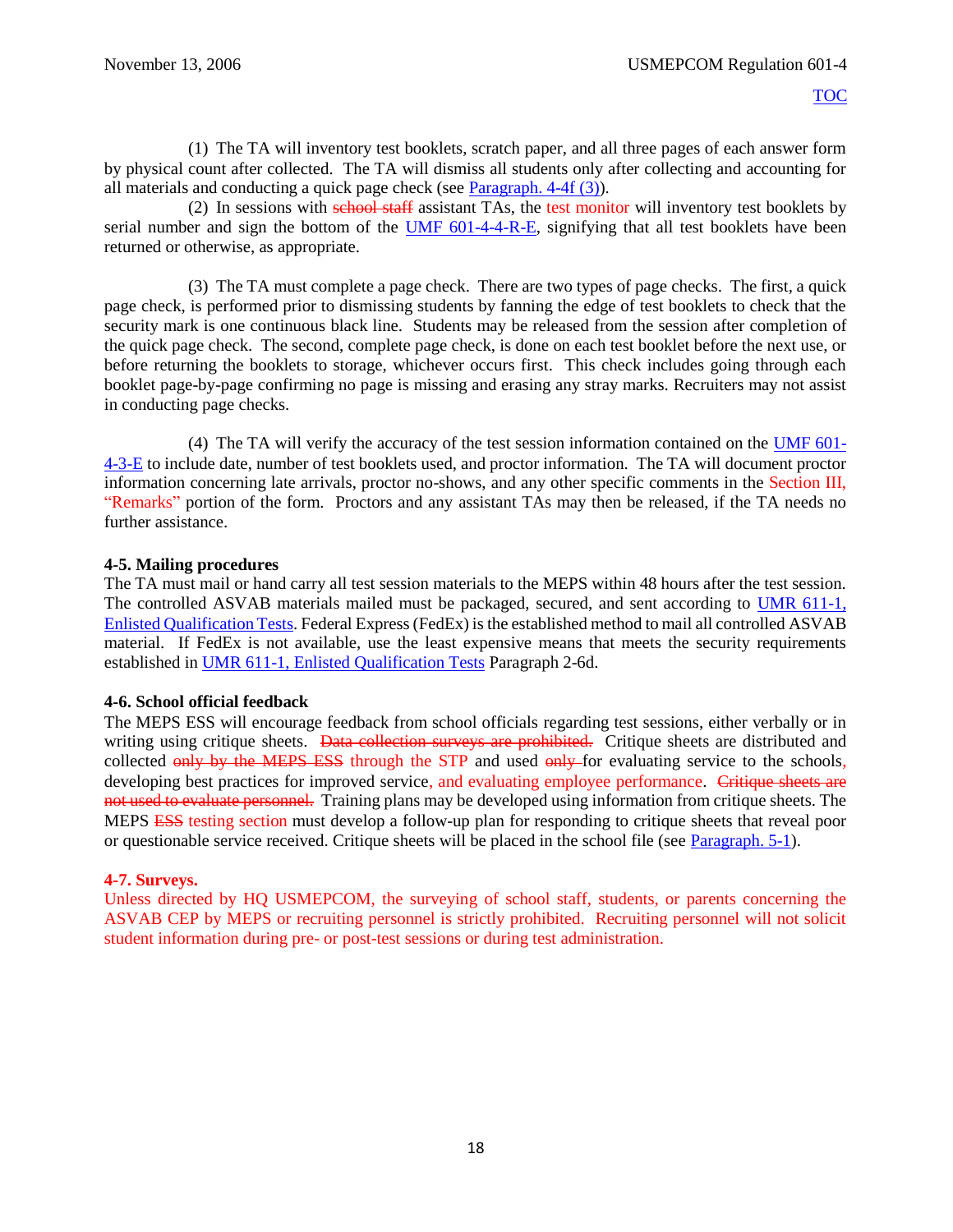## **Chapter 5 Processing Test Session Results**

## <span id="page-23-0"></span>**5-1. High school records**

Each MEPS must maintain a printed file for each school on their valid school list. This file will hold all information pertinent to the testing of the school. In addition to the [UMF 601-4-3-E](https://spear/Headquarters/J-1%20MEHR/MissionSup/USMEPCOM%20Regulations%20and%20Forms%20Library/UMR%20601-4,%20Student%20Testing%20Program/UMF%20601-4-3-E,%20Student%20ASVAB%20Test%20Record.xfdl), related [UMF 601-4-R-](https://spear/Headquarters/J-1%20MEHR/MissionSup/USMEPCOM%20Regulations%20and%20Forms%20Library/UMR%20601-4,%20Student%20Testing%20Program/UMF%20601-4-R-E,%20Student%20Test%20Answer%20Sheet%20Discrepancy%20List.pdf)[E,](https://spear/Headquarters/J-1%20MEHR/MissionSup/USMEPCOM%20Regulations%20and%20Forms%20Library/UMR%20601-4,%20Student%20Testing%20Program/UMF%20601-4-R-E,%20Student%20Test%20Answer%20Sheet%20Discrepancy%20List.pdf) [UMF 601-4-11-R-E,](https://spear/Headquarters/J-1%20MEHR/MissionSup/USMEPCOM%20Regulations%20and%20Forms%20Library/UMR%20601-4,%20Student%20Testing%20Program/UMF%20601-4-11-R-E,%20Educational%20Staff%20Agreement.pdf) [UMF 601-4-12-R-E,](https://spear/Headquarters/J-1%20MEHR/MissionSup/USMEPCOM%20Regulations%20and%20Forms%20Library/UMR%20601-4,%20Student%20Testing%20Program/UMF%20601-4-12-R-E,%20Educational%20Staff%20Agreement%20for%20Voluntary%20Services.pdf) school feedback, and recruiter service copy will be filed in this file. Each file will be marked with record number (RN) 601; disposition instructions are in [Appendix B](#page-47-0), Section III. Additionally, school data will be maintained electronically in the prescribed marketing database.

## **5-2. Accountability for test session results**

USMEPCOM must monitor the progression of test session processing from receipt of completed answer sheets to providing student test information to schools and recruiting services.

a**.** Processing and Distribution Control Record (PDCR)**.** [UMF 601-4-2-R-E, Processing and](https://spear/Headquarters/J-1%20MEHR/MissionSup/USMEPCOM%20Regulations%20and%20Forms%20Library/UMR%20601-4,%20Student%20Testing%20Program/UMF%20601-4-2-R-E,%20Processing%20and%20Distribution%20Control%20Record.xfdl)  [Distribution Control Record](https://spear/Headquarters/J-1%20MEHR/MissionSup/USMEPCOM%20Regulations%20and%20Forms%20Library/UMR%20601-4,%20Student%20Testing%20Program/UMF%20601-4-2-R-E,%20Processing%20and%20Distribution%20Control%20Record.xfdl) is used to document answer sheet processing and account for all student answer sheets. [UMF 601-4-2-R-E](https://spear/Headquarters/J-1%20MEHR/MissionSup/USMEPCOM%20Regulations%20and%20Forms%20Library/UMR%20601-4,%20Student%20Testing%20Program/UMF%20601-4-2-R-E,%20Processing%20and%20Distribution%20Control%20Record.xfdl) will be filed under RN 601; disposition instructions are in [Appendix B](#page-47-0), Section III. [UMF 601-4-2-R-E](https://spear/Headquarters/J-1%20MEHR/MissionSup/USMEPCOM%20Regulations%20and%20Forms%20Library/UMR%20601-4,%20Student%20Testing%20Program/UMF%20601-4-2-R-E,%20Processing%20and%20Distribution%20Control%20Record.xfdl) will serve as a suspense log for the printing and distribution of the student test products to include access to student information by recruiting services after the school products are distributed. The MEPS TC will ensure test session materials are recorded, prepared, printed, and results are properly controlled and distributed. See [Appendix A](#page-61-0) for instruction to complete [UMF 601-4-2-R-E.](https://spear/Headquarters/J-1%20MEHR/MissionSup/USMEPCOM%20Regulations%20and%20Forms%20Library/UMR%20601-4,%20Student%20Testing%20Program/UMF%20601-4-2-R-E,%20Processing%20and%20Distribution%20Control%20Record.xfdl)

<span id="page-23-1"></span>(1) The MEPS TC will assign a unique session identification (ID) number in sequence on [UMF](https://spear/Headquarters/J-1%20MEHR/MissionSup/USMEPCOM%20Regulations%20and%20Forms%20Library/UMR%20601-4,%20Student%20Testing%20Program/UMF%20601-4-2-R-E,%20Processing%20and%20Distribution%20Control%20Record.xfdl)  [601-4-2-R-E,](https://spear/Headquarters/J-1%20MEHR/MissionSup/USMEPCOM%20Regulations%20and%20Forms%20Library/UMR%20601-4,%20Student%20Testing%20Program/UMF%20601-4-2-R-E,%20Processing%20and%20Distribution%20Control%20Record.xfdl) and enter it on [UMF 601-4-3-E.](https://spear/Headquarters/J-1%20MEHR/MissionSup/USMEPCOM%20Regulations%20and%20Forms%20Library/UMR%20601-4,%20Student%20Testing%20Program/UMF%20601-4-3-E,%20Student%20ASVAB%20Test%20Record.xfdl) The session number consists of 6 digits. The first two digits represent the MEPS ID and the last four represent a sequential number. Session numbers will proceed sequentially from the last session number used and will not reset each SY. The number will start at 0001 and continue to 9999, after which the number restarts with 0001.

(a) For special accommodations provided in a separate room by school staff (se[e Paragraph.](#page-17-0)   $3-7a$  (4)), the same session number as the regular test session is assigned. For sessions using more than one recruiter release option, assign one session number with each recruiter release option applied within the same session and list each access option in the remarks.

(b) Split sessions for the same group on different days have the same session number.

(c) Separate morning and afternoon sessions (not split sessions) will have different session

numbers.

(d) Multi-room sessions are scored as a single session.

**Note**: information on entering this data in USMIRS, see the New Student Testing Program (STP) User Manual (see [Appendix. B](#page-47-0)).

(2) Release options for recruiting services will be documented in the "Remarks" section of [UMF](https://spear/Headquarters/J-1%20MEHR/MissionSup/USMEPCOM%20Regulations%20and%20Forms%20Library/UMR%20601-4,%20Student%20Testing%20Program/UMF%20601-4-2-R-E,%20Processing%20and%20Distribution%20Control%20Record.xfdl)  [601-4-2-R-E.](https://spear/Headquarters/J-1%20MEHR/MissionSup/USMEPCOM%20Regulations%20and%20Forms%20Library/UMR%20601-4,%20Student%20Testing%20Program/UMF%20601-4-2-R-E,%20Processing%20and%20Distribution%20Control%20Record.xfdl) Each option will be documented on an independent line for sessions with more than one option assigned. If more than one release option is selected using release options 1-6, each option will be documented on an independent line. For entry of release options 7 and 8 as secondary and tertiary options, document number tested in the "Remarks" section. As sophomore testing is automatically scored Option 7, a separate line/entry is not required for this population.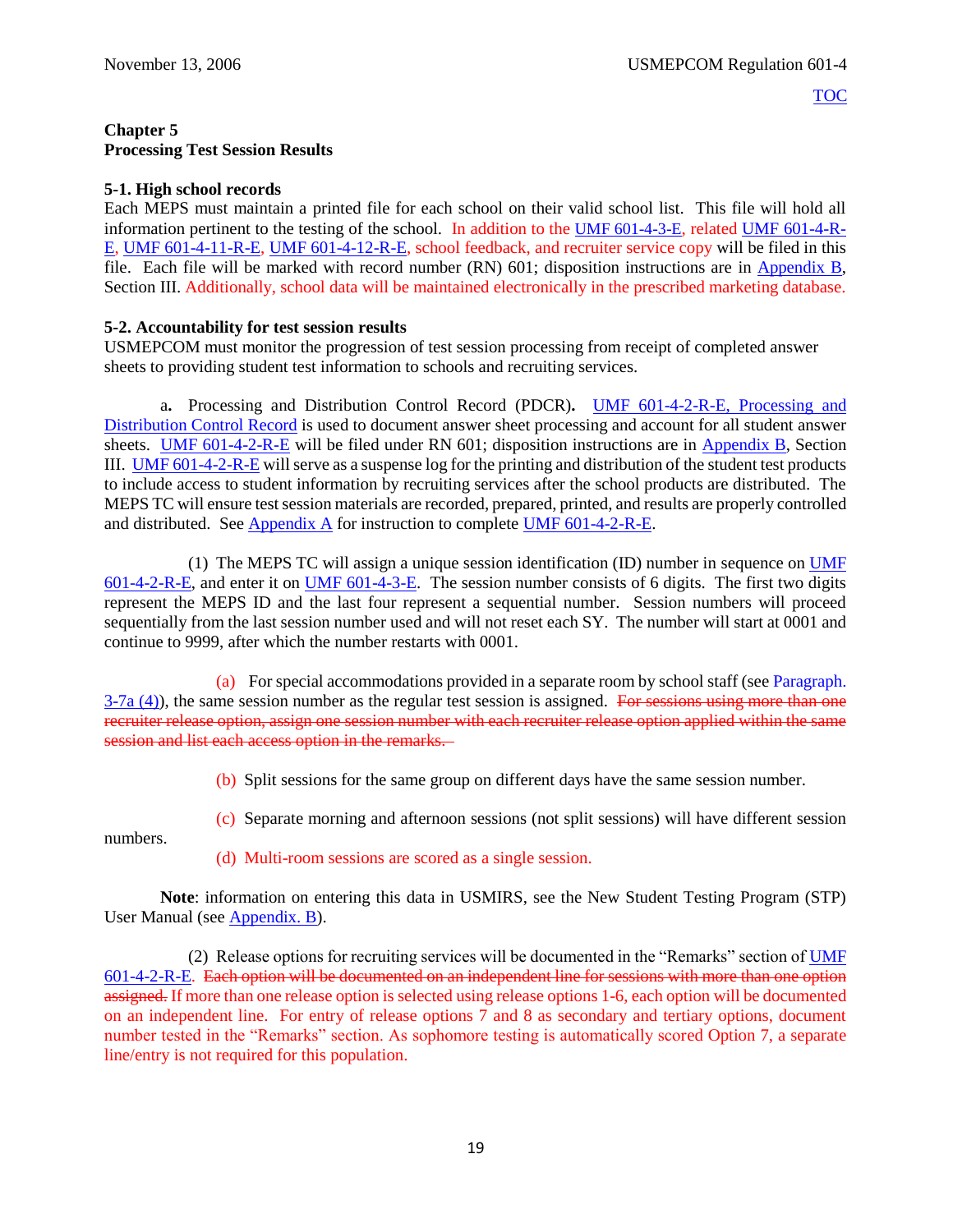(3) All entries to [UMF 601-4-2-R-E](https://spear/Headquarters/J-1%20MEHR/MissionSup/USMEPCOM%20Regulations%20and%20Forms%20Library/UMR%20601-4,%20Student%20Testing%20Program/UMF%20601-4-2-R-E,%20Processing%20and%20Distribution%20Control%20Record.xfdl) will be made in blue/black ink. No pencils, erasers, or white-out will be used. Drawing a single line through any mistake and adding the correction will document corrections. The individual making the correction will initial each correction. As an alternative, the PDCR may be completed electronically using the marketing database. Corrections will be made using strikethrough formatting.

(4) Each service representative will initial [UMF 601-4-2-R-E](https://spear/Headquarters/J-1%20MEHR/MissionSup/USMEPCOM%20Regulations%20and%20Forms%20Library/UMR%20601-4,%20Student%20Testing%20Program/UMF%20601-4-2-R-E,%20Processing%20and%20Distribution%20Control%20Record.xfdl) upon personally receiving a paper copy of the student information. If the information is provided by mail, the individual mailing them will annotate [UMF 601-4-2-R-E,](https://spear/Headquarters/J-1%20MEHR/MissionSup/USMEPCOM%20Regulations%20and%20Forms%20Library/UMR%20601-4,%20Student%20Testing%20Program/UMF%20601-4-2-R-E,%20Processing%20and%20Distribution%20Control%20Record.xfdl) and all copies will be mailed simultaneously. If all services can receive results via secure, digitally-signed and encrypted e-mail, results may be scanned and distributed electronically. The IRC will determine if results are released electronically, via paper copy, or a combination of methods. Regardless of distribution method, the MEPS must follow procedures to ensure security of Personally Identifiable Information (PII) is guaranteed. For accountability of distribution, maintain sent email in an accessible network folder.

<span id="page-24-1"></span>b. Answer sheets**.** The MEPS testing person processing the test session materials must count and document the total number of answer sheets and quality check all answer sheets before scoring them. Page 2 of the answer sheets will be quality checked for student signature. The Optical Mark Reader (OMR) will detect information not completed correctly and alert the individual processing the answer sheets. If there are errors in blocks 1, 9, 10, or 12, the individual processing the answer sheets will isolate the sheets with errors and attempt to complete the blocks. Answer sheets that cannot be processed will be documented on [UMF](https://spear/Headquarters/J-1%20MEHR/MissionSup/USMEPCOM%20Regulations%20and%20Forms%20Library/UMR%20601-4,%20Student%20Testing%20Program/UMF%20601-4-2-R-E,%20Processing%20and%20Distribution%20Control%20Record.xfdl)  [601-4-2-R-E](https://spear/Headquarters/J-1%20MEHR/MissionSup/USMEPCOM%20Regulations%20and%20Forms%20Library/UMR%20601-4,%20Student%20Testing%20Program/UMF%20601-4-2-R-E,%20Processing%20and%20Distribution%20Control%20Record.xfdl) using criteria fro[m Table 5-1](#page-24-0) (Reasons not to process an answer sheet). Answer sheets that are complete, but cannot be scanned due to mutilation in the scanner, will be entered manually. Answer sheets without any answers blackened in will not be scanned. Designate all completed or partially completed answer sheets as controlled test materials and store under double lock. Scored answer sheets under filed under RN 601-222d and destroy after 30 days [\(Appendix. B](#page-47-0), Section. III).

<span id="page-24-0"></span>

| Table 5-1                                                                           |  |  |
|-------------------------------------------------------------------------------------|--|--|
| <b>Reasons Not to Process an Answer Sheet</b>                                       |  |  |
| No signature on page two of Privacy Act statement Block 1, Student name is missing. |  |  |
| The student is a "confirmed" ninth grader                                           |  |  |
| Block 9, Education Level, is left blank and cannot be determined                    |  |  |
| Block 10, Sex, is left blank and cannot be determined                               |  |  |
| Block 12, Test Version, is left blank and cannot be determined                      |  |  |
| <b>OMR</b> has mutilated the answer s                                               |  |  |
| The student used an ink pen to code the blocks instead of a number 2 pencil         |  |  |
| A page is missing from the answer sheet (possible TLC)                              |  |  |
| The student is identified as a ringer                                               |  |  |
| Filled out page 1 and 2, but not page                                               |  |  |

c**. Package inventory and quality control.** The MEPS TC or TA, in receipt of session materials, will conduct an inventory of the session package and verify all materials have been received. Record discrepancies in Section III, "Remarks" section, of [UMF 601-4-3-E](https://spear/Headquarters/J-1%20MEHR/MissionSup/USMEPCOM%20Regulations%20and%20Forms%20Library/UMR%20601-4,%20Student%20Testing%20Program/UMF%20601-4-3-E,%20Student%20ASVAB%20Test%20Record.xfdl) and initiate TLC procedures, as appropriate.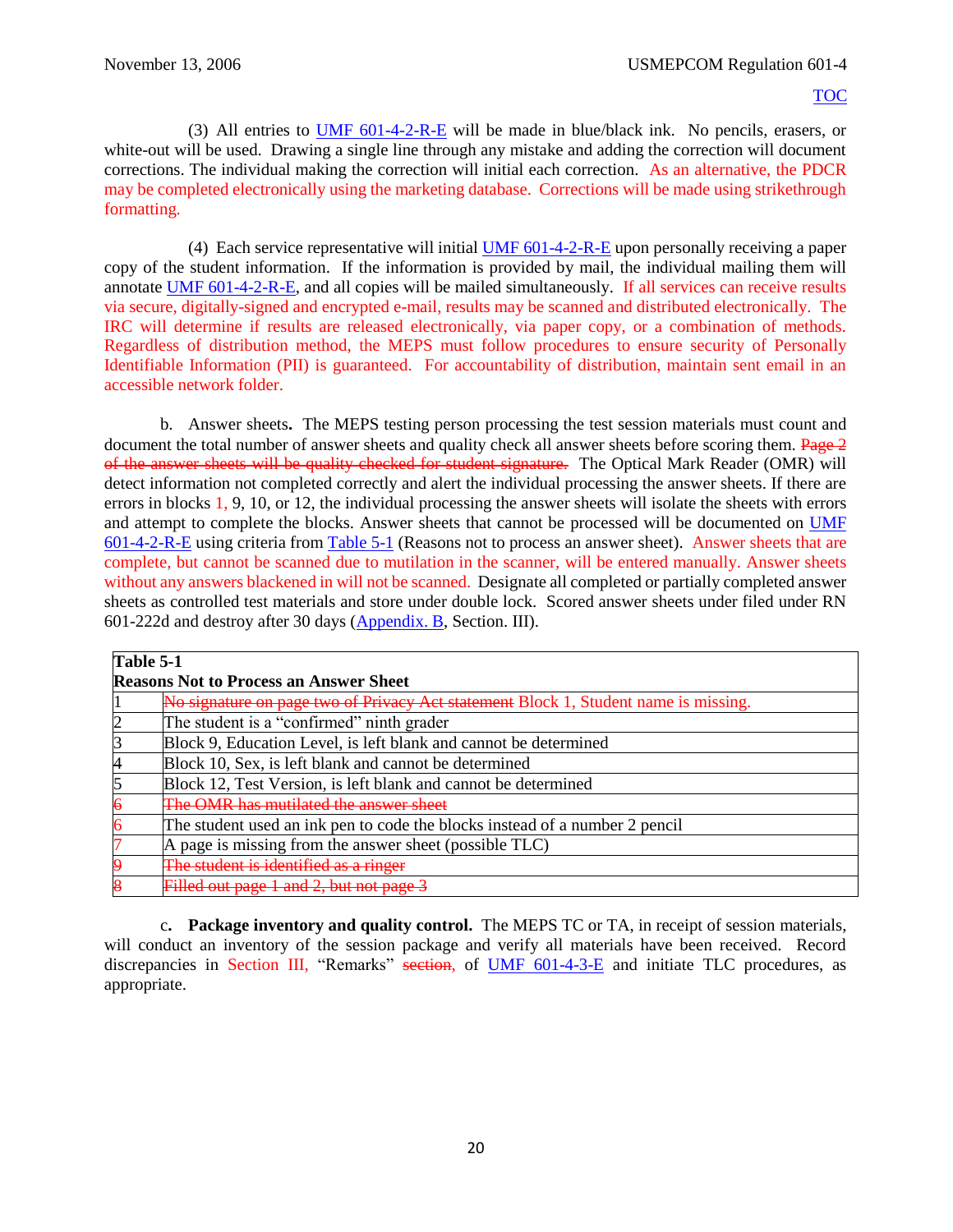d**.** Session modifications**.** If changes are required the day a session is scored, the changes can be made that day by the MEPS without requiring assistance form J-3/MEOP-TD/CSDBM. If changes are required after the day of the test, the MEPS will submit requests for changes to test session information (delete sessions, delete sequence numbers, change session numbers) to J-3/MEOP-TD/CSDBM. However, if changes are required the day a session is scored, the changes can be made that day by the MEPS without requiring assistance form J-3/MEOP-TD/CSDBM. Use [UMF 601-4-5-R-E, Student Testing Database](https://spear/Headquarters/J-1%20MEHR/MissionSup/USMEPCOM%20Regulations%20and%20Forms%20Library/UMR%20601-4,%20Student%20Testing%20Program/UMF%20601-4-5-R-E,%20Student%20Testing%20Database%20Maintenance%20Form.pdf)  [Maintenance Form](https://spear/Headquarters/J-1%20MEHR/MissionSup/USMEPCOM%20Regulations%20and%20Forms%20Library/UMR%20601-4,%20Student%20Testing%20Program/UMF%20601-4-5-R-E,%20Student%20Testing%20Database%20Maintenance%20Form.pdf) for the request. See [Appendix A](#page-61-0) for instruction to complete this form. File [UMF 601-4-](https://spear/Headquarters/J-1%20MEHR/MissionSup/USMEPCOM%20Regulations%20and%20Forms%20Library/UMR%20601-4,%20Student%20Testing%20Program/UMF%20601-4-5-R-E,%20Student%20Testing%20Database%20Maintenance%20Form.pdf) [5-R-E](https://spear/Headquarters/J-1%20MEHR/MissionSup/USMEPCOM%20Regulations%20and%20Forms%20Library/UMR%20601-4,%20Student%20Testing%20Program/UMF%20601-4-5-R-E,%20Student%20Testing%20Database%20Maintenance%20Form.pdf) under RN 601; disposition instructions are in [Appendix B](#page-47-0), Section III.

## **5-3. Session product management**

The MEPS testing section is responsible for printing the student ASVAB products provided to the schools and the services.

a**.** Quality check**.** The MEPS ESS will conduct monthly quality control checks of at least five percent of all [UMF 601-4-3-E](https://spear/Headquarters/J-1%20MEHR/MissionSup/USMEPCOM%20Regulations%20and%20Forms%20Library/UMR%20601-4,%20Student%20Testing%20Program/UMF%20601-4-3-E,%20Student%20ASVAB%20Test%20Record.xfdl) and annotate discrepancies and the corrective action taken. The MEPS ESS will initial and date all forms checked. Quality checks for the previous month will be completed by the end of the following month (i.e., December checks will be completed by the end of January).

b**.** Privacy Act**.** The student ASVAB test results are private records and will be handled according to the provisions of the Privacy Act.

c**.** School results**.** Student answer sheets will be processed and results distributed to the school not later than (NLT) 14 calendar days after the test date. The date the school results were mailed to the school will be annotated on the [UMF 601-4-2-R-E.](https://spear/Headquarters/J-1%20MEHR/MissionSup/USMEPCOM%20Regulations%20and%20Forms%20Library/UMR%20601-4,%20Student%20Testing%20Program/UMF%20601-4-2-R-E,%20Processing%20and%20Distribution%20Control%20Record.xfdl) Packages will be sent by either FedEx ground, United Parcel Service, or by other equally secure, cost effective, and traceable mode. MEPS will base shipment of [Department of Defense \(DD\)](http://www.dtic.mil/whs/directives/forms/forminfo/forminfopage3229.html) Form 1304-5WB, Exploring Careers Guide to schools based on their request. When requested by participating schools, one [Department of Defense \(DD\)](http://www.dtic.mil/whs/directives/forms/forminfo/forminfopage3229.html) Form 1304-5WB, (Exploring-Careers: The ASVAB Career Exploration Guide) will be sent to the school with the test results for each participating student.

<span id="page-25-0"></span>d**.** Recruiting services access to student information**.** The school official will determine the recruiter release option except where circumstances require the assignment of option 7. Refer to [Table](#page-28-0) 5-2 (Distribution of Student Information to Recruiting Services) for time frames for distributing student information to recruiting services. The MEPS will not provide student information to recruiting services prior to required time frames except for high school pull requests for enlistment purposes submitted on [UMF 680-](https://spear/Headquarters/J-1%20MEHR/MissionSup/USMEPCOM%20Regulations%20and%20Forms%20Library/UMR%20680-3,%20United%20States%20Military%20Entrance%20Processing%20Command%20Integrated%20Resource%20System%20(USMIRS)/UMF%20680-3A-E.pdf) 3A-E, [Request for Examination](https://spear/Headquarters/J-1%20MEHR/MissionSup/USMEPCOM%20Regulations%20and%20Forms%20Library/UMR%20680-3,%20United%20States%20Military%20Entrance%20Processing%20Command%20Integrated%20Resource%20System%20(USMIRS)/UMF%20680-3A-E.pdf) by the applicant.

(1) The IRC will establish a method to deliver  $_{\text{paper copy of}}$  test results to recruiters within its purview. The results of option 1 through 6 testing will be distributed using the recruiter service copy printout from USMIRS. The method established must ensure that the student information is available to all recruiting services at the same time. Regardless of distribution method, one copy will be filed in the school file (see [Paragraph](#page-23-0) 5-1).

(2) Paper. Distribution of paper copies should be avoided if possible. Ten copies of the recruiter service copies will be generated for options 1 through 6. One copy of the recruiter service copy will be filed in the school file (see par. 5-1). The remaining copies will be distributed to the recruiting service liaisons in the MEPS as follows: Two copies each will be provided to the Army, Navy, Air Force, and Marine Corps. If paper copies are provided, two copies will be generated for each recruiting service liaison. Copies for respective recruiting stations and service chains of command (active and reserve) will be made by the service liaisons.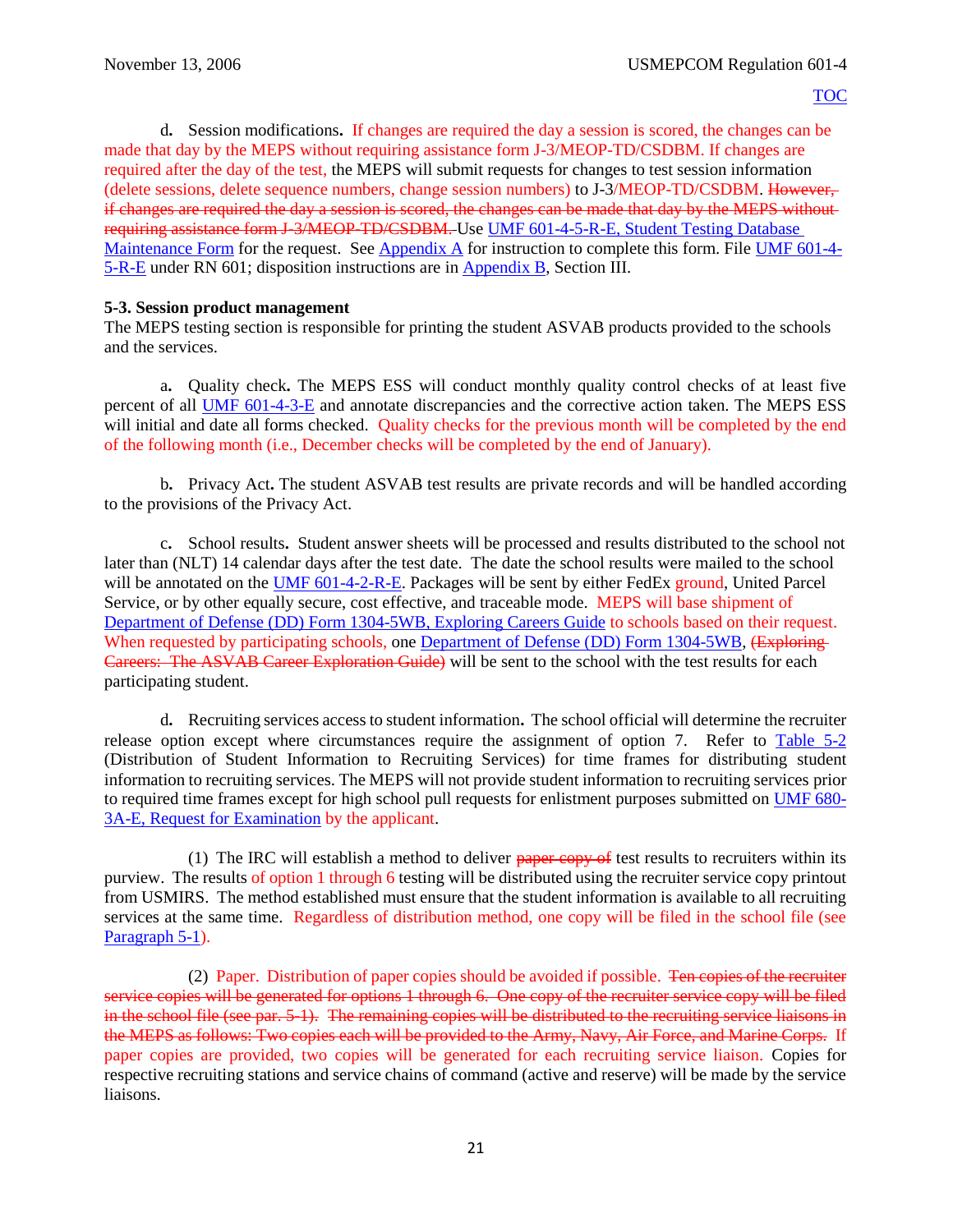<span id="page-26-0"></span>(3) E-mail. E-mail may be used to distribute results to service POCs when the following conditions are followed:

(a) MEPS and recruiting service POCs exchange certificates to allow encrypted transmission with digital signatures.

(b) All e-mail must be sent encrypted and digitally signed to protect personally identifiable information (PII).

(c) The date school results were e-mailed to the recruiting services will be annotated on the [UMF 601-4-2-R-E.](https://spear/Headquarters/J-1%20MEHR/MissionSup/USMEPCOM%20Regulations%20and%20Forms%20Library/UMR%20601-4,%20Student%20Testing%20Program/UMF%20601-4-2-R-E,%20Processing%20and%20Distribution%20Control%20Record.xfdl) Copies of sent e-mail will be saved and archived to verify distribution.

(d) Encrypted information may not be retransmitted as decrypted or retained on any fixed or removable media unencrypted.

(e) The following disclaimer is included with the sent email:

## DISCLAIMER

The information contained in the communication is intended for the sole use of the named addressees/recipients to whom it is add addressed. The communication may contain information that is exempt from disclosure under the Freedom of Information Act, 5 U.S.C. 552 and Privacy Act, 5 U.S. C. 552a. Addressees/recipients are not to disseminate this communication to individuals other than those who have an official need to know. If you received this communication in error, please do not examine, review, print, copy, forward, disseminate, or otherwise use the information. Please immediately notify the sender and delete the copy received.

(f) If a record containing PII is lost, stolen, or improperly transmitted, the MEPS must report the incident to the unit Freedom of Information Act/Privacy Act (FOIA/PA) officer. MEPS FOIA/PA officers will report the incident to the BN Commander and the USMEPCOM FOIA/PA officer for action.

(4) Compact Disk. A compact disk (CD) may be created and provided in substitute of hard copies if established by the IRC as the best delivery method.

e. Options 7 and 8**.** The MEPS testing section will print and retain one copy of option 7 and/or option 8 session information. This information will be retained in the school file (see [Paragraph. 5-1\)](#page-23-0). Do not provide student information to the recruiting services from option 7 and/or option 8 sessions. Option 7 school results may not be validated by the MEPS without Sector or HQ USMEPCOM exception to policy (see [Paragraph](#page-13-1) 3-3). Individual test results coded Option 7 may not be validated by MEPS personnel without J-3/MEOP-TD approval.

f**.** Requests for school data**.** Participating schools may request their testing data in electronic format. Upon request, the MEPS will submit a request for the school's data to the Sector ESS for action. If this data contains PII, the data must be protected as noted in [Paragraph 5-3d\(3\).](#page-26-0) The transmission of testing data containing sensitive PII (SSN, date of birth, address, and phone numbers) is prohibited. MEPS may only transmit school testing results to the participating school. State, district, or organizational requests for data must be submitted via the MEPS FOIA officer as a FOIA request. MEPS personnel will not distribute data to state or district offices.

## **5-4. Electronic transmittal of student results**

Student information is electronically transmitted from HQ USMEPCOM computer to a computer system at each service headquarters according to [Table 5-2](#page-28-0) by HQ USMEPCOM, J-6/MEIT.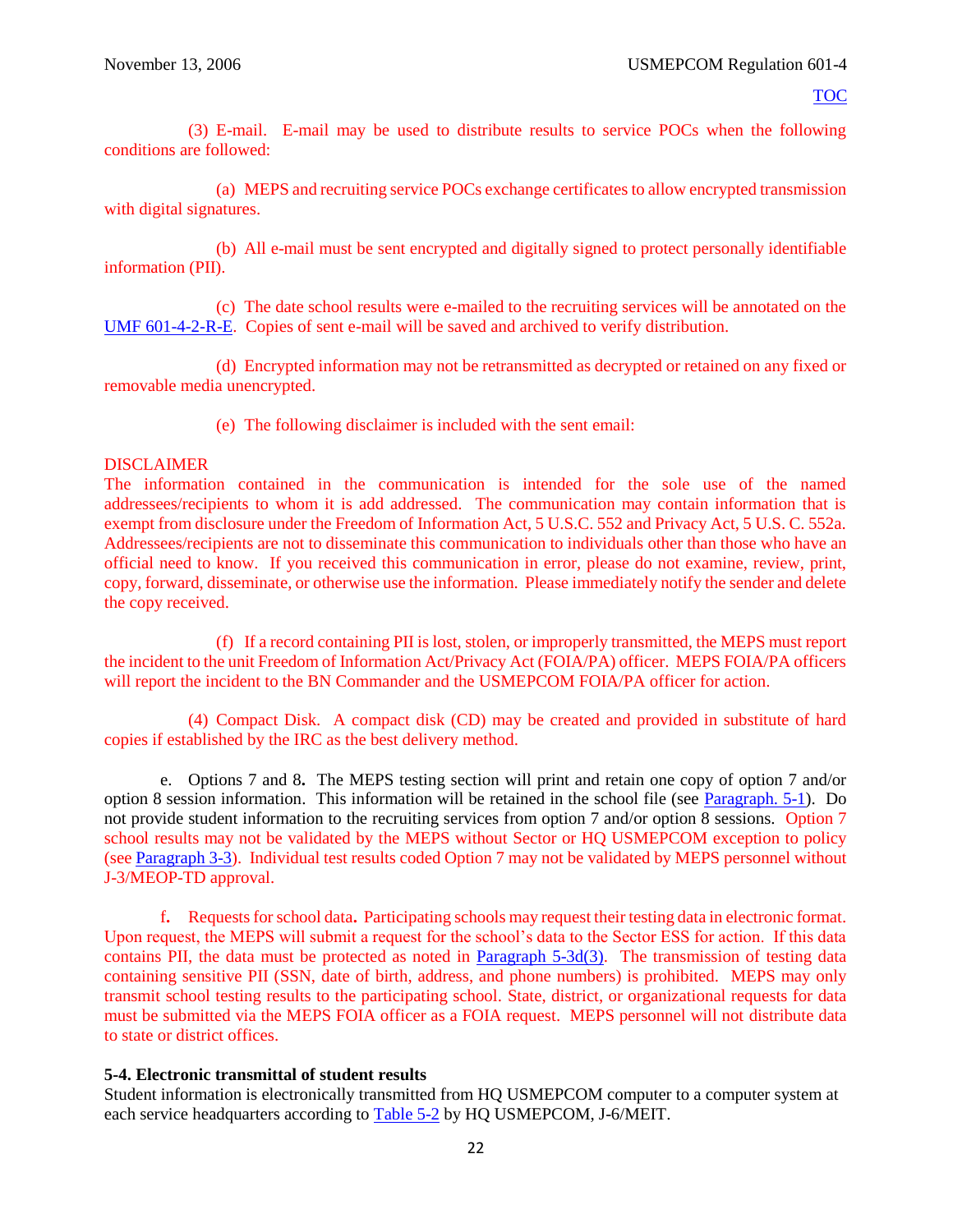# **5-5. USMEPCOM Integrated Resource System (USMIRS) reports**

[Table 5-3](#page-28-1) (USMIRS Manually Generated Reports) lists and describes reports printed automatically or manually from USMIRS.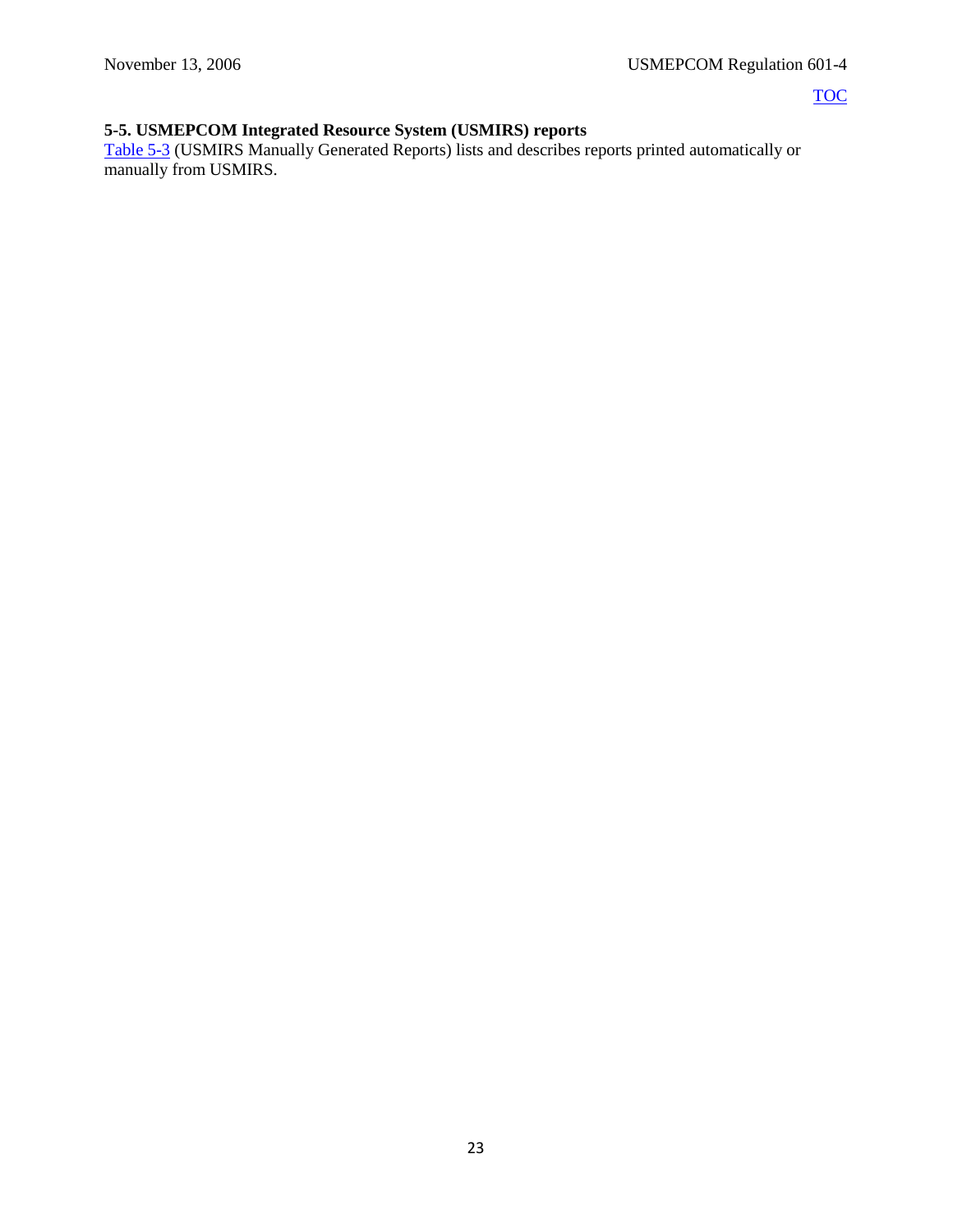<span id="page-28-1"></span><span id="page-28-0"></span>

|                                                                   | Table 5-2                                                                                             |                                                   |  |
|-------------------------------------------------------------------|-------------------------------------------------------------------------------------------------------|---------------------------------------------------|--|
| <b>Distribution of Student Information to Recruiting Services</b> |                                                                                                       |                                                   |  |
| <b>Option</b>                                                     | MEPS distribution of student information to Electronic transmission from                              |                                                   |  |
|                                                                   | the recruiting services (no sooner than)                                                              | <b>HQ USMEPCOM J-6/MIT</b>                        |  |
| $\mathbf{1}$                                                      | 7 calendar days after the school products are                                                         | 21 calendar days from the test date.              |  |
|                                                                   | mailed to the school.                                                                                 |                                                   |  |
| $\overline{2}$                                                    | 60 calendar days after the school products are                                                        | 60 calendar days from the test date.              |  |
|                                                                   | mailed to the school.                                                                                 |                                                   |  |
| 3                                                                 | 90 calendar days after the school products are                                                        | 90 calendar days from the test date.              |  |
|                                                                   | mailed to the school.                                                                                 |                                                   |  |
| 4                                                                 | 120 calendar days after the school products are                                                       | 120 calendar days from the test date.             |  |
|                                                                   | mailed to the school.                                                                                 |                                                   |  |
| 5                                                                 | End of the current SY for that specific school or                                                     | 30 June of current SY.                            |  |
|                                                                   | 30 June.                                                                                              |                                                   |  |
| 6                                                                 | 7 calendar days after the school products are                                                         | 21 calendar days from the test date. No           |  |
|                                                                   | mailed to the school.                                                                                 | telephone numbers are transmitted.                |  |
| 7                                                                 | The test results are invalid and not distributed                                                      | 21 calendar days from the test date. List of      |  |
|                                                                   | to the recruiting services.                                                                           | scores transmitted for statistical purposes only. |  |
|                                                                   |                                                                                                       | No Privacy Act information is provided.           |  |
|                                                                   |                                                                                                       |                                                   |  |
| 8                                                                 | No student information is provided to the                                                             | 21 calendar days from the test date. List of      |  |
|                                                                   | recruiting services. The test results are valid for scores transmitted for statistical purposes only. |                                                   |  |
|                                                                   | enlistment.                                                                                           | No Privacy Act information is provided.           |  |
|                                                                   |                                                                                                       |                                                   |  |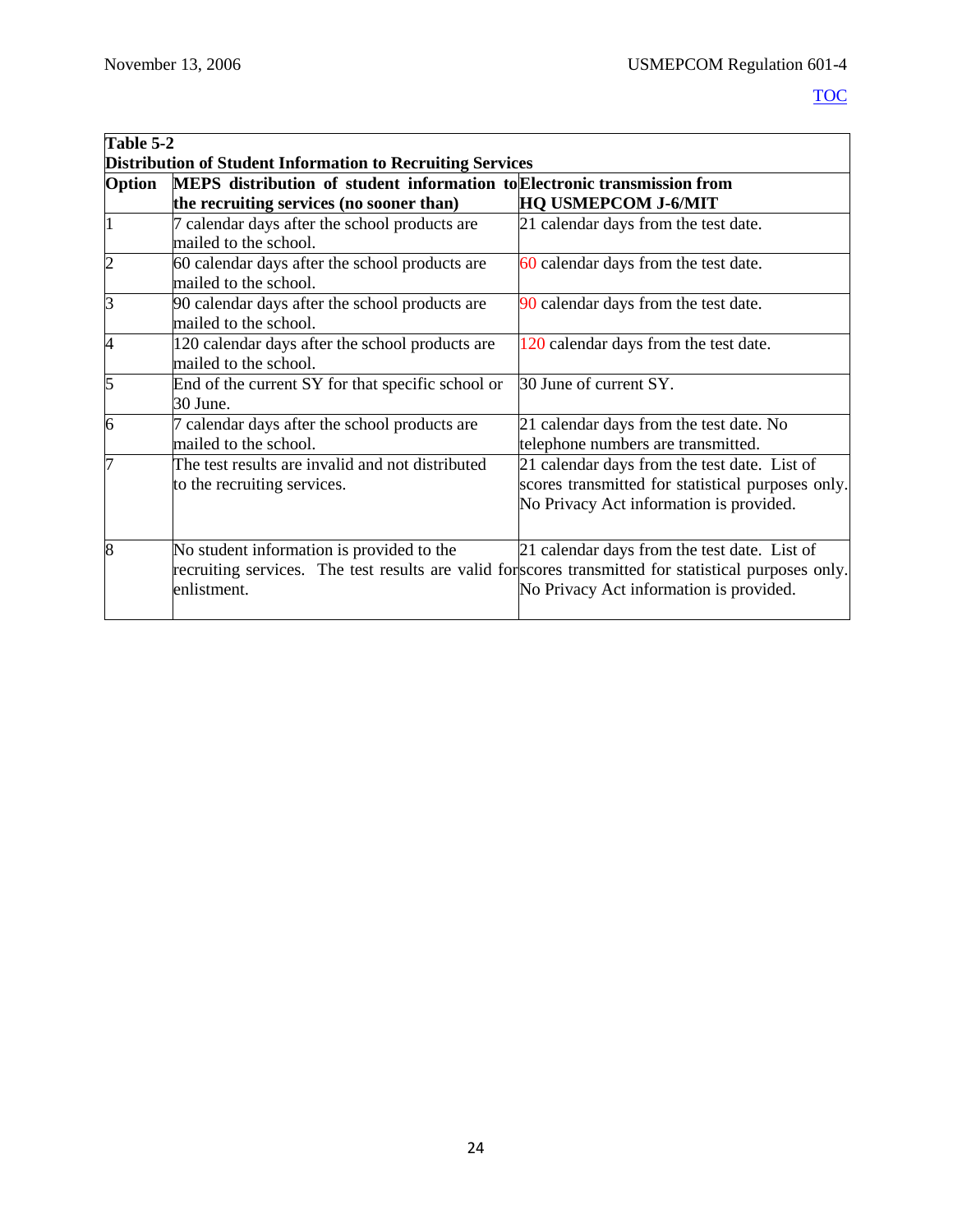| Table 5-3                                                                      |                                                                                                                                                                                                                                                          |  |
|--------------------------------------------------------------------------------|----------------------------------------------------------------------------------------------------------------------------------------------------------------------------------------------------------------------------------------------------------|--|
| <b>USMIRS Manually Generated Reports</b>                                       |                                                                                                                                                                                                                                                          |  |
| <b>Report</b>                                                                  | <b>Description</b>                                                                                                                                                                                                                                       |  |
| Standard<br><b>Testing System</b><br>(STS) Standard<br><b>Scores</b><br>Roster | Alphabetical list of students with standard score data.                                                                                                                                                                                                  |  |
| <b>STS Error Listing</b>                                                       | If any session has errors, USMIRS will go to "Error Screen." It lists why an<br>answer sheet was not successful. All errors must be corrected to score the<br>answer sheet. This listing can be printed during the scoring process.                      |  |
| <b>ASVAB STS Pre-feedback</b><br><b>Statistical Report</b>                     | Provides grade and gender based testing statistics.                                                                                                                                                                                                      |  |
| <b>ASR Sheet</b>                                                               | Individual statistical report of the student's scores. Prints two for each<br>individual, one each for student and school counselor.                                                                                                                     |  |
| <b>ASVAB Test Score Results</b><br>Roster                                      | Alphabetical roster containing detailed test score information for each<br>student. Provide to the school. It provides statistical summary broken<br>down by grade.                                                                                      |  |
| <b>Recruiter Service Copy</b>                                                  | Provides recruiters detailed test score and student information for 11 <sup>th</sup><br>graders and above for release options 1-6 (no phone numbers for option 6)                                                                                        |  |
| <b>STS</b> Incomplete Sessions<br><b>Status Listing</b>                        | Detailed status of actions required for each test session, concerning the<br>transmitting or printing of school products.                                                                                                                                |  |
| <b>STS</b><br><b>Cumulative Student</b><br><b>Totals Listing</b>               | Provides information on cumulative number of juniors and seniors tested<br>and totals all students tested to date.                                                                                                                                       |  |
| <b>MEPS Master School File</b><br>Listing                                      | Provides one page of statistics for each school in the MEPS database.                                                                                                                                                                                    |  |
| <b>MEPS School Report</b>                                                      | Consecutively provides one line of statistical information for each school in<br>the MEPS database. Can be printed alphabetically, by service, by school<br>code, eligible, ineligible, or state/county.                                                 |  |
| <b>Student Testing Report Parts</b><br>$1 - 3$                                 | Three-part summary of each MEPS student testing statistics. Generated to<br>reflect current totals. HQ USMEPCOM (J-3/MEOP-TD) e-mails part 1 of<br>this report to each recruiting service headquarters monthly and part 2 and 3<br>at the end of the SY. |  |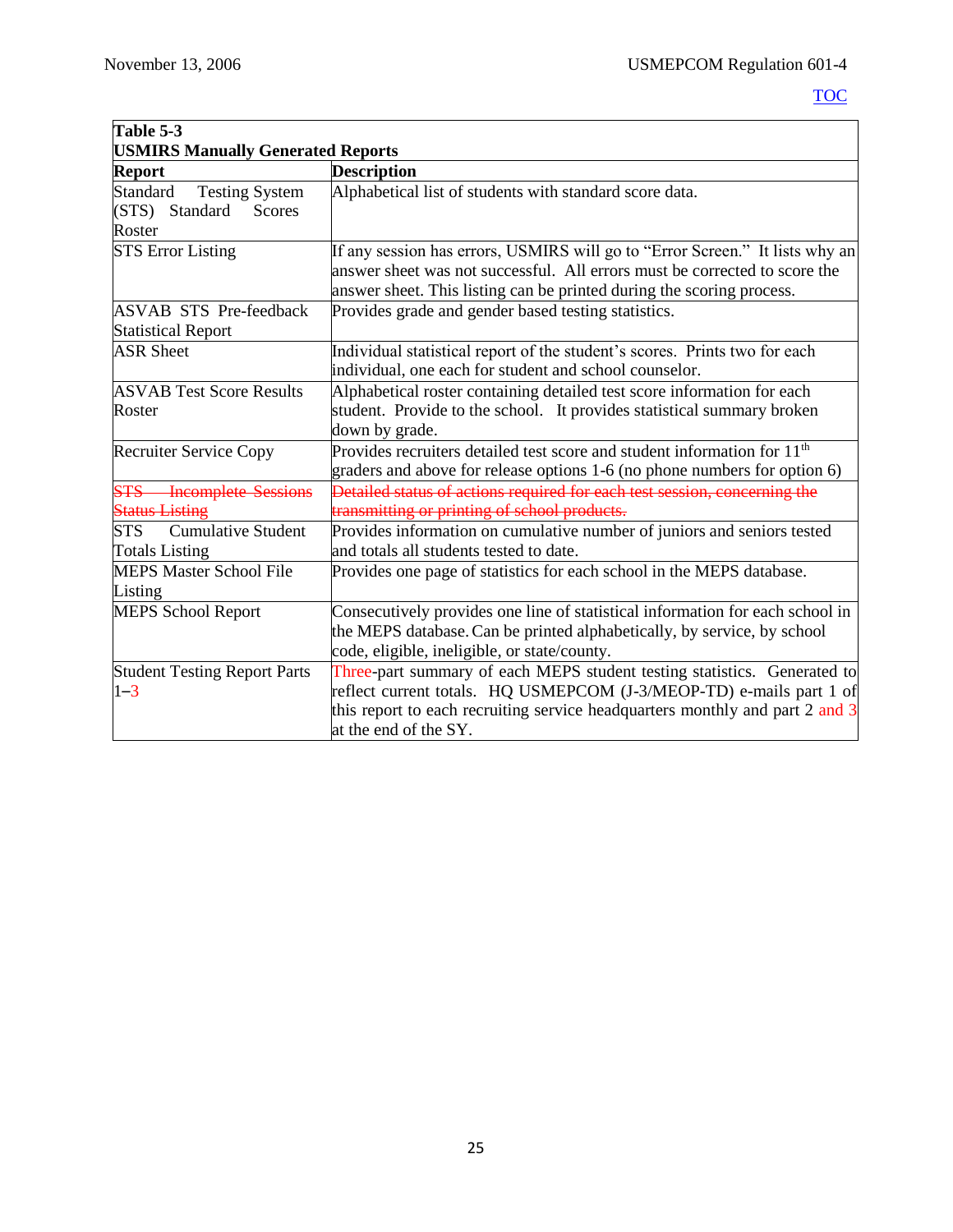## <span id="page-30-0"></span>**Chapter 6**

## **Managing the Military Entrance Procession Station (MEPS) School Data and Student Test Data in the USMEPCOM Integrated Resource System (USMIRS)**

## **6-1. MEPS testing area**

Each MEPS is assigned testing boundaries by state and county. The MEPS is responsible for all student testing within their assigned counties. No two MEPS will share counties. The counties for each MEPS AOR can be found on the MEPNET in the "Links and Resources" section of J-3/MEOP-TD under "MEPS Testing Boundaries" (see app. A) J-3/MEOP-TD will provide testing boundary information to the MEPS upon request. MEPS testing boundaries will not be changed without approval of J-3/MEOP-TD. If an IRC desires to change testing boundaries with another IRC, both IRCs must agree to the changes prior to submitting a formal written request through Sector to HQ USMEPCOM for consideration. Boundary changes affect both enlisted and student testing and are only processed at the end of the school year.

## **6-2. Maintaining a valid school list**

The purpose for maintaining a valid school list is to identify those public high schools that have an eligible military age population to which recruiters can focus their marketing efforts within each MEPS AOR. All public high schools recognized by the State Department of Education with an eligible military population will be entered into the database regardless of testing activity. Reasons such as "not tested four 5 years," "too hard to market," or "not yet tested" are not valid reasons for failing to input a new public high school into USMIRS nor for deleting a public high school. Information on all public high school's with an eligible military population must be maintained in USMIRS so the visibility of their populations is not lost and to provide continued access in the event of a favorable change for testing. School records must be updated in USMIRS annually or when changes occur. Private, parochial, and charter high schools will be entered in USMIRS when they test.

## **6-3. Adding a new school record**

The MEPS TC, in coordination with the MEPS ESS, will gather new school information to confirm the need for submitting the [UMF 601-4-5-R-E](https://spear/Headquarters/J-1%20MEHR/MissionSup/USMEPCOM%20Regulations%20and%20Forms%20Library/UMR%20601-4,%20Student%20Testing%20Program/UMF%20601-4-5-R-E,%20Student%20Testing%20Database%20Maintenance%20Form.pdf) for adding schools. The MEPS TC will obtain a new 9-digit school code via an email from J-3/MEOP-TD/CSDBM. [UMF 601-4-5-R-E](https://spear/Headquarters/J-1%20MEHR/MissionSup/USMEPCOM%20Regulations%20and%20Forms%20Library/UMR%20601-4,%20Student%20Testing%20Program/UMF%20601-4-5-R-E,%20Student%20Testing%20Database%20Maintenance%20Form.pdf) must be used for this purpose. It must include the school name, address, responsible service, and first five digits of the new code. J-3/MEOP-TD will provide the specific sequence number and report it to the MEPS TC via return email. Upon receipt, the MEPS TC will enter the school information into USMIRS. The school information must be entered in USMIRS prior to scoring a test session for the school. [UMF 601-4-5-R-E](https://spear/Headquarters/J-1%20MEHR/MissionSup/USMEPCOM%20Regulations%20and%20Forms%20Library/UMR%20601-4,%20Student%20Testing%20Program/UMF%20601-4-5-R-E,%20Student%20Testing%20Database%20Maintenance%20Form.pdf) will be filed under RN 601; disposition instructions are in [Appendix B](#page-47-0), Section III.

a. School code**.** The first two digits of a school code contain the state code. The next three digits are the county code where school is located. The last four digits represent the specific sequence number for the school and are provided by J-3/MEOP-TD.

b. School characteristic codes**.** All schools maintained in USMIRS will be assigned codes to identify the characteristics of the school. Identifying characteristics are determined using [Table 6-1](#page-32-0) (Definitions of Eligible or Ineligible School), [Table 6-2](#page-32-1) (Reasons Not Eligible to Market), and [Table 6-3](#page-33-0) (Reasons Not Testing).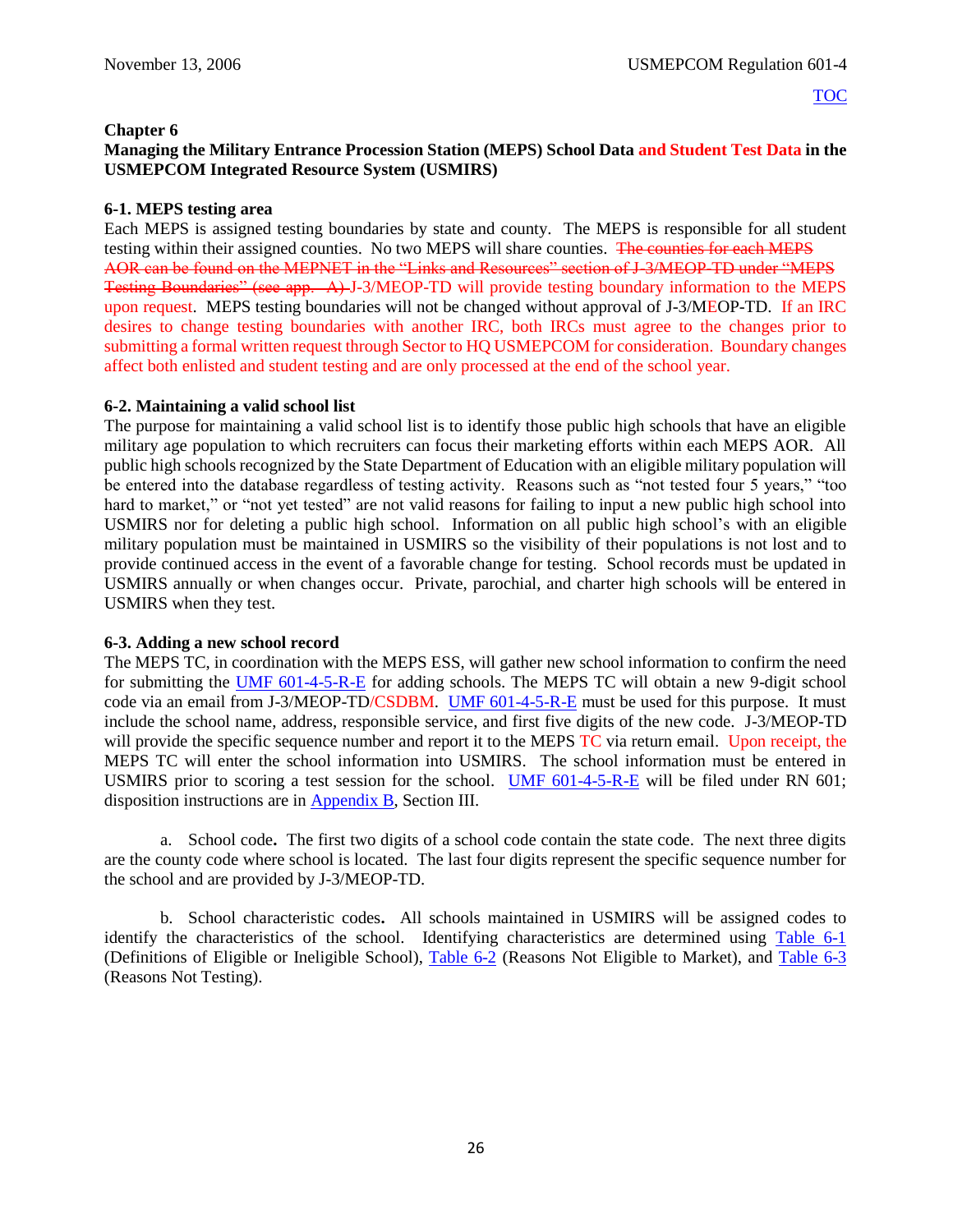## **6-4. Updating school records**

Updates will be done as necessary to keep high school records current. The MEPS TC will verify and update populations in the MEPS computer system annually. Populations may be updated immediately or when new/updated population data is obtained. This can be from school personnel, school/state directories, or websites listing the information. Data for updating school information must be acquired from official sources and be specifically related to the school being updated. Average or generic population data will not be used nor applied to specific schools. The Sector ESS will monitor MEPS student populations to ensure updates are completed.

## **6-5. Service assignment of a school**

See [Paragraph 2-5b](#page-10-0) for assigning schools to the services. The IRC must approve, by simple majority, changes to the service assignment before the change can be made. Once the IRC has approved any change, the MEPS may update the school record. The letter or IRC minutes requesting the change must be maintained in the school file.

## **6-6. Schools not eligible**

Schools not eligible for STP marketing as defined i[n Table 6-2](#page-32-1) will not be entered nor maintained in USMIRS. The IRC must substantiate requests to classify a school as not eligible for the STP. These schools will not be marketed nor tested unless the school requests the STP be provided. Marketing records for schools not eligible will be maintained separately by the MEPS TC under RN 601; disposition instructions are in [Appendix B](#page-47-0), Section III. <del>Once a school tests, the information will be entered into USMIRS and a school file</del> created (see par. 5-1). Schools determined not eligible for STP marketing based on handicap will be tested upon receipt of a written request from the school. Requests will be maintained in the school file (see [Paragraph. 5-1\)](#page-23-0). Once a school tests, the information will be entered into USMIRS and a school file created (see [Paragraph. 5-1\)](#page-23-0). Schools with a population known to include behavior disorders of a violent nature will be required to provide school staff as proctors at no cost administer testing using the SST program and will be scored as Option 7 (see [Paragraph. 3-10\)](#page-18-0).

## **6-7. Deleting a school record**

a**.** Reasons for deletion**.** Qualified reasons for deleting a school record from USMIRS are listed in [Table 6-4](#page-33-0) (Reasons to Delete a School).

b**.** Request for deletion**.** The IRC must vote to delete a school. A substantiating letter, signed by the IRC chairperson, is sent through the MEPS to the Sector with [UMF 601-4-5-R-E.](https://spear/Headquarters/J-1%20MEHR/MissionSup/USMEPCOM%20Regulations%20and%20Forms%20Library/UMR%20601-4,%20Student%20Testing%20Program/UMF%20601-4-5-R-E,%20Student%20Testing%20Database%20Maintenance%20Form.pdf) One form is required per school. One letter may be used for multiple schools. Sector will review and forward endorsed requests to J-3/MEOP-TD CSDBM. The Sector will return non-endorsed letters schools to the MEPS for further evaluation and substantiating evidence. If approved for deletion, J-3/MEOP-TD/CSDBM will ensure the school record is deleted from the host computer after the two-year requirement is met. Deletion disapproval will be sent, through Sector, back to the MEPS. The disapproval letter will be maintained in the school file (see [Paragraph. 5-1\)](#page-23-0).

c Two-year requirement**.** A school record cannot be deleted from USMIRS with test scores that might be used for enlistment into the Military. Two years have to pass since the last test was administered in the school before the school can be deleted. Deletion of a school record deletes all test scores from the school.

d**.** Consolidated schools**.** MEPS may request that sessions be moved from a school that is closing to consolidate with another school. Requests to delete the closed school may be submitted regardless of the two year requirement as the school data is merged with the new school. MEPS will keep on file record of the closed/consolidated schools for future reference. Submit [UMF 601-4-5-R-E](https://spear/Headquarters/J-1%20MEHR/MissionSup/USMEPCOM%20Regulations%20and%20Forms%20Library/UMR%20601-4,%20Student%20Testing%20Program/UMF%20601-4-5-R-E,%20Student%20Testing%20Database%20Maintenance%20Form.pdf) to consolidate schools.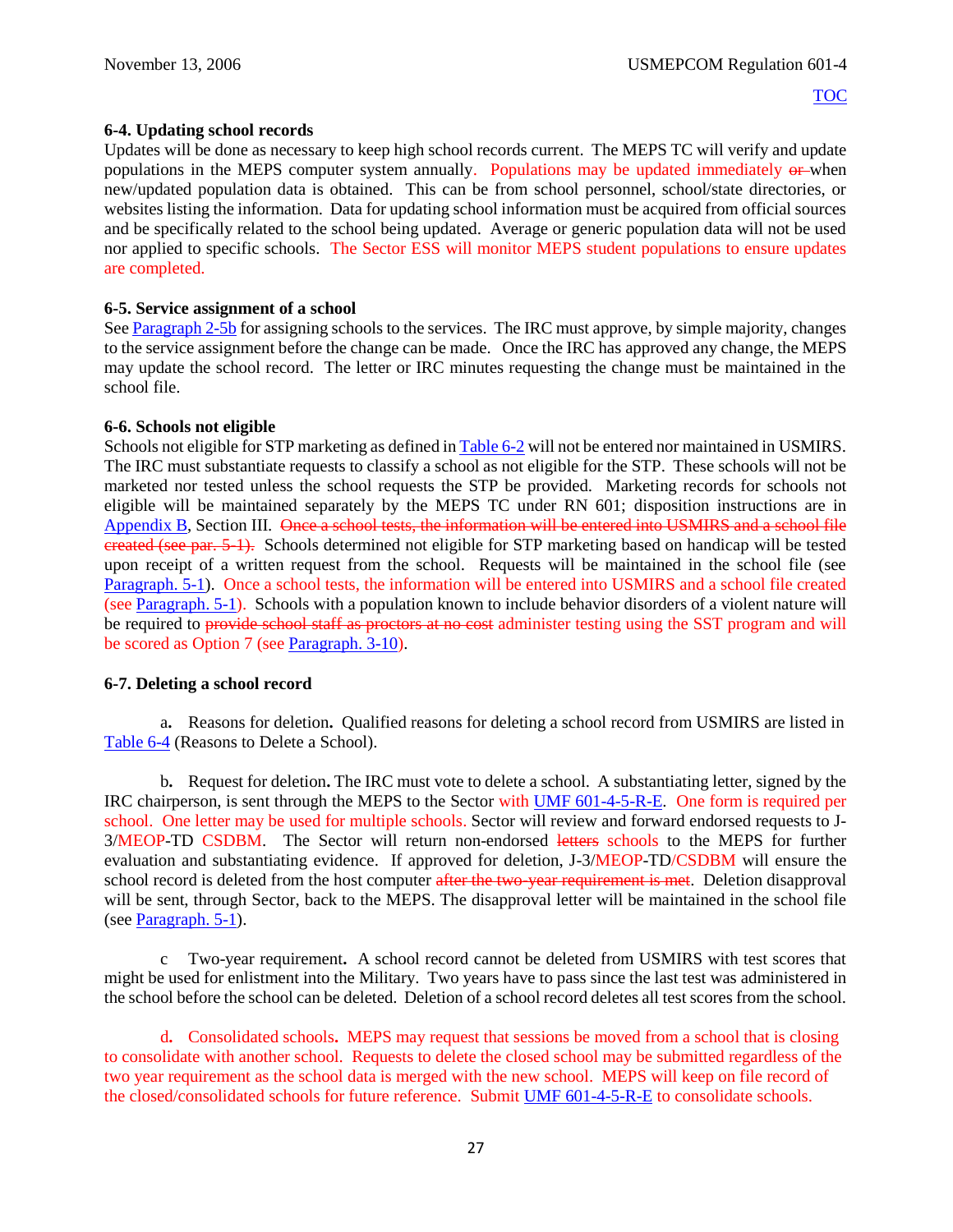## **6-8. Printing school records**

A MEPS school report will be printed at the end of each SY and filed under RN 601; disposition instructions are in [Appendix B](#page-47-0), Section III. School records may be printed anytime during the SY. Records may be printed in alphabetical order by name, service assigned, eligible or ineligible status. Records may be printed in numerical order by school code, or a specific State and/or county code. [Table](#page-28-1) 5-3 describes reports available to be printed.

a**.** Changes in database**.** MEPS personnel are able to change the school name and update all data fields of schools when necessary. MEPS may modify session information locally if changes are made the day the session is scanned. Changes made to the school database will be immediately verified after change notification is received from J-3/MEOP-TD/CSDBM.

b**.** Periodic reviews**.** At the end of each SY, the MEPS TC will print a MEPS school report, verify accuracy and completeness of data, and forward to the recruiting services. The MEPS TC will update school names, addresses, and populations as necessary.

<span id="page-32-0"></span>

| Table 6-1     |                                                                                                                                                                                                                                                                  |  |  |
|---------------|------------------------------------------------------------------------------------------------------------------------------------------------------------------------------------------------------------------------------------------------------------------|--|--|
|               | Definitions of Eligible and Ineligible School                                                                                                                                                                                                                    |  |  |
| <b>Status</b> | Definitions of Eligible and Ineligible School                                                                                                                                                                                                                    |  |  |
| 1             | Any portion of the high school population that is eligible for military enlistment is eligible for the<br><b>STP Market.</b>                                                                                                                                     |  |  |
| 2             | Any portion of a Vo-Tech, trade school, or any other type of post-secondary school with a<br>population eligible for military enlistment, age of 16-24, and is not a redundant population is<br>eligible for the STP Market.                                     |  |  |
| 5             | A high school with an entire population that is ineligible for military enlistment for physical,<br>mental, conduct, or discriminatory reasons. This includes private high schools not receiving<br>federal or state funds that maintain anti-military policies. |  |  |
|               | A Vo-Tech, trade school, or any other type of school with an entire population that is ineligible for<br>military enlistment for physical, mental, conduct, or discriminatory reasons. Schools with a<br>population group that exceeds STP age group of 16-24.   |  |  |

## <span id="page-32-1"></span>**Table 6-2**

## **Reasons Not Eligible to Market**

| Extend only 1 Tot Enterprise to Man Int                                                   |                    |  |
|-------------------------------------------------------------------------------------------|--------------------|--|
| <b>Reason Not Eligible</b>                                                                | <b>Reason Code</b> |  |
| Physically ineligible for enlistment.                                                     | PН                 |  |
| Mentally ineligible for enlistment.                                                       | MЕ                 |  |
| Conduct ineligible for enlistment.                                                        | МO                 |  |
| The school maintains a policy that discriminates students and/or DoD/MEPS personnel       | DI                 |  |
| based on race, color, religion, gender, or national origin. Private schools not receiving |                    |  |
| federal or state funds that maintain anti-military policies.                              |                    |  |
| Any other reason inconsistent with the mission of the DoD STP. For example, a school      | Other              |  |
| with a documented history of violence, such that administering a test there is truly      | <b>OT</b>          |  |
| dangerous for the TA. School population group exceeds STP age group of 16-24.             |                    |  |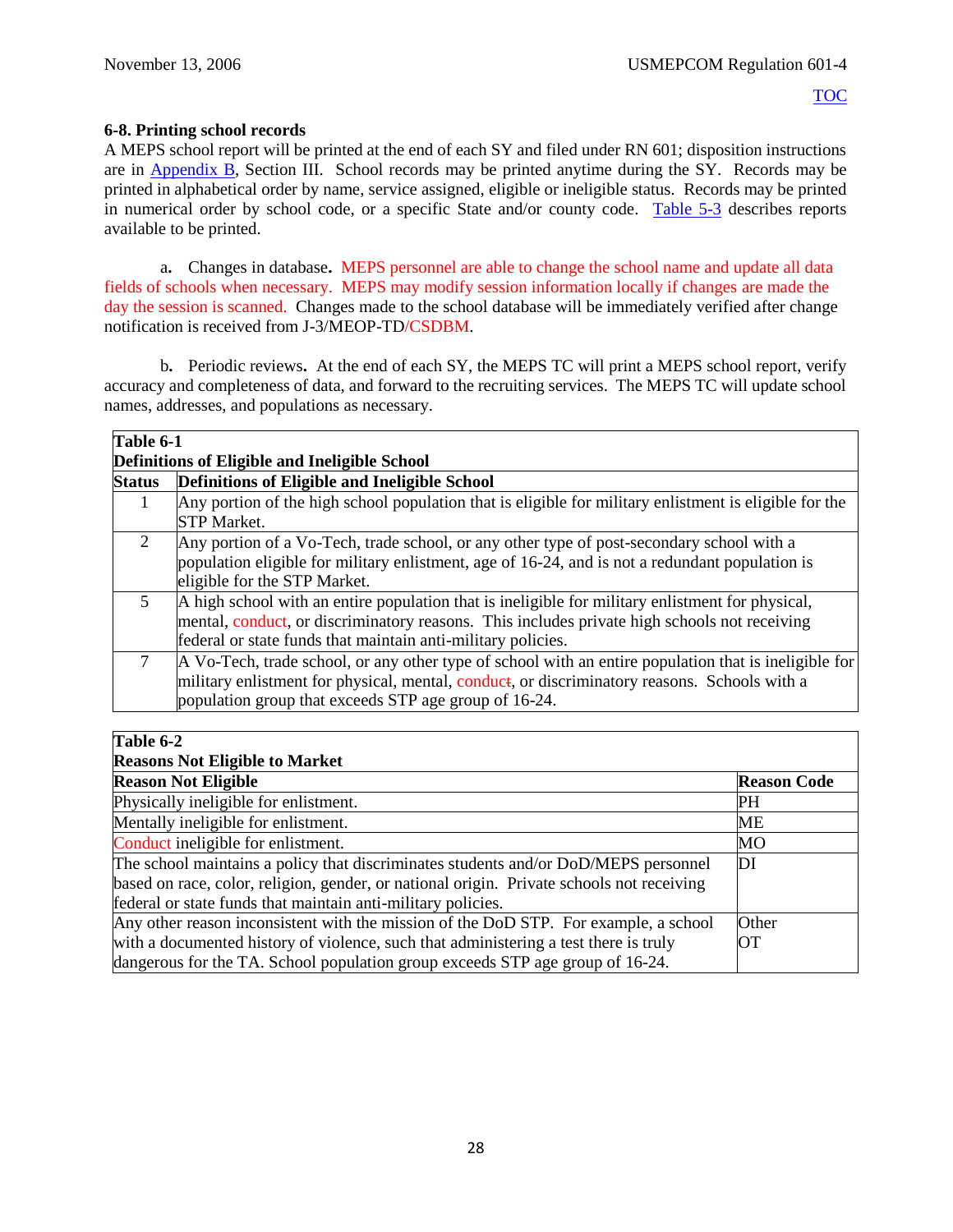<span id="page-33-0"></span>

| Table 6-3<br><b>Reasons Not Testing</b>          |           |  |
|--------------------------------------------------|-----------|--|
|                                                  |           |  |
| Antimilitary attitude.                           | AΑ        |  |
| Lack of personnel to test the school.            | I P       |  |
| Another aptitude test or career program is used. | AT        |  |
| Scheduling conflict at the school.               | SC        |  |
| School has not been approached to test.          | <b>NA</b> |  |
| Length of ASVAB test.                            | LT        |  |
| Any other reason not covered above.              | ЮT        |  |

| Table 6-4                         |                                 |                                                                                                                                                                                                                  |  |  |
|-----------------------------------|---------------------------------|------------------------------------------------------------------------------------------------------------------------------------------------------------------------------------------------------------------|--|--|
| <b>Reasons to Delete a School</b> |                                 |                                                                                                                                                                                                                  |  |  |
| <b>Reason to Delete</b>           | <b>Reason Code</b>              | <b>Specific Conditions</b>                                                                                                                                                                                       |  |  |
| Closed                            | CL                              | Verify with state department of education as closed.                                                                                                                                                             |  |  |
| Consolidated                      | <b>CO</b>                       | A new school code is not necessary. The existing high school<br>code is used and any name change and population change is<br>updated in the MEPS database. The school no longer existing<br>may then be deleted. |  |  |
| Duplicate Record                  | IS                              | Same school entered more than once with multiple codes.                                                                                                                                                          |  |  |
| Not Eligible to Market            | Use reason not<br>eligible code | School determined not eligible to market using Table 6-2.                                                                                                                                                        |  |  |

## **6-9**. **Maintaining School Data**

USMEPCOM maintains student testing data with PII in USMIRS until the test scores becomes invalid after two years or the scores are transferred to an applicant record. After the two year period, student testing data is maintained by DMDC for research purposes. MEPS destroy student answer sheets with Personal Identifiable Information (PII) 30 days after testing.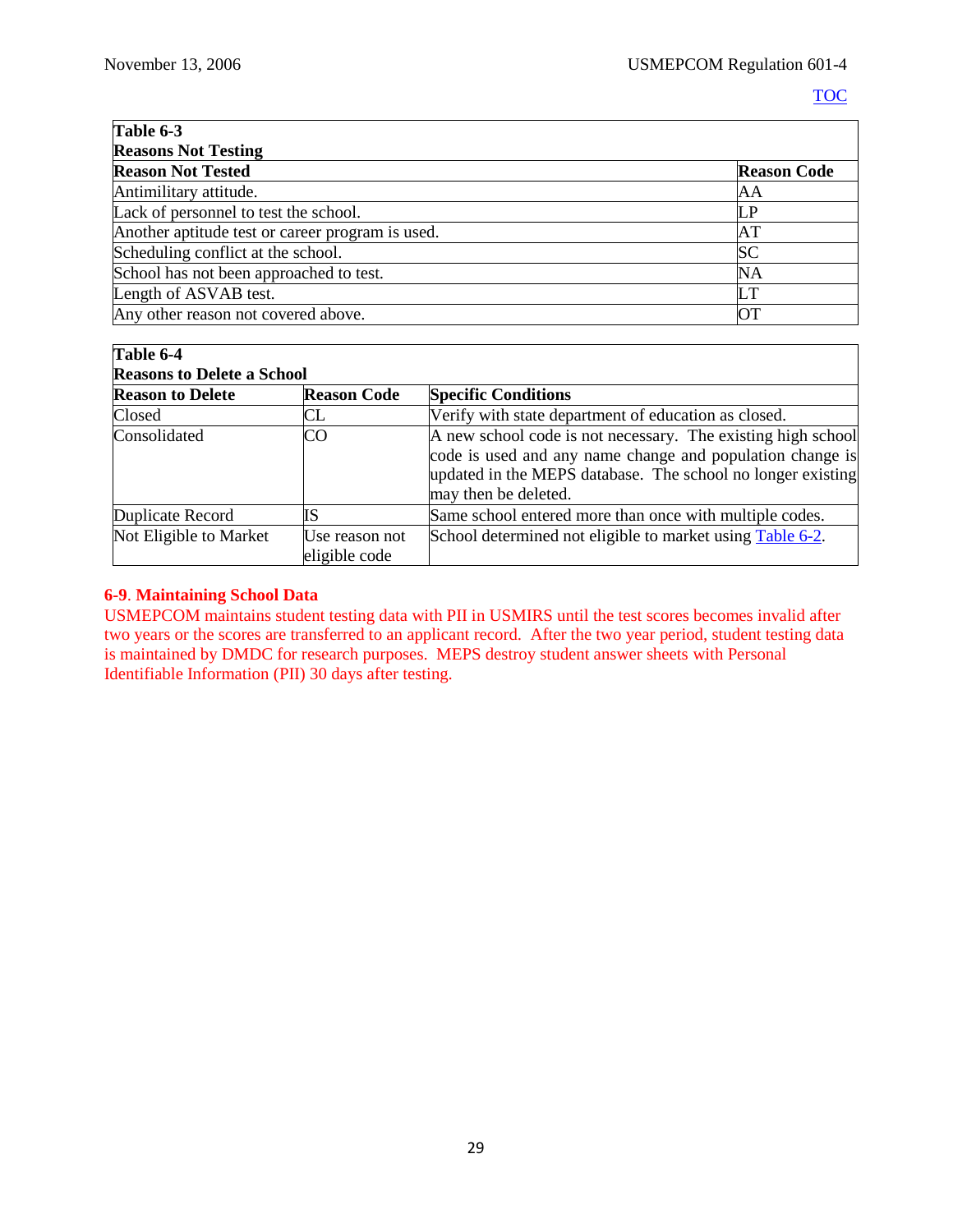## <span id="page-34-0"></span>**Chapter 7 Student Testing Program (STP) Marketing**

## **7-1. Purpose**

The purpose of marketing activities is to promote the **STP** ASVAB CEP to the educator public. The CEP is the primary marketing component of the STP. This chapter describes various aspects of marketing and the guidelines for implementing them.

## **7-2. Educational outreach**

Educators represent the primary audience to which the STP ASVAB CEP is marketed. The role of the MEPS ESS, as a professional educator, is an integral part of the marketing effort. As a professional peer, they seek out opportunities within the education community in which to provide awareness and information about the **STP/ ASVAB CEP.** The expected outcome is to test the greatest number of schools and students in the most cost efficient manner while providing excellent customer service. increase the number of schools and students who decide to use the STP.

a**.** ESS travel**.** The MEPS ESS may be are required to conduct frequent marketing trips. The ESS may be away from the MEPS for long periods of time requiring temporary duty (TDY) away from the MEPS due to the nature of the STP due to the nature of the STP, travel distance to schools, and marketing events such as conventions or school board meetings. The MEPS ESS will update the MEPS Commander on the daily progress of marketing trips and maintain contact with the testing section to coordinate school scheduling. With the approval of the **MEPS** commander chain of command, the MEPS ESS will use temporary duty (TDY) orders for overnight trips .

<span id="page-34-1"></span>b**.** Flexible scheduling**.** To reach educators when they are available, the MEPS ESS will often have to adjust their work schedule to include nights and weekends. This is particularly true during the relatively short SY. Telework may provide additional flexibility for program management. [UMR 690-13,](https://spear/Headquarters/J-1%20MEHR/MissionSup/USMEPCOM%20Regulations%20and%20Forms%20Library/UMR%20690-13,%20Civilian%20Personnel%20Management%20Program/UMR%20690-13,%20Civilian%20Personnel%20Management%20Program.pdf) Civilian [Personnel Management Program](https://spear/Headquarters/J-1%20MEHR/MissionSup/USMEPCOM%20Regulations%20and%20Forms%20Library/UMR%20690-13,%20Civilian%20Personnel%20Management%20Program/UMR%20690-13,%20Civilian%20Personnel%20Management%20Program.pdf) contains information on alternate and flexible work schedules i.e.(Telework).

## **7-3. Marketing plan**

The MEPS ESS and the IRC education subcommittee will determine which activities are appropriate for the market in the MEPS AOR. The MEPS ESS will develop a joint marketing plan in coordination with the IRC education subcommittee.

a**.** Joint marketing plan**.** The MEPS ESS will coordinate and conduct an IRC education subcommittee meeting at the end of each SY to review the status of the STP, evaluate the success of past marketing efforts, and develop a joint marketing plan for the coming year. To ensure standardization, the MEPS ESS will submit a draft copy of the plan to the Sector ESS for review and recommendations no later than August 1 annually. Unless Sector requires additional review, the MEPS ESS will submit the marketing plan to the IRC for review and signature NLT August 15 each year. The MEPS ESS will submit a copy of the signed obtain IRC member signatures for the marketing plan to the sector ESS as soon as all members of the MEPS IRC sign but NLT September 1 of each year. If an IRC signature cannot be obtained by the required date, forward the marketing plan with a memorandum for record explaining the situation. Missing signatures will be forwarded to sector when received maintain a memorandum for the record explaining the situation with the marketing plan.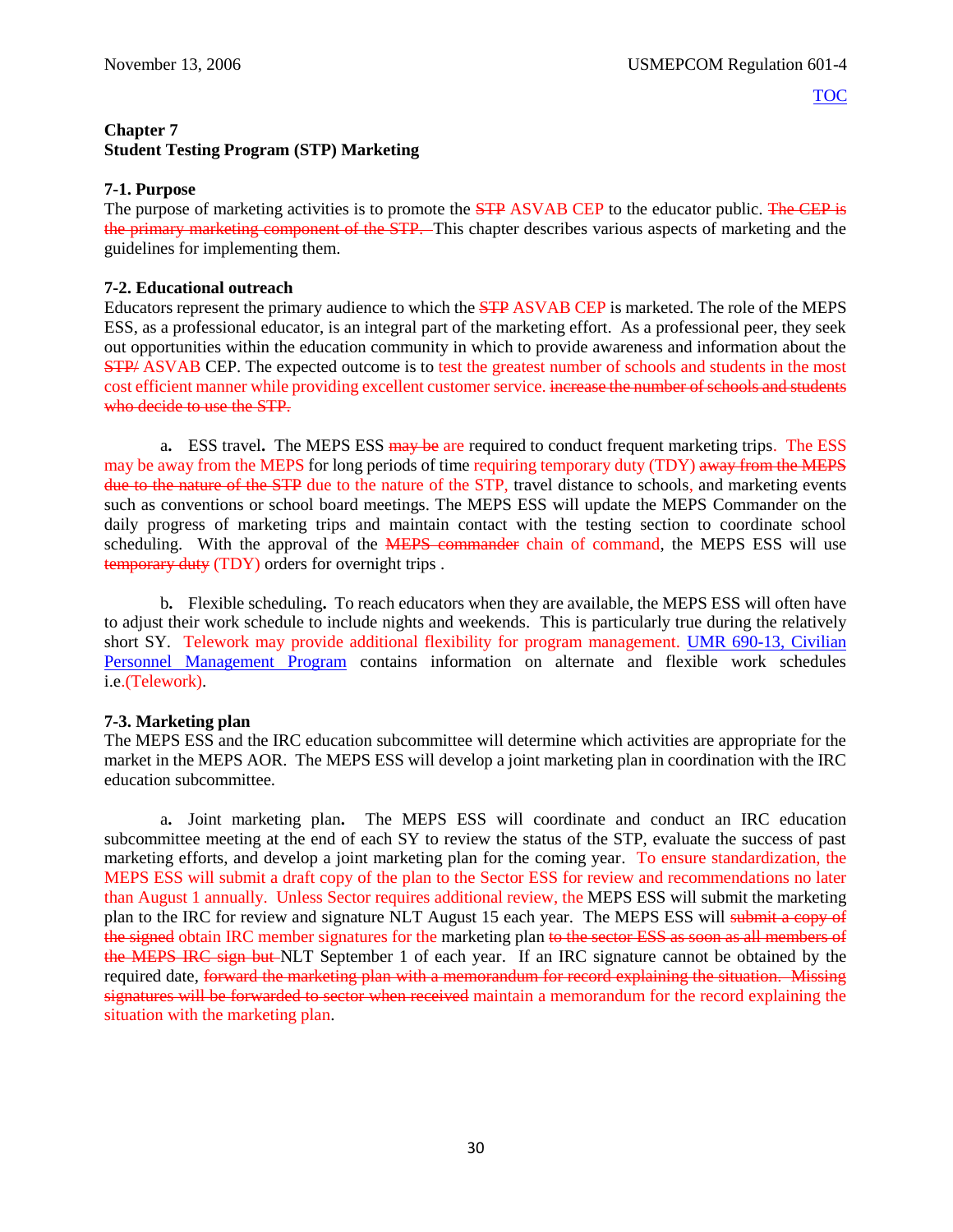b**.** Contents. The marketing plan will include goals and objectives, market descriptions with target populations defined, responsibilities and strategies, nature of competition and obstacles, resources available, and time lines. The goals will include all service assigned goals and any USMEPCOM assigned goal and priorities. A date that services may approach previously unscheduled schools without regard for assigned service may be included and agreed upon by the IRC. A method to evaluate the success of the marketing plan will be included. No specific format is required. Marketing plans may be produced in any format, but should be distributed electronically. All marketing plans will include the following information in the prescribed sequence:

- Tab A Table of Contents
- Tab B Executive Summary
- Tab C Market Profile
- Tab D School Year Goals and Objectives
- Tab E Competition and Obstacles
- Tab F Responsibilities and Strategies
- Tab G Resources Available
- Tab H Timelines
- Tab I Projected Budget Requirements

c**.** Use and continued development**.** The recruiting services, MEPS Commander, MEPS ESS, and other personnel responsible for promoting the ASVAB CEP to the education community will refer to the marketing plan throughout the FY. Periodic Quarterly IRC education subcommittee meetings will evaluate progress and make changes to the marketing plan as needed.

## **7-4. High school visits**

Visits to high schools are a key marketing activity. Goals of MEPS ESS personal visits to the schools are to: develop positive relations with contact persons for each school; educate school staff on CEP information and benefits; gain and/or increase commitments for testing; train school counselors on how to provide post-test interpretation and career exploration activities; resolve concerns and problems; and present pre- and post-test information to students. In order to accomplish marketing objectives, the MEPS ESS must be actively visiting schools.

a. Trip report. Trip reports serve as a history of the relationship between schools and counselors and the MEPS and document ESS activity outside of the MEPS. The MEPS ESS will record all educator visits in a trip report memorandum showing person visited, purpose of the visit, and results of the visit, and any "go forward" commitment. The MEPS ESS will electronically forward the reports to the MEPS Commander for review. File a printed copy under RN 601; disposition instructions are in [Appendix B](#page-47-0), Section III. No specific format is required. ESS or TCs will enter trip report history into the USMEPCOM-approved marketing database.

b**.** Pre-test presentations**.** As schools generally do not provide complete information on the ASVAB CEP, students are generally misinformed about the program's connection to the Military. Pre-test presentations provide students with information regarding the test and CEP benefits and help eliminate misconceptions. Students gaining such knowledge are more inclined to participate and may put more effort into taking the test. The MEPS ESS may schedule a visit with students 3-10 days prior to the scheduled test session in classes or larger groups as the school permits. If requested, a pre-test presentation should be scheduled no sooner than 14 days prior to the scheduled test date. Such visits have shown significant increases in student participation. Use of ASVAB novelty items or recruiting service promotional items at pre-test presentations is prohibited. ASVAB promotional materials (i.e., brochures, overview guides, fact sheets, newsletters, etc.) are available for electronic distribution to schools for local pre-test promotion.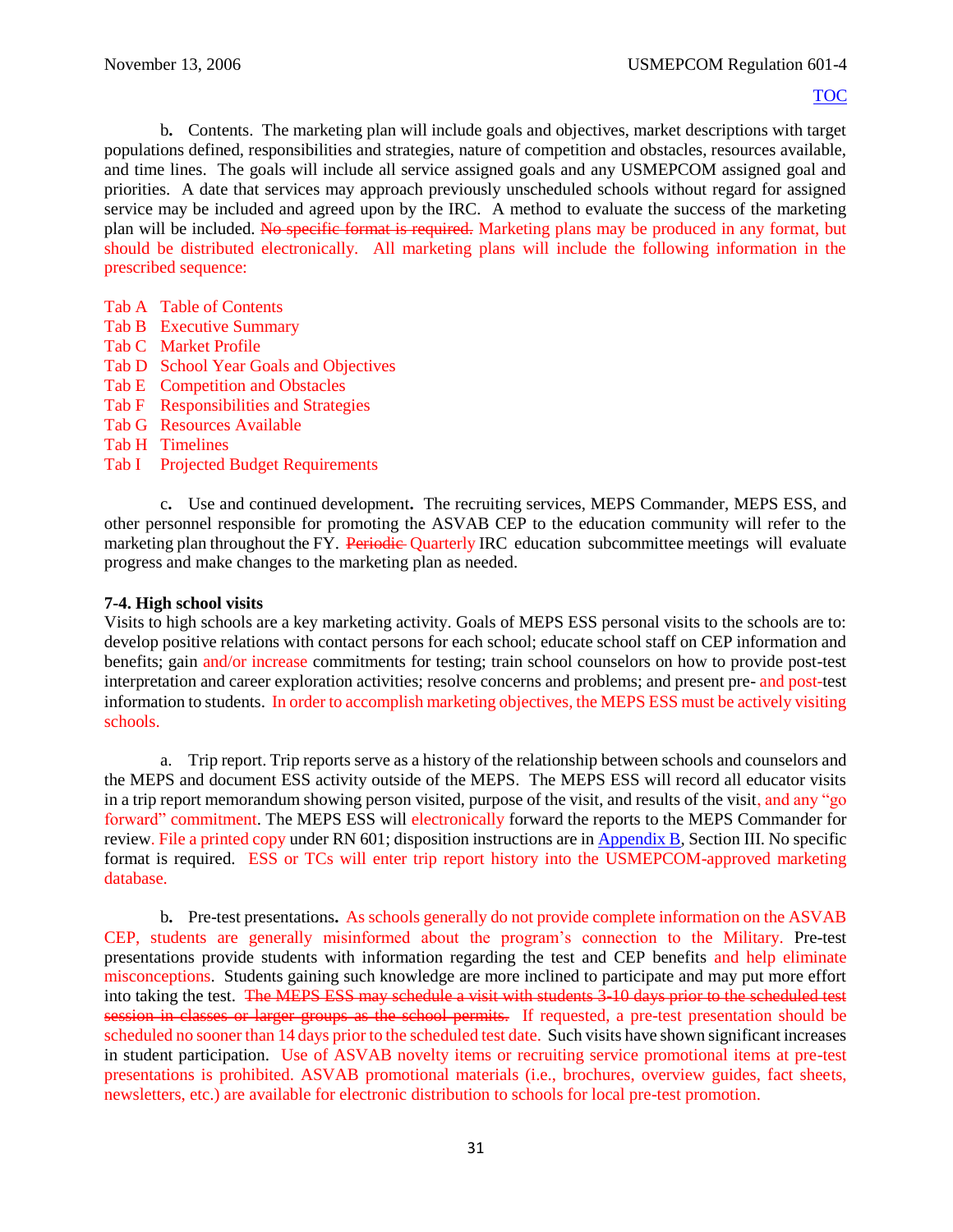.

#### [TOC](#page-2-0)

c**.** Pre-registration. In order to reduce time on the scheduled test date, schools may desire to complete pre-registration of students in advance. Blank answer sheet[s DD Form 1304-5AS](http://www.dtic.mil/whs/directives/forms/forminfo/forminfopage3224.html) may be forwarded to the school counselor to facilitate completion of primary data elements. On the test date, the TA will review the answer sheets to ensure completion of required elements. TAs are authorized to omit instructions for completing identifying information, as appropriate, on the answer sheet. Test version and test booklet number will be completed on the test date.

d**.** Post-test presentations/Career Seminars**.** Post-test presentations, facilitated using online resources or with the Exploring Careers Guide, are provided to students to explain test score results and provide the full benefits of the CEP schools when requested and personnel resources are available. The MEPS ESS will be qualified to conduct both types of presentations. The CEP provides score interpretations, interest inventory, and career exploration services to participating students

(1) Training. These presentations are a form of career counseling and will be provided only by trained personnel. School teachers, counselors, MEPS, or recruiting or MEPS service ESS', and select recruiters and MEPS staff may conduct post-test presentations after training is received from the MEPS ESS and/or trained recruiting service ESS prior to conducting presentations. Training will include at least one demonstration and one observation of a successful test interpretation session. MEPS will not establish additional training requirements. MEPS ITA are not authorized to conduct post-test interpretations.

(2) Scheduling. The MEPS ESS and/or TC are responsible for coordinating post-test presentation with schools. Based on a schools request, the presentation will be delivered conventionally or online. When schools request an online session, MEPS are not required to send copies of the Exploring Careers Guide unless requested by the school.

e. School year**.** The USMEPCOM SY is from July 1 through June 30 each year. The actual SY for most schools is much shorter and may contain as few as 180 school days. It is imperative that the MEPS ESS schedule be flexible to provide maximum availability during all school days.

f. Information requests**.** The MEPS TC will report all STP communications to the MEPS ESS and refer all expert questions and concerns to the MEPS ESS. The MEPS ESS will submit special requests for information to the Sector ESS for guidance.

#### **7-5. State and local conferences and conventions educator marketing events**

The MEPS ESS will seek marketing opportunities for participation at professional educator/counselor conferences and conventions to promote the STPASVAB CEP. Marketing events should be selected based on return on investment (i.e., leads that increase school and student testing results). Participation may take the form of being a professional presenter, an exhibitor in the trade show area, or in other various leadership roles as a member of the organization. Unless using pre-approved USMEPCOM presentations, all marketing event presentations must be submitted to the Sector ESS for review and forwarding to the HQ ESS for review and approval. Presentations must be submitted for review prior to submission to any event for selection consideration. When events are held locally that do not require travel funding, the TC should attend the event to support the ESS when possible. Marketing events held in locations with stakeholders from more than one MEPS will be represented by one MEPS ESS only. As an exception, multiple MEPS may be approved to attend larger events with Sector ESS approval.

a. BudgetFunding**.** J-3/MEOP-TD provides Fiscal Year (FY) funding for these events targets to each. Sector ESS<sup>2</sup> for state and local marketing events to manage. Sector ESS the budget and provide guidance, and approval to the BN/MEPS. Attendance purely for professional development is not authorized with these funds (see [Paragraph 7-6c\)](#page-38-0). Additionally, the purchase of professional memberships is prohibited using state/local marketing event funding.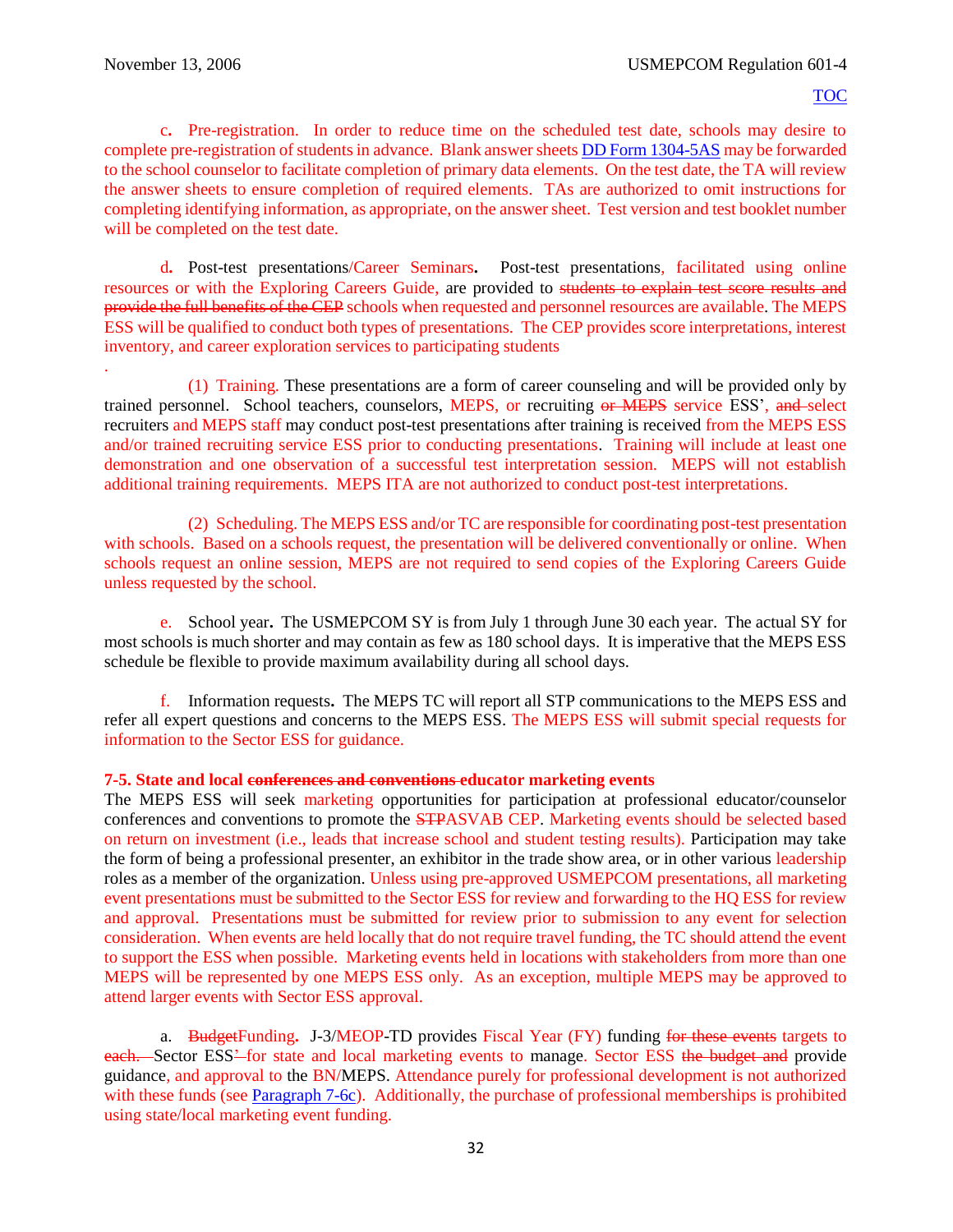b. Funding request, The MEPS ESS will complete th[e UMF 601-4-13-R-E,](https://spear/Headquarters/J-1%20MEHR/MissionSup/USMEPCOM%20Regulations%20and%20Forms%20Library/UMR%20601-4,%20Student%20Testing%20Program/UMF%20601-4-13-R-E,%20State-Local%20Marketing%20Event%20-%20Funding%20Request.pdf) State/Local Convention Marketing Event – Funding Request, obtain the MEPS commander approval, and submit it to the sector for approval. See [Appendix A](#page-61-0) for instruction to complete [UMF 601-4-13-R-E.](https://spear/Headquarters/J-1%20MEHR/MissionSup/USMEPCOM%20Regulations%20and%20Forms%20Library/UMR%20601-4,%20Student%20Testing%20Program/UMF%20601-4-13-R-E,%20State-Local%20Marketing%20Event%20-%20Funding%20Request.pdf) Upon completion of Section I, submit the form through the MEPS/BN Commanders, to the BN Program Support Specialist (PSS), to the Sector ESS for funding consideration. A copy of the completed form will be given to the MEPS BT. Sector will provide approval, electronically, to If approved, Sector will inform the MEPS/BN ESS and MEPS BT electronically. The person/s listed on the funding requests is/are the only one/s authorized to use the funding to attend the conference event.

- <span id="page-37-1"></span>c. Vendor payment**.** 
	- (1) Government Purchase Card (GPC). The BN will pay for the event using the GPC.

<span id="page-37-0"></span>(2) Check. The MEPS BT will fund the event using the International Merchant Purchase Authorization Card (IMPAC). If payment by check is necessary, the MEPS BT BN PSS will submit a [UMF](file://///mepcom-a7-00/directorates/MHR/MHR-MS/MEHR-MSS/Publications%20in%20Editing/Publications/715-5,%20DoD%20GPC%20and%20Procurement%20Procedures/Associated%20Forms/UMF%20715-5-1-E,%20Purchase%20Request%20(June%202015).pdf) 715-5-1-R-E, [Purchase Request](file://///mepcom-a7-00/directorates/MHR/MHR-MS/MEHR-MSS/Publications%20in%20Editing/Publications/715-5,%20DoD%20GPC%20and%20Procurement%20Procedures/Associated%20Forms/UMF%20715-5-1-E,%20Purchase%20Request%20(June%202015).pdf) to J-8/MERM-BDF along with the vendor invoice and a copy of Sector ESS approval. J-8/MERM-BDF will certify the availability of funds and forward to J-4/MEFA-ADC. J-4/MEFA-ADC will issue and mail a check to the vendor. J-4/MEFA-ADC will provide copies of appropriate documents to J-8 Field Support, BN PSS, and MEPS representatives. <del>an IMPAC funding request to J-</del> 8/MRM-LO with all necessary documents and a copy of sector ESS approval.

d. Pre-payment of events for the following FY**.** Approval will only be granted in the event that a booth and/or registration fee is required by the vendor to be paid on or before September 30<sup>th</sup> of the current FY. Approval will only be considered when the marketing event authority will not grant an exception for payment in the next FY. The MEPS ESS will submit a request using [UMF 601-4-13-R-E](https://spear/Headquarters/J-1%20MEHR/MissionSup/USMEPCOM%20Regulations%20and%20Forms%20Library/UMR%20601-4,%20Student%20Testing%20Program/UMF%20601-4-13-R-E,%20State-Local%20Marketing%20Event%20-%20Funding%20Request.pdf) through the MEPS/BN Commanders, to the BN PSS, and to the Sector ESS for funding approval. Upon approval, the BN PSS will facilitate payment of the event (booth/registration fee only) using the GPC. If payment by check is required, follow procedures listed in [Paragraph 7-5c\(2\).](#page-37-0)

e. Funding reimbursement**.** After completing Section III, the MEPS ESS will provide the completed [UMF 601-4-13-R-E,](https://spear/Headquarters/J-1%20MEHR/MissionSup/USMEPCOM%20Regulations%20and%20Forms%20Library/UMR%20601-4,%20Student%20Testing%20Program/UMF%20601-4-13-R-E,%20State-Local%20Marketing%20Event%20-%20Funding%20Request.pdf) travel documents, and substantiating receipts to the BN PSS. The BN PSS validates the expenditures and submits the completed [UMF 601-4-13-R-E](https://spear/Headquarters/J-1%20MEHR/MissionSup/USMEPCOM%20Regulations%20and%20Forms%20Library/UMR%20601-4,%20Student%20Testing%20Program/UMF%20601-4-13-R-E,%20State-Local%20Marketing%20Event%20-%20Funding%20Request.pdf) to J-3/MEOP-TD for reimbursement. On a monthly basis, J-3/MEOP-TD will consolidate the MEPS input and submit a reimbursement memorandum to J-8/MERM-BDF to reimburse the BN. BN will be reimbursed only for the Sector-approved amounts. The MEPS/BN must submit the reimbursement request as soon as the final expenses are known but not later than 30 days from completion of the event to receive reimbursement. Upon completion of the conference or convention, the MEPS ESS will provide a copy of all approved forms to the MEPS BT for payment processing with needed travel documents. The MEPS BT will submit to the sector the completed USMEPCOM Form 601-4-13-R-E for reimbursement of final actual expense amounts or for partial reimbursement of pre-paid expenses. The MEPS BT must submit the reimbursement requests as soon as final expenses are known but NLT 30 days from completion of the event in order to be reimbursed. On a monthly basis, the sector will consolidate MEPS input and submit a reimbursement memorandum to J-3/MOP-TD. J-3/MOP-TD will direct J-8/MRM-PB-FS (Field Support) to reimburse the MEPS budget.

f. After action report (AAR).The MEPS ESS will complete a trip report for any conference/convention marketing event attended. The trip report will include an evaluation of the event for future participation (i.e., new school contacted, red schools converted, green schools contacted, appropriateness of attending, cost, etc.) The MEPS ESS will submit a copy of the trip report to the Sector ESS and maintain the original under RN 601; disposition instructions are in [Appendix B](#page-47-0), Section III.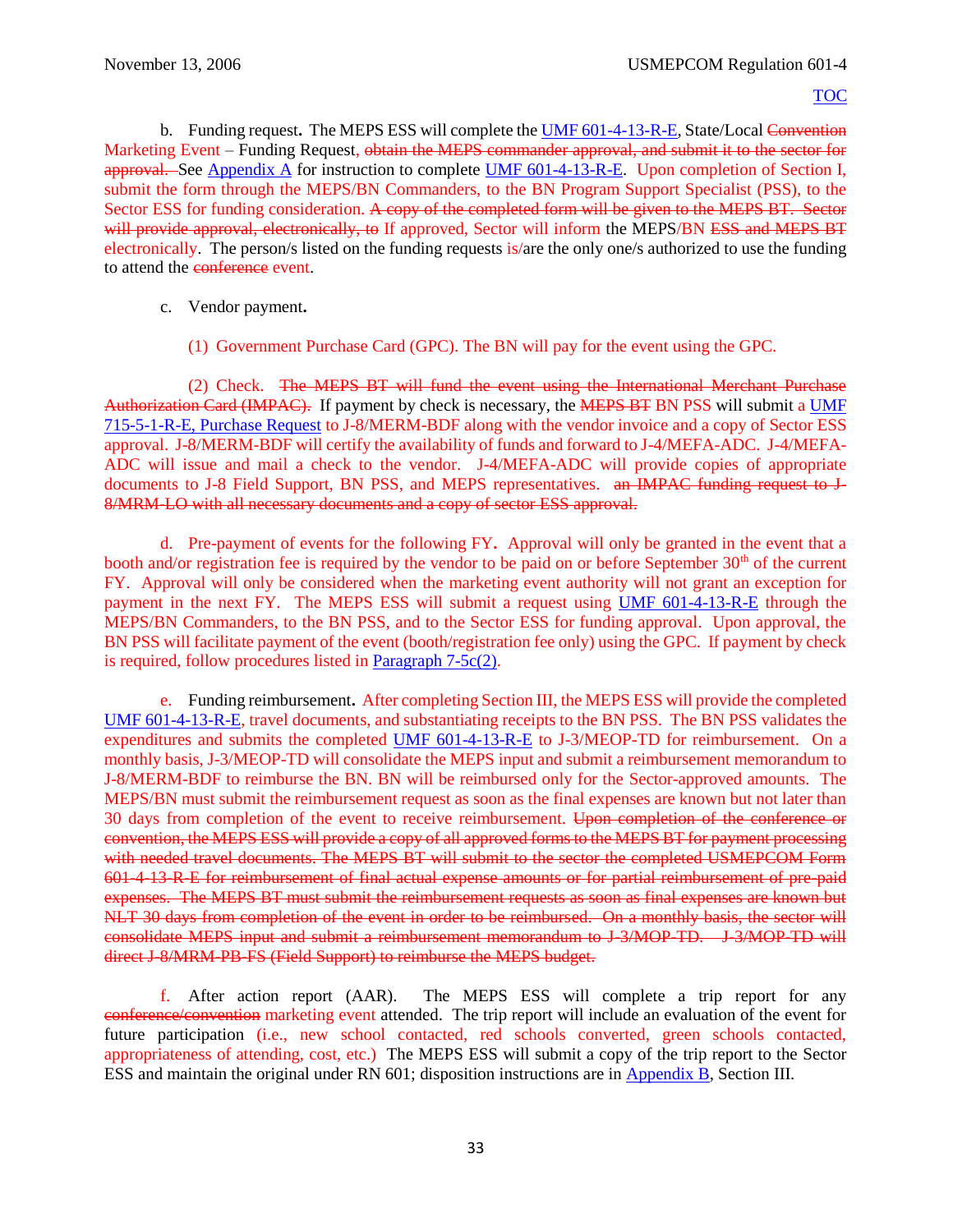## **7-6. MEPS ESS participation at national educator conventions marketing events**

The marketing strategy for the **STP-ASVAB CEP** provides national product exposure through exhibits and visibility of **STP** representatives at national educator conventions events. Typically, USMEPCOM is formally represented at five or more national convention events annually. The command ESS will manage all national convention marketing event arrangements between the educator organizations and USMEPCOM.

a. USMEPCOM exhibit representatives. After the annual convention marketing event schedule is determined, the command ESS requests each Sector to select MEPS ESS' to represent the **STP ASVAB CEP** at national conventions as part of the staff of the trade show exhibit. Final selection is determined by the Command ESS, but will include local MEPS representation if appropriate to reduce costs. The MEPS ESS selected to attend will be under the supervision of the Command ESS for all activities related to the exhibit. All selected ESS' are required to staff the convention event exhibit. Funding for national conference marketing event attendance by selected MEPS ESS' is provided by J-3/MEOP-TD. MEPS ESS travel and participation guidance will be forwarded to the MEPS/BN.

b. Organization participation**.** The MEPS ESS, who is active with local and state levels of educator organizations, may be called upon, or elected, by those organizations to participate and/or provide a presentation in meetings or conferences at the national level. In such cases, and where the MEPS ESS will be representing the **STPASVAB CEP**, the ESS must submit a written request through the Sector to J-3/MEOP-TD, NLT 15 days prior to the deadline for commitment. The request must include a copy of  $\frac{day}{y}$  the presentation proposal, outline, and draft presentation material prior to submission to event planners. The command ESS will provide written approval or disapproval. Funds for attendance at the national meeting or conference event will be provided by the organization or the MEPS. USMEPCOM travel funds will not be provided for personnel who submit unofficial presentations without J-3/MEOP-TD review and approval. Personnel presenting without approval are required to inform attendees that they do not officially represent USMEPCOM and the ASVAB CEP.

<span id="page-38-0"></span>c. Professional development**.** Professional development funding is primarily provided by the MEPS/BN via individual submission of SF182 (Authorization, Agreement, and Certification of Training). Funding may also be pursued through the Army Civilian Training, Education, and Development system (ACTEDS). On occasion, USMEPCOM receives an allocation of seats for ACTEDS-funded events. When time allows for tasking, J-3/MEOP-TD will solicit candidates for attendance via tasking message. Any MEPS ESS attending a national conference for professional development, but not participating as a marketing event exhibitor, must notify J-3/MEOP-TD, through Sector, NLT two weeks prior to attendance. This does not apply when the ESS is attending on personal time and at personal expense. Submit a completed [Standard](http://www.gsa.gov/portal/forms/download/117002)  Form (SF) 182, [Authorization, Agreement and certification of Training](http://www.gsa.gov/portal/forms/download/117002) to J-1/MEHR-TR to document professional development.

## **7-7. MEPS ESS professional organization memberships and participation**

The MEPS ESS is encouraged to participate in educator/counselor organizations or interest groups whose purpose is to provide career guidance and education to youth, and whose members may influence the reception of the STP ASVAB CEP. Memberships in state or local professional organizations have proven beneficial to marketing efforts. Qualifications for membership vary among the organizations.

a. Recommended organizations**.** Recommended organizations for membership and/or participation include, but are not limited to the national and state-level affiliates of the American Counseling Association, the National Career Development Association, the American School Counselor Association, the Association for Counselors and Educators in Government, and the Association for Career and Technical Education, and state level affiliations to these organizations. The MEPS ESS should analyze the local market to select memberships that would be most beneficial for program development.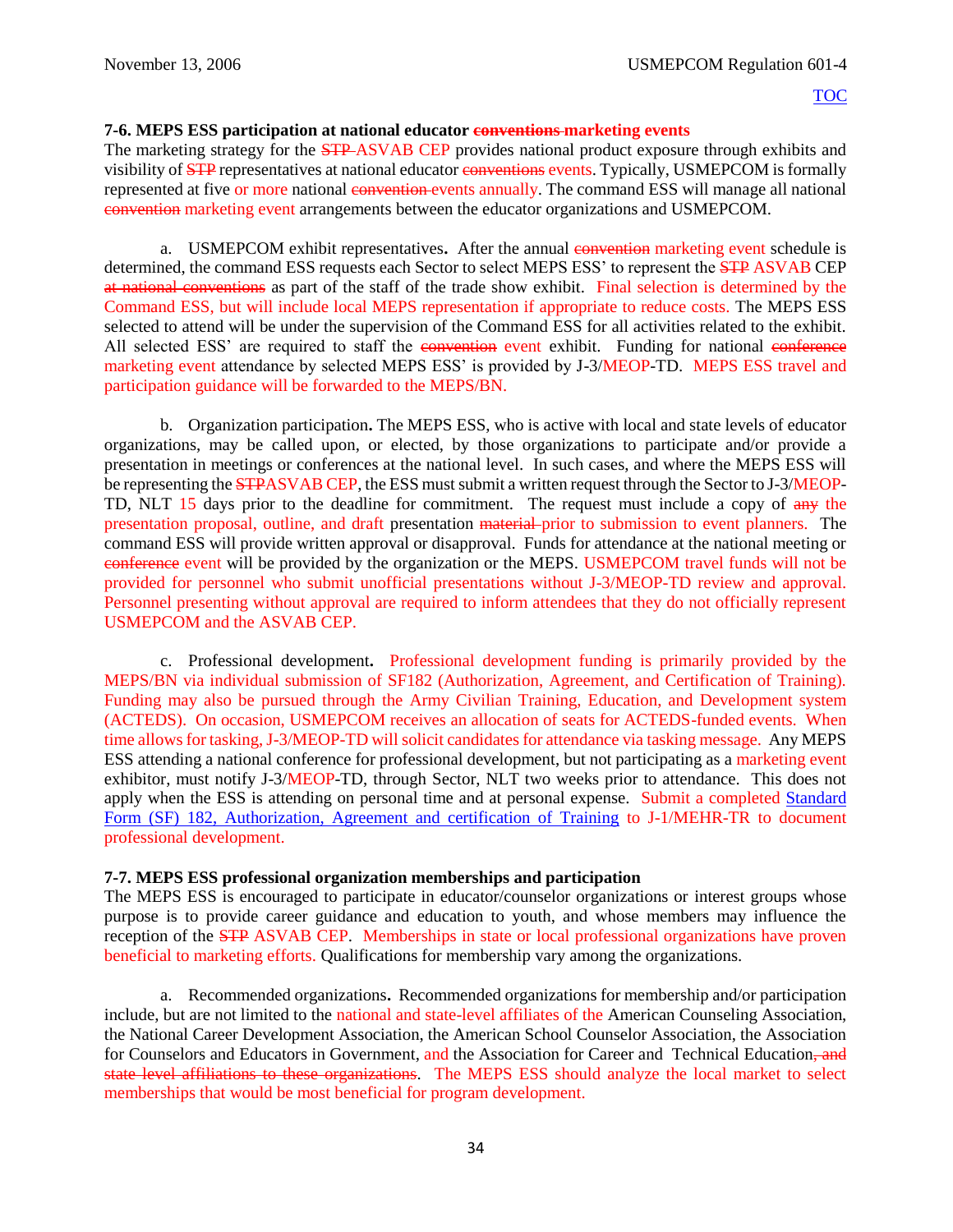b. Purchase of organization memberships**.** Any membership purchased using government funds must be requested in the name of the organization (HQ USMEPCOM, Sector, or MEPS), with the **MEPS** ESS designated as the representative or POC. Purchase of personal memberships, i.e., in the name of an individual, using government funds is prohibited by U.S. Statute.

c. Funding request**.**J-3/MEOP-TD provides FY funding targets to Sector ESS for professional memberships are funded by J-3/MOP-TD up to \$300 per MEPS. The Sector ESS manages the funding target for their AOR.

d. Funding request. The MEPS will complete [UMF 601-4-14-R-E, Professional Organizational](https://spear/Headquarters/J-1%20MEHR/MissionSup/USMEPCOM%20Regulations%20and%20Forms%20Library/UMR%20601-4,%20Student%20Testing%20Program/UMF%20601-4-14-R-E,%20Professional%20Organizational%20Membership%20Reimbursement%20Request.pdf)  [Membership Reimbursement Request.](https://spear/Headquarters/J-1%20MEHR/MissionSup/USMEPCOM%20Regulations%20and%20Forms%20Library/UMR%20601-4,%20Student%20Testing%20Program/UMF%20601-4-14-R-E,%20Professional%20Organizational%20Membership%20Reimbursement%20Request.pdf) and submit it to the sector for approval. The Sector will approve or disapprove the request via email to the MEPS. Once sector approval is received, the MEPS completes all documents for payment processing. See Appendix  $\overline{A}$  for instruction to for completing this USMEPCOM Form 601-4-14-R-E form. MEPS are encouraged to complete requests during the first two quarters of the FY to ensure funding availability regardless of membership expiration dates. Upon completion, submit the form through the MEPS/BN Commanders, through the BN PSS, to the Sector ESS for funding consideration. Once Sector approval is received, the BN PSS completes all documents for vendor payment processing.

d. Vendor payment**.** See [Paragraph 7-5c](#page-37-1) on vendor processing. The MEPS BT will fund approved membership fees using the IMPAC. When payment by check is necessary, the MEPS BT will submit an IMPAC funding request to J-8/MRM-LO with all necessary paperwork.

e. Funding reimbursement**.** The BN PSS will submit all documentation to their Sector ESS for pproval. Upon approval, the BN PSS or MEPS GPC holder will process for payment. BN will be reimbursed only for the Sector-approved amount. The Sector ESS will document funding in order to project required annual funding for memberships within their AOR. On a monthly basis, the Sector ESS will submit an itemized approved list by organization and cost for each BN, MEPS to J-3/MEOP-TD for BN reimbursement.

## **7-8. Center of Influence (COI) event**

A COI is an individual or group that has the potential to influence the use of the **STP** ASVAB CEP in schools. Funding for food and/or non-alcoholic beverages is authorized for COI gatherings where MEPS personnel provide a presentation or training on the ASVAB CEP. An event may be organized separately or in conjunction with scheduled conferences/conventions, educator events, meetings, workshops, and any other event where school officials are organized for attendance. In addition, the MEPS ESS may organize a separate COI event and invite influential individuals or groups. COI events may not be conducted with groups of fewer than four educators. MEPS are limited to a maximum of \$1000 per COI event. If additional funds are required, an exception to policy up to \$1,499 must may be sent by the MEPS ESS through the BN to the Sector ESS to <del>J-3/MOP-TD</del> HQ ESS for approval consideration. Exceptions above \$1,499 must be staffed by Sector through J-3/MEOP-TD to the Commander, USMEPCOM.

a. Funding request**.** The MEPS ESS will complete [UMF 601-4-6, Center of Influence \(COI\) Event](https://spear/Headquarters/J-1%20MEHR/MissionSup/USMEPCOM%20Regulations%20and%20Forms%20Library/UMR%20601-4,%20Student%20Testing%20Program/UMF%20601-4-6,%20Centers%20of%20Influence%20(COI)%20Event%20Fund%20Request.pdf)  [Fund Request](https://spear/Headquarters/J-1%20MEHR/MissionSup/USMEPCOM%20Regulations%20and%20Forms%20Library/UMR%20601-4,%20Student%20Testing%20Program/UMF%20601-4-6,%20Centers%20of%20Influence%20(COI)%20Event%20Fund%20Request.pdf) and Reimbursement. Upon completion of Section I, submit the form through the MEPS/BN Commanders, to the BN PSS, to the Sector ESS for funding approval consideration. See [Appendix A](#page-61-0) for instruction to complete this form. The funds are provided by J-3/MOP-TD from the same funds used for state and local conventions. The sector ESS will provide approval to the MEPS ESS and copy to the MEPS BT via email. The MEPS ESS will provide a copy of the funding request to the MEPS BT with needed documents and information for making payment. Sector ESS will send approval for vendor payment to the BN for completion of vendor payment. If approved, Sector will inform the MEPS/BN electronically.

b. Vendor payment**.** See [Paragraph 7-5c](#page-37-1) for vendor payment processing. The MEPS BT will fund the event using the IMPAC. When payment by check is necessary, the MEPS BT will submit an IMPAC funding request to J-8/MRM-LO with all necessary documents.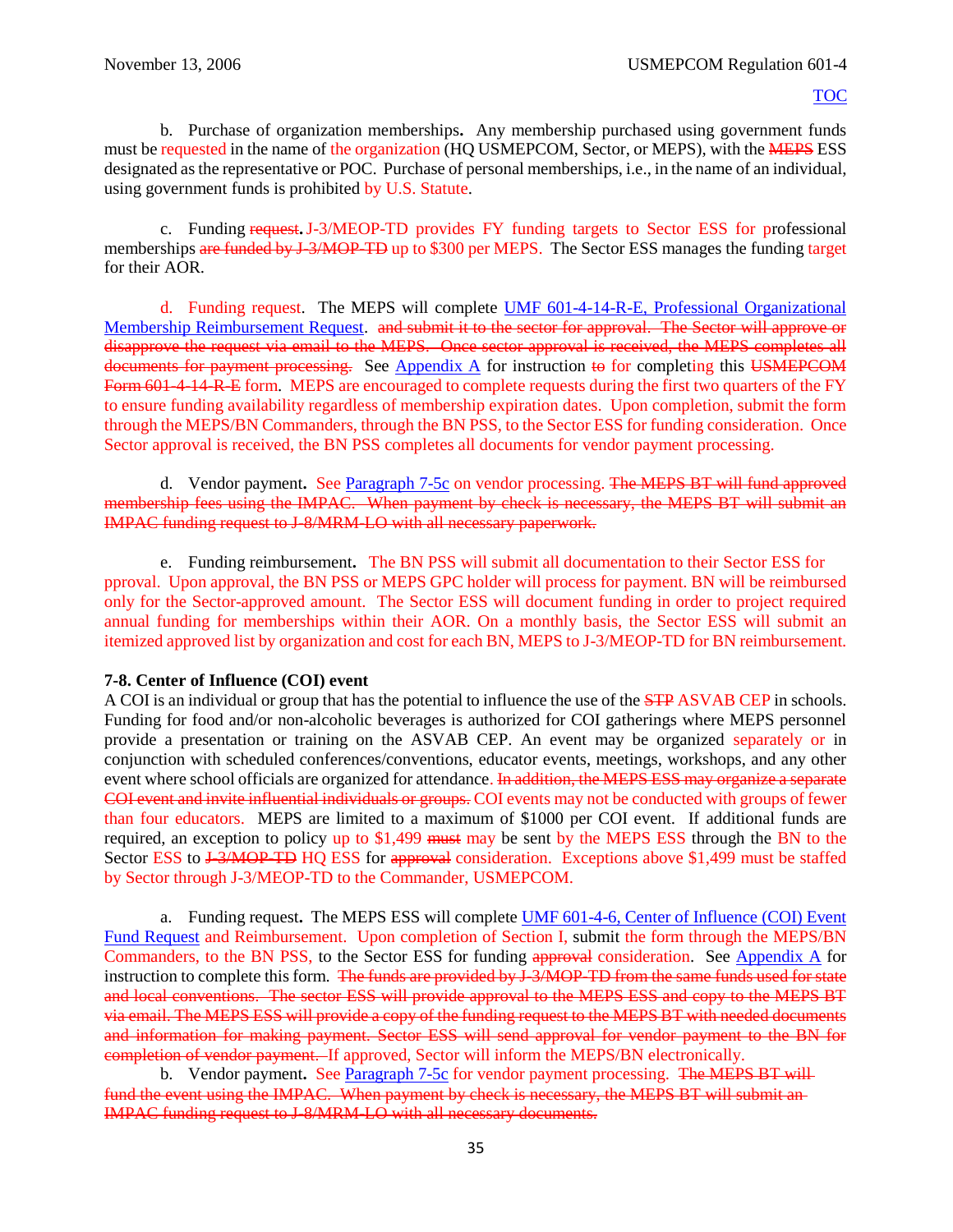c. Funding reimbursement and AAR**.** The MEPS ESS will complete Section II of UMF 601-47-6 R-E (Centers of Influence (COI) Event After-Action ReportFund Request and Reimbursement) documenting actual funding paid from the MEPS BN and submit with copies of all invoices and/or receipts to the BN PSS to the sector ESS within 30 days of the event. The BN PSS validates the expenditures and submits the completed [UMF 601-4-6](https://spear/Headquarters/J-1%20MEHR/MissionSup/USMEPCOM%20Regulations%20and%20Forms%20Library/UMR%20601-4,%20Student%20Testing%20Program/UMF%20601-4-6,%20Centers%20of%20Influence%20(COI)%20Event%20Fund%20Request.pdf) to J-3/MEOP-TD for reimbursement. On a monthly basis, J-3/MEOP-TD will consolidate the MEPS/BN input and submit a reimbursement memorandum to J-8 MERM-BDF to reimburse the BN. BN will be reimbursed only for the Sector-approved amounts. The BN/MEPS must submit the reimbursement request as soon as the final expenses are known, but not later than 30 days from completion of the event to receive reimbursement. If not submitted on time, an assumption is made that the event did not occur and the allocated funds will be pulled and reallocated. See [Appendix A](#page-61-0) for instruction to complete this form. [UMF 601-4-6](https://spear/Headquarters/J-1%20MEHR/MissionSup/USMEPCOM%20Regulations%20and%20Forms%20Library/UMR%20601-4,%20Student%20Testing%20Program/UMF%20601-4-6,%20Centers%20of%20Influence%20(COI)%20Event%20Fund%20Request.pdf) will be filed under RN 601; disposition instructions are in [Appendix B](#page-47-0), Section III. The MEPS ESS will include all invoices and/or receipts. The sector ESS will submit a reimbursement memorandum to J-3/MOP-TD in order to reimburse the MEPS budget. On a monthly basis, J-3/MEOP-TD will consolidate the MEPS input and submit a reimbursement memorandum to direct J-8/MERM-PB-FS BDF to reimburse the MEPS budgetBN.

<span id="page-40-0"></span>d. DoD personnel attendance**.** The maximum ratio of DoD personnel to civilian COI guests is 1 to 4 (1:4). All USMEPCOM and recruiting service personnel, Civilian and Military, are considered DoD Personnel. Any DoD personnel attending must be in a marketing role for the STPASVAB CEP.

e. Confirmation of attendance**.** The MEPS ESS will consider school schedules when organizing events to encourage maximum participation. The MEPS ESS will confirm attendance of invitees within 3 working days of the event or by deadlines provided by the vendor.

f. Funding prohibitions**.** COI funding is restricted as follows:

(1) Lavish or extravagant events such as celebrations or changes of command will not be funded. Any event that restricts admission, seating, participation, or other accommodation based on race, creed, color, sex, or national origin will not be funded.

(2) COI funds will not be used to fund rental expenses for facilities, equipment, or commercial transportation of attendees.

(3) The purchase of tickets or admissions to sporting, recreational, or other public activity, or to charitable/fund raising events is prohibited.

(4) Payment for alcoholic beverages or gratuity exceeding 18% of the basic cost of the meal is prohibited.

(5) Personal or administrative expenses or incidental out-of-pocket expenses incurred by MEPS Military or Civilian personnel in the day-to-day performance of his or her duty will not be funded.

(6) Circumvention of regulations or restrictions prescribed by another directive or any purpose for which use of appropriated funds is expressly prohibited will not be funded.

(7) Other incidental expenses that are payable from other sources such as registration fees, invitations, and parking are not reimbursable through COI funds.

(8) Door prizes are prohibited.

(9) Repetitious events for the same guests or target groups will not be funded.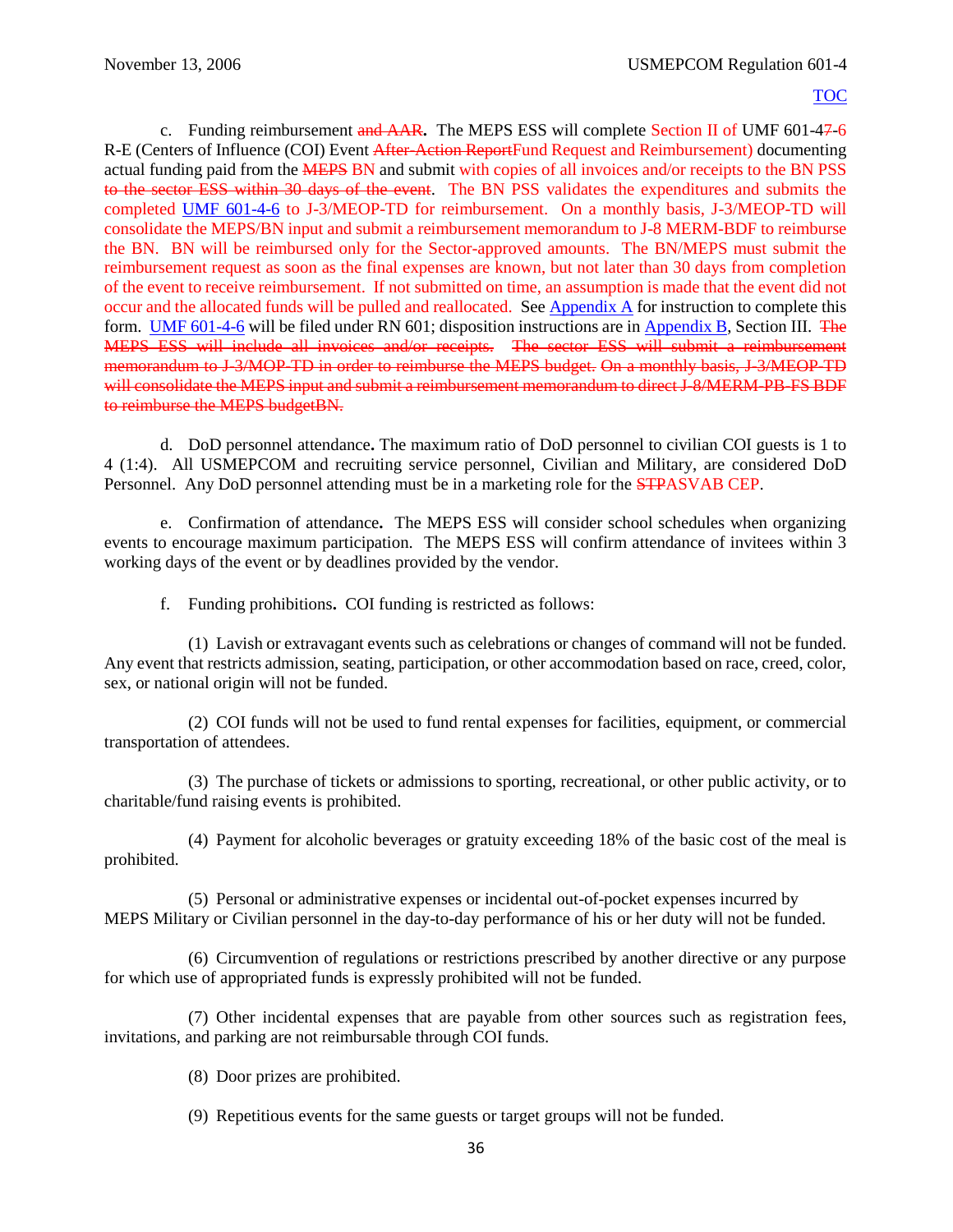(10) Entertainment of individuals or firms in the contract bidding process, under a contract and/or retainer with USMEPCOM, other DoD organizations, and/or Federal agencies are a conflict of interest and will not be funded.

## (11) Events using venues in which MEPS personnel have financial interests are prohibited.

## **7-9. Test integrity during marketing efforts**

At no time will controlled test materials be used to market the STPASVAB CEP, provide test experience, or conduct STP training to school officials, counseling students, parents, or MEPS personnel. School staff are prohibited from taking the ASVAB during a high school test session. Graduate students are prohibited from taking the ASVAB for familiarization purposes.

## **7-10. MEPS STP representative to state offices**

<span id="page-41-0"></span>One MEPS ESS is designated as the STP representative ESS for each State as shown in [Table 7-1](#page-41-0) (List of States and Representative MEPS). The representative ESS will establish contact with the State Department of Education, State legislators, and State education officials to gain endorsement, support, and awareness of the STPASVAB CEP. The assigned ESS will ensure that other MEPS ESS' in the state are informed of contact efforts. At no time will any MEPS personnel suggest the ASVAB STP CEP be part of any state legislation. All requests for legislative consideration must be forwarded via Sector to J-3/MOP-TD. Inquiries from Federal officials or their representatives will be referred to J-3/MEOP-TD. MEPS personnel will not contact Federal officials regarding the STPASVAB CEP.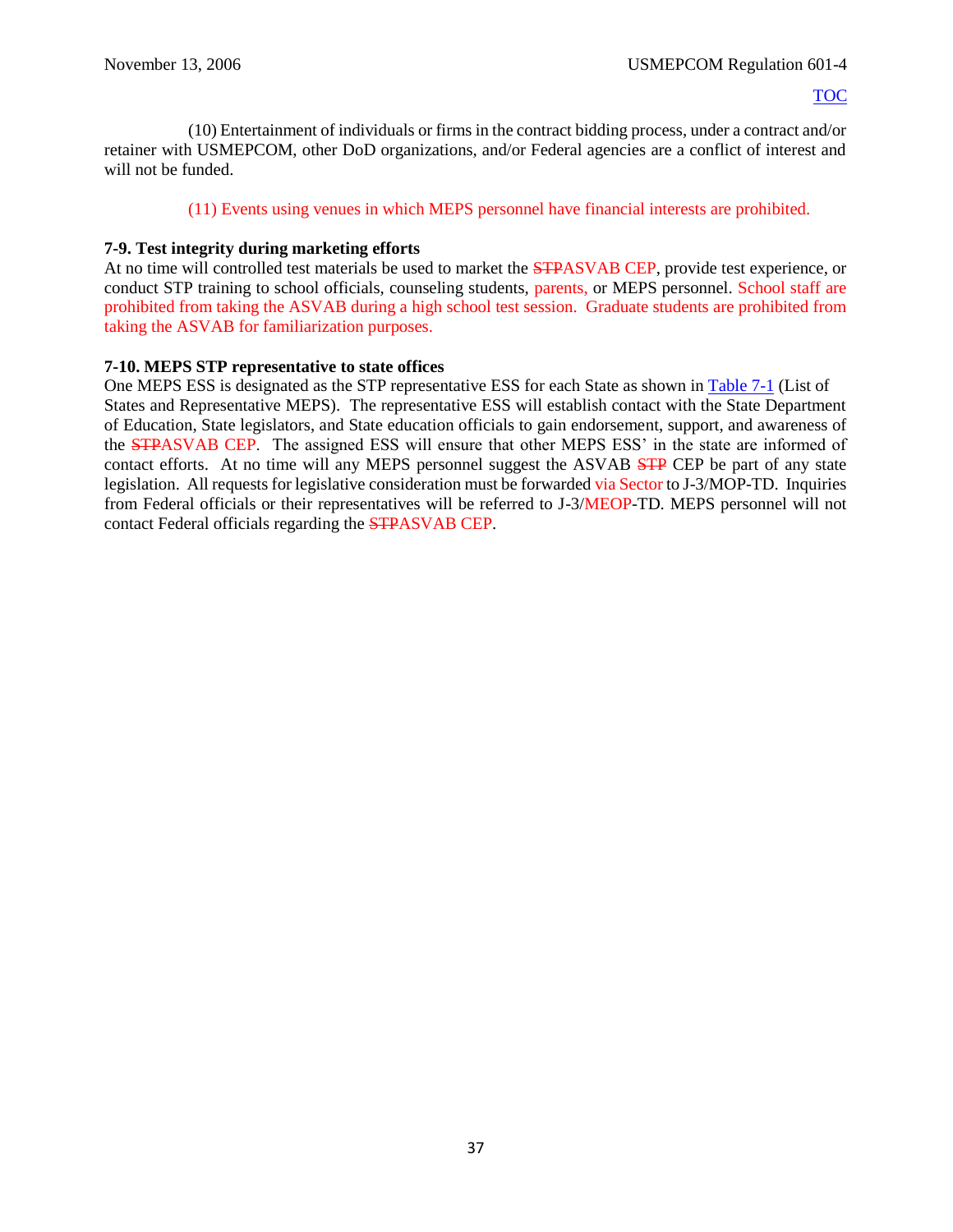| Table 7-1                                     |                    |                                           |                    |  |
|-----------------------------------------------|--------------------|-------------------------------------------|--------------------|--|
| <b>List of States and Representative MEPS</b> |                    |                                           |                    |  |
| <b>State</b>                                  | <b>MEPS</b>        | <b>State</b>                              | <b>MEPS</b>        |  |
| Alabama                                       | Montgomery         | Nebraska                                  | Omaha              |  |
| Alaska                                        | Anchorage          | Nevada                                    | Sacramento         |  |
| Arizona                                       | Phoenix            | New Hampshire                             | Portland (ME)      |  |
| <b>Arkansas</b>                               | Little Rock        | New Jersey                                | <b>FT Dix</b>      |  |
| California                                    | Sacramento         | New Mexico                                | Albuquerque        |  |
| Colorado                                      | Denver             | New York                                  | Albany             |  |
| Connecticut                                   | Springfield        | North Carolina                            | Raleigh            |  |
| Delaware                                      | Baltimore          | North Dakota                              | Fargo              |  |
| Florida                                       | Tampa              | Ohio                                      | Columbus           |  |
| Georgia                                       | Atlanta            | Oklahoma                                  | Oklahoma City      |  |
| Hawaii                                        | Honolulu           | Oregon                                    | Portland (OR)      |  |
| Idaho                                         | <b>Boise</b>       | Pennsylvania                              | Harrisburg         |  |
| Illinois                                      | Chicago            | Rhode Island                              | <b>Boston</b>      |  |
| Indiana                                       | Indianapolis       | South Carolina                            | Ft. Jackson        |  |
| Iowa                                          | Des Moines         | South Dakota                              | <b>Sioux Falls</b> |  |
| <b>Kansas</b>                                 | Kansas City        | Tennessee                                 | Nashville          |  |
| Kentucky                                      | Louisville         | Texas                                     | San Antonio        |  |
| Louisiana                                     | <b>New Orleans</b> | Utah                                      | Salt Lake City     |  |
| Maine                                         | Portland (ME)      | Vermont                                   | Albany             |  |
| Maryland and                                  | <b>Baltimore</b>   | Virginia                                  | Ft. Lee            |  |
| Washington D.C.                               |                    |                                           |                    |  |
| Massachusetts                                 | <b>Boston</b>      | Washington                                | Seattle            |  |
| Michigan                                      | Lansing            | West Virginia                             | Beckley            |  |
| Minnesota                                     | Minneapolis        | Wisconsin                                 | Milwaukee          |  |
| Mississippi                                   | Jackson            | Wyoming                                   | Denver             |  |
| Missouri                                      | St. Louis          | Wealth of<br>Common<br><b>Puerto Rico</b> | San Juan           |  |
| Montana                                       | <b>Butte</b>       |                                           |                    |  |

## **7-11. Media**

Occasionally media representatives will request information or response from MEPS personnel on issues regarding the **STPASVAB CEP**. The MEPS ESS will request guidance, through Sector ESS, to J-3/MEOP-TD and HQ USMEPCOM Public Affairs prior to responding to the media request about the STPASVAB CEP. This includes formal or informal requests from media reporters.

## **7-12. Quarterly Activity Report**

The MEPS ESS will submit the MEPS STP quarterly activity report to the sector ESS NLT the 10th of the month following the quarter being reported, using USMEPCOM Form 601-4-9-R-E (Student Testing Program Quarterly Activity Report). USMEPCOM Form 601-4-9-R-E will be filed under RN 601; disposition instructions are in appendix A, section VI. See appendix C for instruction to complete USMEPCOM Form 601-4-9-R-E.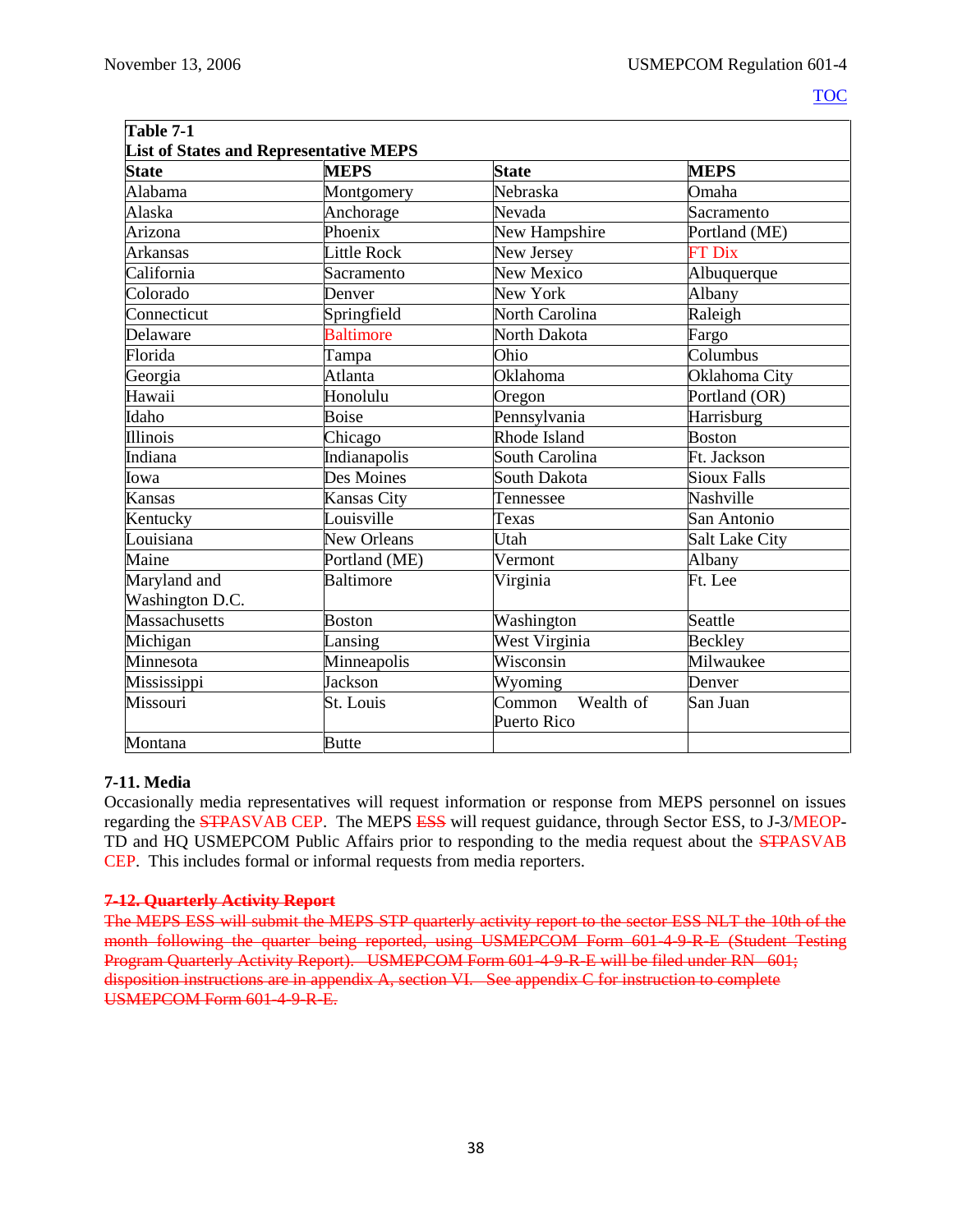#### **7-12. Materials and resources for the STP**

Printed support materials for the ASVAB **STP CEP** marketing efforts are designed in coordination with DMDC and allocated and distributed by J-3/MEOP-TD. The MEPS ESS determines the appropriate use and distribution of all marketing materials. With the exception of brochures and fact sheets, marketing materials are not permitted for use or distribution to MEPS personnel, applicants, students, or individuals not directly involved in the school market. Other resources are also purchased for dedicated use with the STP.

a. Posters and brochures**.** Marketing posters and brochures are used in a variety of settings such as schools, conventions, workshops, and COIs to draw attention to the **STP** ASVAB CEP. These items may be provided to recruiters for use in marketing the STP ASVAB CEP in schools.

b. Novelty items. Novelty items are funded and distributed to the MEPS by J-3/MEOP-TD annually in a one-time bulk shipment based on funding. These items are to promote and market the STP to educators. The MEPS ESS will control the distribution of all novelty items. Allotted supplies will be carefully managed to meet marketing needs for the entire year. Novelty items are purchased on a one-time basis; therefore, replenishment of items after bulk shipment receipt may not be possible. Novelty items will not be provided to students, applicants, or MEPS personnel.

c. Material stock. As the MEPS TCO has access to ordering systems, the MEPS TC will coordinate with the MEPS TCO and MEPS ESS to maintain adequate stock of ASVAB support and test materials, The TCO will place timely orders for materials to prevent depletion. The MEPS TC will maintain and ensure the accuracy of all student test related materials and forms.

d. Laptop computer and projector. Each MEPS ESS is provided a laptop computer and portable projector for their use in conducting professional briefings and presentations on the **STP** ASVAB CEP. The laptop computer is also for daily e-mail and correspondence usage.

e. Government-owned vehicle. The MEPS ESS will use a MEPS government vehicle for conducting the STP throughout the geographic area when it is the least costly mode of transportation. Domicile to Duty may be necessary, due to the early school hours and location of schools. Use of Domicile to Duty will be done according to USMEPCOM Regulation 58-1 (Management and Use of Motor Vehicles).

f. Printer requirements**.** The MEPS ESS will have access to and use of both a black and white and a color printer for developing local marketing materials.

g. Cellular Mobile telephone**.** To increase safety and provide communication with schools and the MEPS while out of the office, MEPS ESS' will be provided a MEPS eellular mobile telephone for official use while on duty.

h. Funds Budget**.** The MEPS ESS will determine funds needed to service schools and provide totals to the MEPS Commander for inclusion in the MEPS budget. Funds for supporting activities (TDY for school marketing visits, test interpretations, test administration, ESA funding, shipping, testing and marketing supplies, etc.) will be included in this budget.

**i. ESS out-of-pocket expenses.** Day to day expenses, of \$75 per month or under, incurred by the MEPS ESS in conjunction with carrying out official duties of managing and promoting the STP CEP, are authorized reimbursement. The MEPS ESS will complete a Standard Form (SF) 1164 (Claim for Reimbursement for Expenditures on Official Business) to request reimbursement and provide it to the MEPS BT for payment. Receipts may be required. Flowers, holiday or birthday greeting cards, refreshments in the MEPS, admission tickets, sponsor fees, cell phones or pagers, and personal expenses are not authorized. Authorized expenses include snacks, non-alcoholic beverages, "occasional" lunches and dinners, parking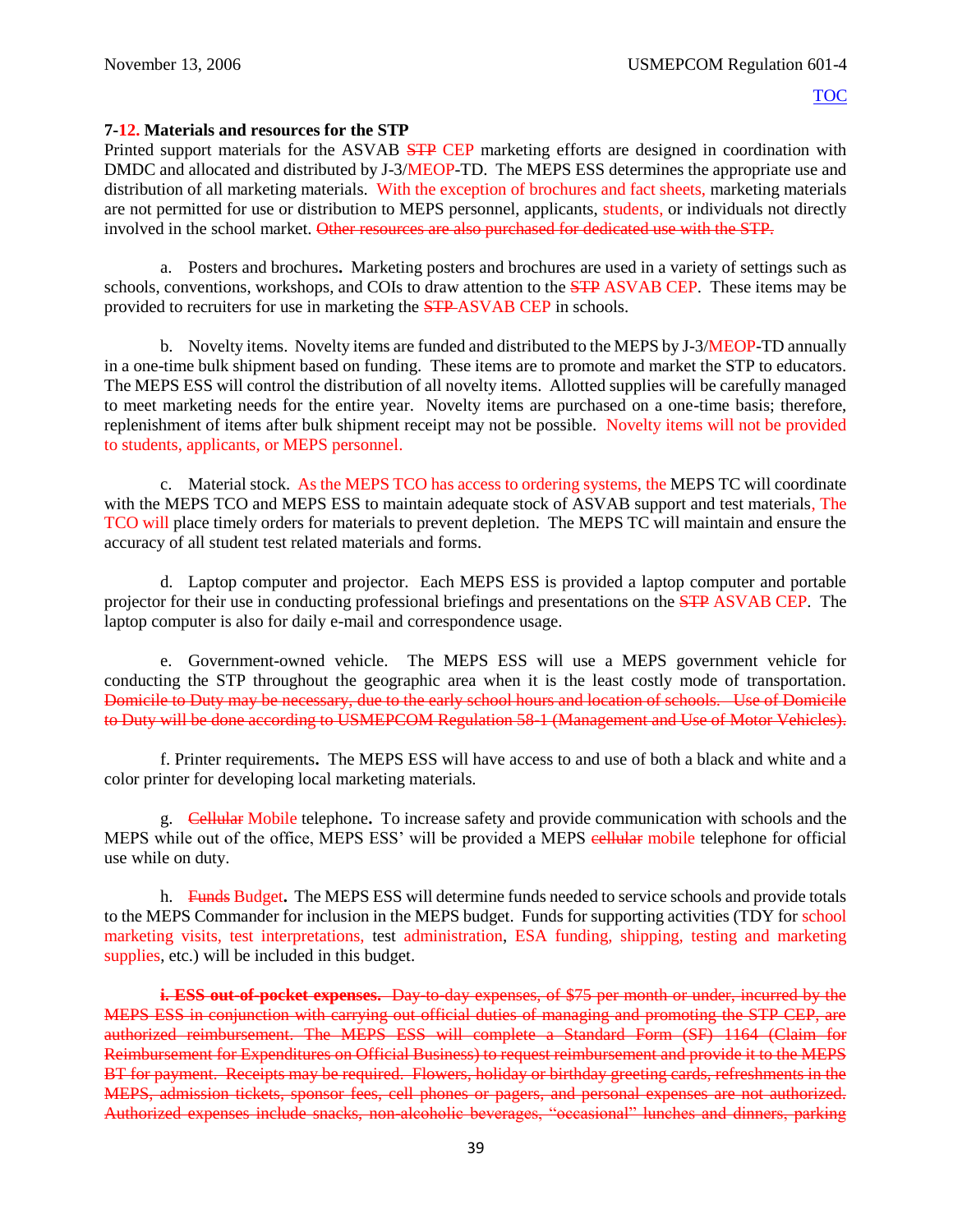## fees, and admission costs to high school or community events.

#### **7-13. Locally produced marketing and/or correspondence materials**

All locally prepared ASVAB CEP materials must be approved for use by J-3/MEOP-TD. This includes but is not limited to information flyers, presentations, and publicity items. The MEPS ESS will forward a request with a sample of the item through the Sector ESS to J-3/MOP-TD-the HQ ESS. The MEPS ESS will maintain documented approvals and presentations until approved items are no longer in use. Only HQ ESSapproved materials may be procured for use at the MEPS. Mass mailings. Mass mailing of ASVAB CEP program and promotional materials to schools on an annual basis is not required. MEPS are encouraged to use email for distributing information when possible. Specific mail outs to target schools or groups of schools are encouraged.

#### **7-14.Pre-paid postage**

The use of return envelopes that have prepaid postage affixed is not authorized.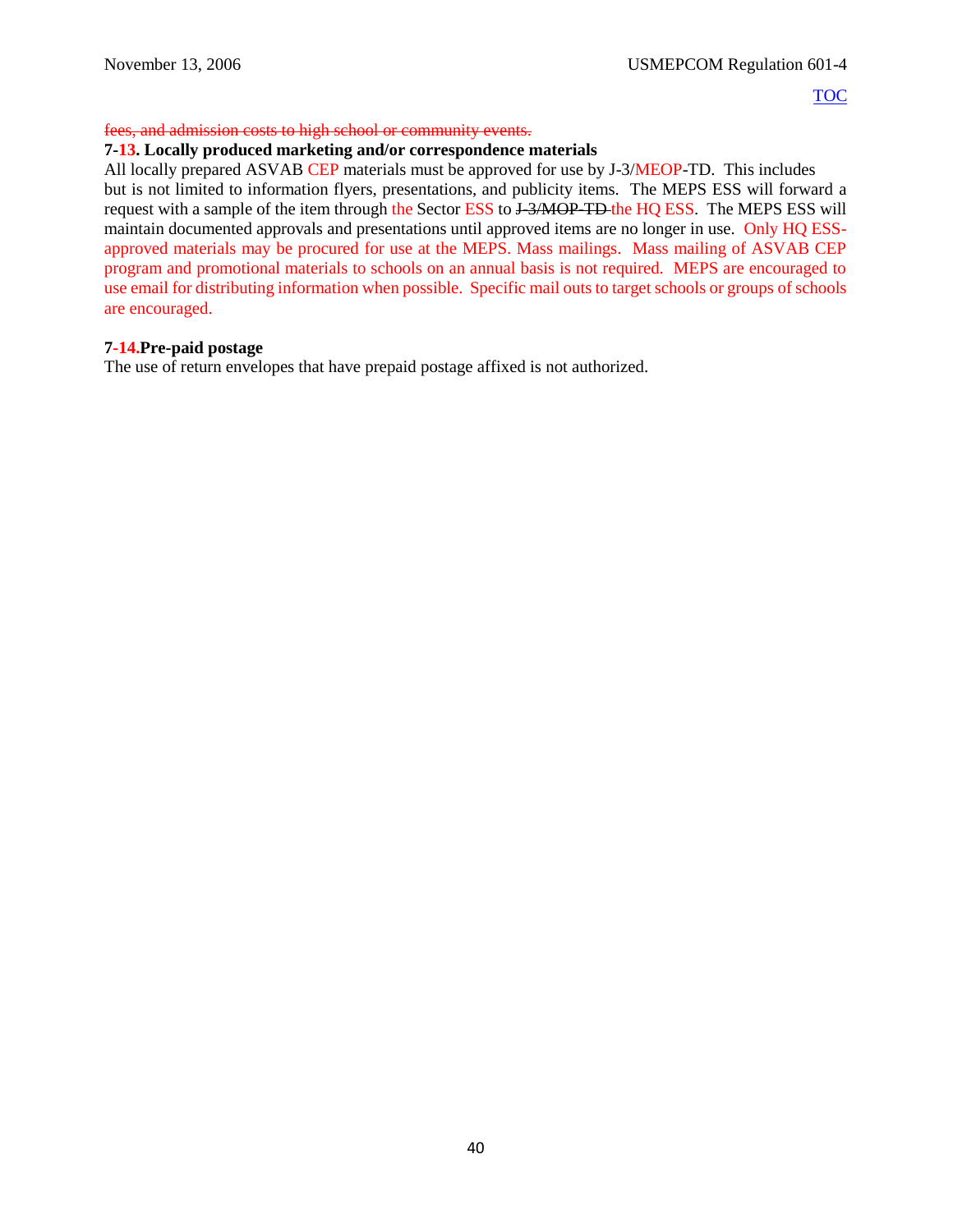## <span id="page-45-0"></span>**Chapter 8 Overseas Testing Program**

## **8-1. ASVAB testing outside the United States**

The ASVAB STP CEP is available to DoDEA's students overseas and to schools in U.S. Territories, the Republic of the Marshall Islands (RMI), and the Federated States of Micronesia (FSM). ASVAB testing outside the United States is a coordinated effort between J-3/MEOP-TD and the Military services.

a. DoDEA**.** Appointed personnel in testing offices co-located with the Department of Defense Dependents Schools (DoDDS) are responsible for test administration, test ordering, and test security. USMEPCOM is responsible for scoring the test and providing the results to the DoDEA.

b. U.S. Territories, RMI, and the FSM**.** USMEPCOM is responsible for administering, scoring, and providing results for the student ASVAB.

#### **8-2. Roles**

a. Military Services**.**

(1) Service assigned ASVAB Overseas Program Managers will disseminate policy and establish procedures for testing personnel. They will also establish procedures to disseminate all required ASVAB CEP materials to overseas testing sites for their respective service.

(2) Service education centers and service recruiters coordinate scheduling overseas DoD high schools.

(3) Identify training requirements to J-3/MEOP-TD.

(4) Send completed ASVAB answer sheets and [UMF 601-4-3-E](https://spear/Headquarters/J-1%20MEHR/MissionSup/USMEPCOM%20Regulations%20and%20Forms%20Library/UMR%20601-4,%20Student%20Testing%20Program/UMF%20601-4-3-E,%20Student%20ASVAB%20Test%20Record.xfdl) to the servicing MEPS within 48 hours of test session completion.

b. J-3/MEOP-TD.

(1) Coordinate with the services ASVAB overseas program managers for implementation of all procedural and/or policy changes for dissemination to overseas testing personnel.

(2) Report identified overseas testing procedure and documentation problems to appropriate service ASVAB overseas program manager.

(3) Provide training materials, as necessary, to Military Service overseas test administration personnel, recruiters, and DoDDS guidance counselors to support this regulatory guidance.

c. New York MEPS**.**

(1) Provide official ASVAB scoring support for the European, Caribbean (except Puerto Rico and the US Virgin Islands), Central and South America, and the Middle East. The New York MEPS will issue school codes with the first two digits of "57" for these areas.

(2) Score and return the student ASVAB printed results to DoDEA within 14 working days of receipt. The CEP materials will normally be mailed with the ASVAB results but can be sent sooner, if requested.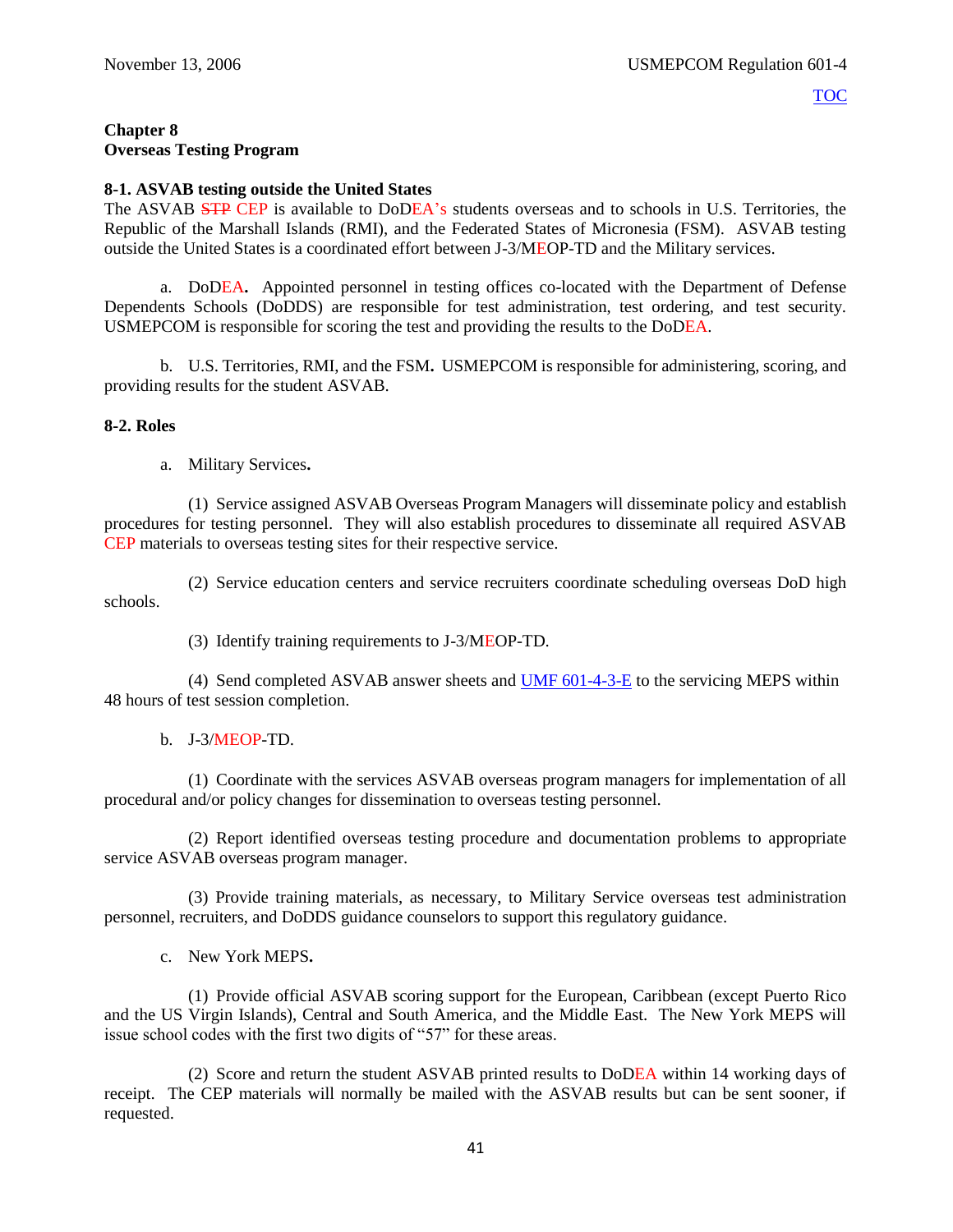(3) Attempt to resolve all procedural and/or policy violations with the responsible overseas test personnel when tests are forwarded with discrepancies.

(4) Report identified testing problems to J-3/MEOP-TD.

d. Honolulu MEPS.

(1) Provide official ASVAB scoring support for the Pacific and Far East. The MEPS will issue school codes with the first two digits of "58" for these areas.

(2) Score and return the Student ASVAB printed results to DoDEA within 14 working days of receipt. The CEP materials will normally be mailed with the ASVAB results but can be sent sooner, if requested.

(3) Attempt to resolve all procedural and/or policy violations with the responsible overseas test personnel when tests are forwarded with discrepancies.

(4) Report identified testing problems to J-3/MEOP-D.

(5) Provide testing for RMI and the FSM.

(a) The Student ASVAB will be administered in conjunction with periodic Enlistment ASVAB testing visits to RMI and FSM to manage resources efficiently. Standard Enlistment ASVAB visit lengths may be extended to administer the Student ASVAB. If trip extensions are not practical nor cost effective, separate or distinct visits to administer the Student ASVAB are authorized. However, the STP trips must fall within existing budget limits.

(b) When scheduling schools to test, Honolulu MEPS will request school officials to combine their testing populations at one site, as practical, to facilitate administration of the student ASVAB. School personnel must understand that only registered high school sophomores through seniors will be tested. When administering the student ASVAB, MEPS personnel will ensure that only school students are allowed to take the test. If not enrolled in high school, individuals will take the enlistment ASVAB at the designated enlistment test sites.

(c) The ASVAB CEP is available to RMI and FSM with the understanding that school personnel will conduct this component of the STP. The MEPS will provide the materials for the interpretation procedure to school officials in testing schools and provide training for counselors or teachers. The MEPS will mail ASVAB test results and career exploration materials.

## **8-3. Obtaining USMEPCOM student testing forms**

USMEPCOM Forms required to support the services student ASVAB overseas testing program are available on the USMEPCOM website which is listed in [Appendix B](#page-47-0), Section III.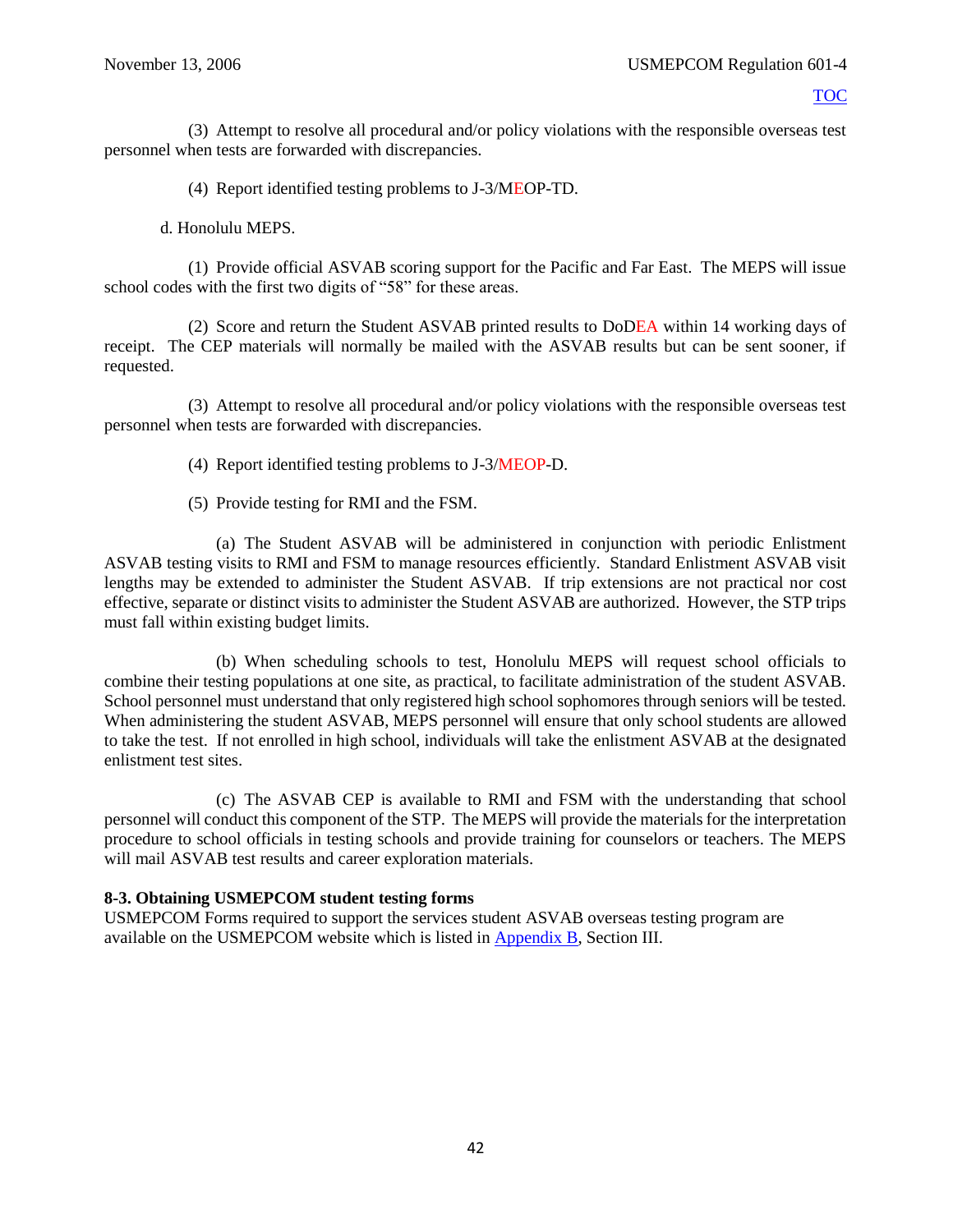#### <span id="page-47-0"></span>**Appendix A Instructions for Preparing Prescribed United States Military Entrance Processing Command (USMEPCOM) Forms**

## **C-1. Forms generation**

UMF's prescribed by this regulation are electronically generated. Each may be completed manually. The forms are in Adobe Software format and are available on [SPEAR.](https://spear/SitePages/Home.aspx) A small supply of hardcopy forms will be retained in case of a power failure. [UMF 601-4-3-E, Student ASVAB Test Record](https://spear/Headquarters/J-1%20MEHR/MissionSup/USMEPCOM%20Regulations%20and%20Forms%20Library/UMR%20601-4,%20Student%20Testing%20Program/UMF%20601-4-3-E,%20Student%20ASVAB%20Test%20Record.xfdl) is generated from the Student Testing Program software.

## **C-2. Prescribed forms (in numerical order)**

a. [UMF 601-4-R-E, Student Test Answer Sheet Discrepancy List,](https://spear/Headquarters/J-1%20MEHR/MissionSup/USMEPCOM%20Regulations%20and%20Forms%20Library/UMR%20601-4,%20Student%20Testing%20Program/UMF%20601-4-R-E,%20Student%20Test%20Answer%20Sheet%20Discrepancy%20List.pdf) If applicable, this form will be completed by the TA during a test session. Use this form to notify schools when student answer sheets cannot be scored, or when scores are invalid for enlistment (option 7). This form and an appropriate letter of explanation must be included in the results package sent to the school. The MEPS will maintain a file copy for 2 years. Instructions for completing the form are as follows:

**Item 1: To** Enter the school's point of contact (POC) and school name for the specific test session.

**Item 2: Session Date** Enter the date the session was completed.

**Item 3: From** Enter the MEPS' name and POC.

**Item Entitled Note:** On the blank line, fill in the name of the school.

**Item 4: Name** Enter the name(s) of the student(s) whose answer sheet was not processed, or whose scores are not valid for enlistment. Enter as: Last Name, First Name.

**Item 5: Reason Not Processed** Place an "X" in the appropriate column to indicate the reason the student's test was not processed.

**Item 6: Reason Processing Invalid** Place an "X" in the appropriate column to indicate the reason the student's scores are not valid for enlistment

**Item 7: Other** If the reason is other than choice "a" or "b" in columns 5 and 6 in Item 6 is other, an explanation must be provided in the lined area at the bottom of the form.

b**.** [UMF 601-4-2-R-E \(Processing and Distribution Control Record\).](https://spear/Headquarters/J-1%20MEHR/MissionSup/USMEPCOM%20Regulations%20and%20Forms%20Library/UMR%20601-4,%20Student%20Testing%20Program/UMF%20601-4-2-R-E,%20Processing%20and%20Distribution%20Control%20Record.xfdl)Use this form to track the receipt and processing of all student testing answer sheets, and the printing and distribution of school products. Use it to generate the session number. It may be used as a suspense log for release of student results after school products are mailed. The test coordinator (TC) will ensure the form is accurately maintained. Instructions for maintaining the form are as follows:

**Column 1: School Name and School Code** Enter the school name and school code from [UMF 601-4-3-E.](https://spear/Headquarters/J-1%20MEHR/MissionSup/USMEPCOM%20Regulations%20and%20Forms%20Library/UMR%20601-4,%20Student%20Testing%20Program/UMF%20601-4-3-E,%20Student%20ASVAB%20Test%20Record.xfdl)

**Column 2: Date Tested & Booklets Utilized** Enter this information as provided by the test administrator (TA) in Part C (Test Session Data) Section III of [UMF 601-4-3-E.](https://spear/Headquarters/J-1%20MEHR/MissionSup/USMEPCOM%20Regulations%20and%20Forms%20Library/UMR%20601-4,%20Student%20Testing%20Program/UMF%20601-4-3-E,%20Student%20ASVAB%20Test%20Record.xfdl)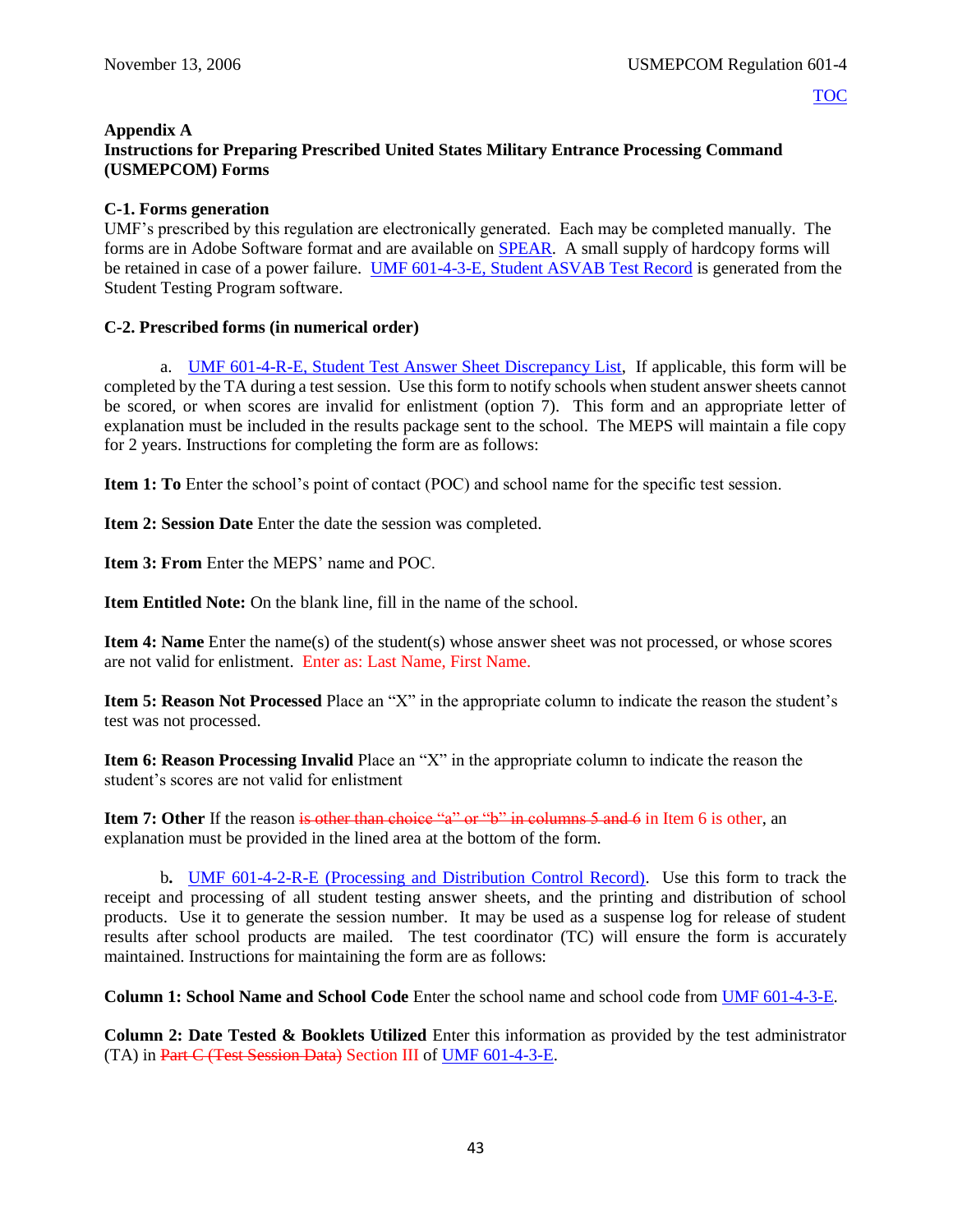**Column 3: Session Number & Date Assigned** Assign and enter a six-digit session number (see [Paragraph.](#page-23-1)   $5-2a(1)$ ) and enter the date the session number was assigned. The session number is the two-digit MEPS ID and the four-digit sequential batch number.

**Note:** For testing accommodations, use the same session number as the regular test session. For split release option test sessions using Option 1-6, the six-digit session number assigned will be used with each release option number and recorded on separate lines of the form. For multi-room test sessions, only one session number will be assigned and recorded. In cases where individuals cheat or abandon the test session student tests are invalidated (listed on the associated [UMF 601-4-3-E\)](https://spear/Headquarters/J-1%20MEHR/MissionSup/USMEPCOM%20Regulations%20and%20Forms%20Library/UMR%20601-4,%20Student%20Testing%20Program/UMF%20601-4-3-E,%20Student%20ASVAB%20Test%20Record.xfdl), the session number will be assigned and recorded as if it were an intentional split option session. That is, a separate line on the form will be used for the total number of students with release option 7. The release option will be entered in the remarks Item. As sophomore tests are automatically scored as option 7, a separate line is not required.

**Column 4: Answer Sheets Received** Enter the date and the number of completed and partially completed answer forms received. Completed answer forms will be processed under one or more of the options 1-6 and 8. Partially completed answer forms will be processed under release option 7. The total number will be obtained from a manual count of the forms at the MEPS. The number must total the number of test booklets used during the test session.

**Column 5: Answer Sheets Processed** Enter the date and the total number of answer forms that were processed under each release option. This number will correspond to the number stated on the session statistical reports generated from the MEPS computer system once the session has been successfully processed.

**Column 6: Answer Sheets Not Processed** Enter the number of answer forms that could not be processed, along with the corresponding code (see [Table 5-1\)](#page-24-0).

**Column 7: Date Products Printed** Enter the date the ASVAB Summary Results (ASR) sheets, ASVAB Test Score Results Roster, and the Recruiter Service Copy was printed. The dates for these may be different.

**Column 8: Date School Products Mailed** Enter the date the ASR sheets and ASVAB Test Score Results Roster were mailed to the school. This date will be used in conjunction with the release option code to determine when to release the recruiting service copy printout to the services.

**Column 9: Date Service Copies Released** Enter the date copies were made available. It must be the same for all services.

**Column 10: Product Received/Released By** Each service representative will enter his or her initials in the appropriate space when picking up the service copy printout. If printouts are mailed/emailed to service representatives, no receipt initials are required. Maintain a copy of the sent email for inspection purposes. Whether the copy is picked up or mailed/emailed, the person responsible for releasing or mailing the service copy will initial this form in the "Released By" space.

**Column 11: Remarks** This space is provided for any pertinent remarks regarding the receipt and processing of the test session materials and the distribution of the school products. The release option assigned to the session will be entered here.

c. [UMF 601-4-3-E, Student ASVAB Test Record.](https://spear/Headquarters/J-1%20MEHR/MissionSup/USMEPCOM%20Regulations%20and%20Forms%20Library/UMR%20601-4,%20Student%20Testing%20Program/UMF%20601-4-3-E,%20Student%20ASVAB%20Test%20Record.xfdl) Use this form to schedule student test sessions, coordinate administrative support, and record test session information. A partially completed [UMF 601-4-3-](https://spear/Headquarters/J-1%20MEHR/MissionSup/USMEPCOM%20Regulations%20and%20Forms%20Library/UMR%20601-4,%20Student%20Testing%20Program/UMF%20601-4-3-E,%20Student%20ASVAB%20Test%20Record.xfdl)  $E$  will be produced using the Student Testing Program (STP) marketing database software. Assign this form the same session number recorded on [UMF 601-4-2-R-E.](https://spear/Headquarters/J-1%20MEHR/MissionSup/USMEPCOM%20Regulations%20and%20Forms%20Library/UMR%20601-4,%20Student%20Testing%20Program/UMF%20601-4-2-R-E,%20Processing%20and%20Distribution%20Control%20Record.xfdl) Write the session number in the blank space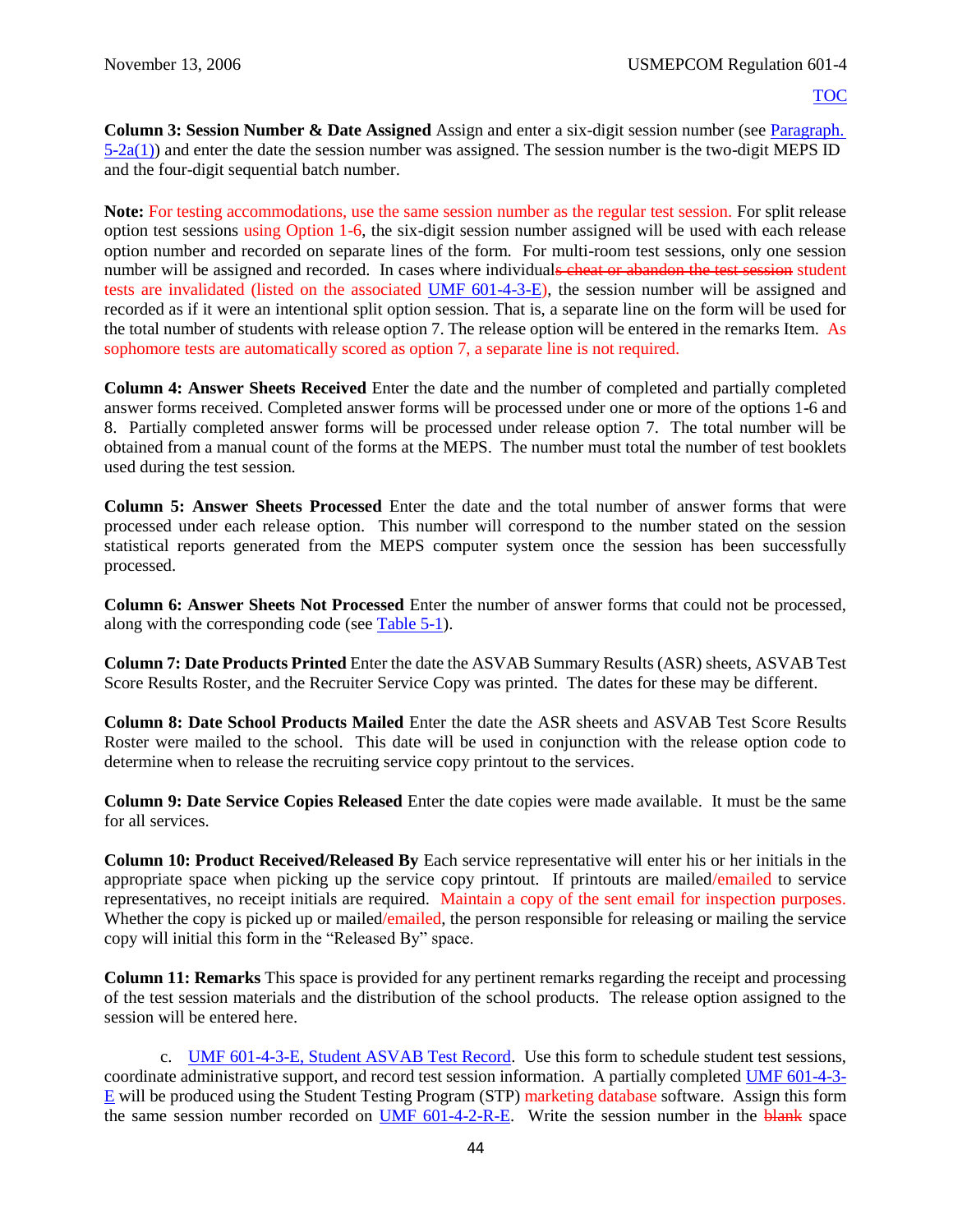provided at the top of the form. (Refer to Paragraph.  $5-2a(1)$  for information on assigning session numbers.) The TC will ensure the correct and complete preparation of this form, and will keep a completed form in the historical file of each testing school. Instructions for completing the form are as follows:

**SECTION I Scheduling Information** Completed by the STP marketing database software. If Section I is not completed by the software, complete manually. Most items are self-explanatory; items needing an explanation are:

**School Code:** Enter the USMIRS school code.

**School Year:** Enter the current school year.

**Students Scheduled:** Enter the total number of students scheduled by grade

**Total Scheduled:** Enter total number of students (including mandatory) from all grades scheduled for testing.

**Mandatory For:** Enter the total number of students by grade for which the test is mandatory.

**Total Proctors Required:** Enter the total proctors required.

**School Student Pop:** Enter the total population of the school by grade.

**Test Location:** Enter the test location.

**Multiroom Test?** Enter Y (for yes) or N (for no). **Break Requested?** Enter Y (for yes) or N (for no). **Initial** 

**SY Exam?** Enter Y (for yes) or N (for no). **Lapboards Required?** Enter Y (for yes) or N (for no). **Initial** 

**Exam Ever?** Enter Y (for yes) or N (for no).

**Remarks:** Enter comments for the TA as required

#### **SECTION II School Confirmation**

**Date Confirmation Letter Mailed:** Write in the date confirmation letter was mailed.

**Date School Contacted to Confirm Test (5 days prior):** This item will be completed by the responsible TA. Write in date of last confirmation contact with school prior to test.

**Dates TA/Proctor Support Confirmed:** Date of last confirmation of TA/proctor requirements.

**SECTION III Test Session Data** This section must be completed by the responsible TA. **Date Tested:** 

Write in the date of the test.

**Number of Test Booklets Used:** Self-explanatory.

**Was Proctor Support Satisfactory?** Self-explanatory.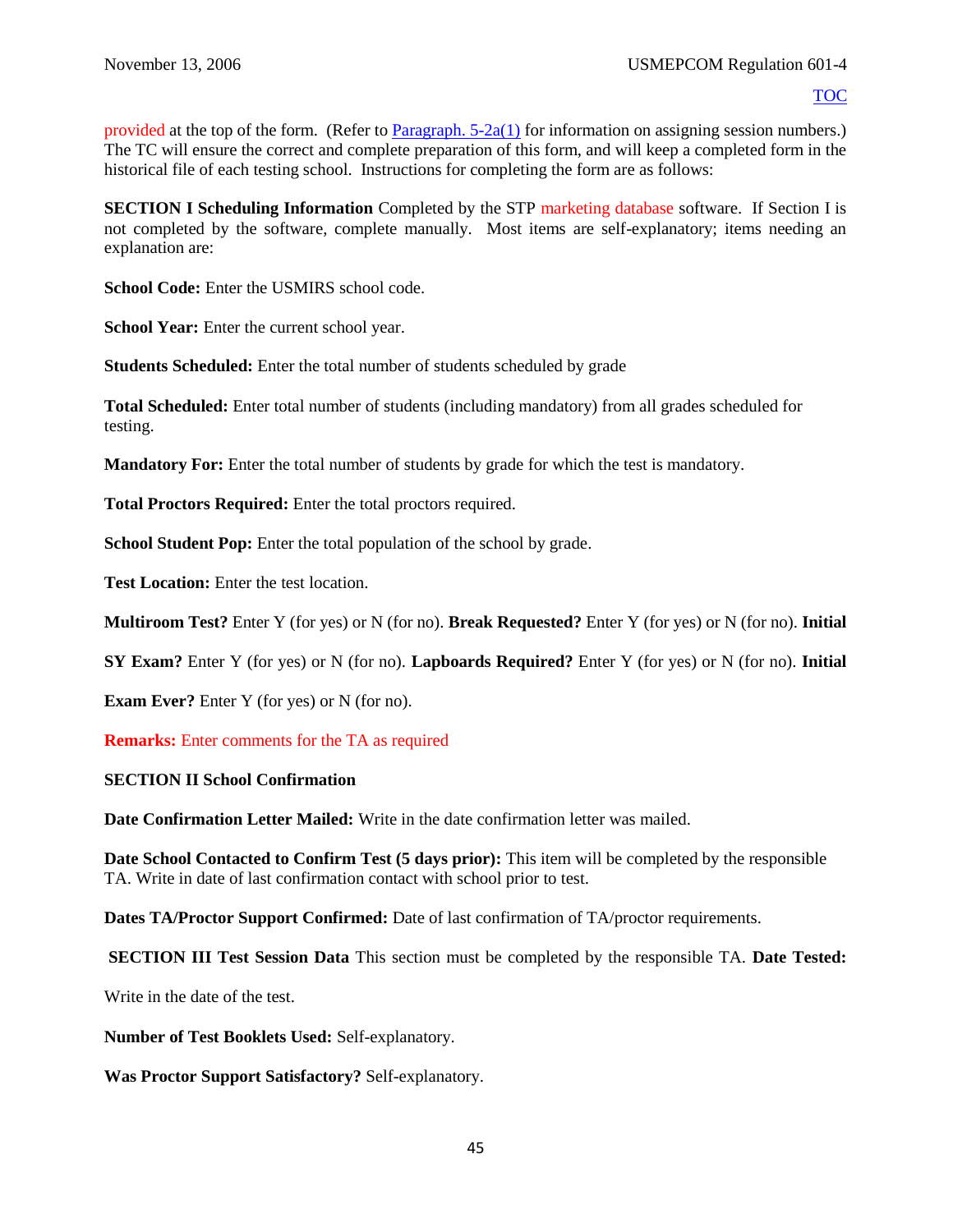## **Test Started On-Time?** Self-explanatory.

## **Test Versions #: Enter # of booklets distributed**

**Number of Students Tested**: Place the number of students tested, by grade (i.e., 12th, 11th, 10th, other). Write the total number of students tested in the "Total Tested" space. The total will be the same as the number of books utilized.

**Remarks (Explain negative responses from above)** Self-explanatory.

Document proctor no shows, school staff support. **TA Signature and Organization** - The TA signs the form and indicates the organization for which he/she works.

## **SECTION IV ASVAB Proctor Duties and Responsibilities**

This section provides a briefing of the proctor's duties and responsibilities. Obtain a signature and telephone number for each proctor demonstrating an understanding of duties and responsibilities. Enter arrival times.

**Proctor Certification** Print full name(s) of proctor(s). For service proctors print rank and service/organization. For school proctors indicate school. **Proctor Certification** Print full name(s) of proctor(s). For service proctors print rank and service/organization. For school proctors indicate school.

d. [UMF 601-4-4-R-E, Receipt of Armed Services Vocational Aptitude Battery \(ASVAB\) Booklets.](https://spear/Headquarters/J-1%20MEHR/MissionSup/USMEPCOM%20Regulations%20and%20Forms%20Library/UMR%20601-4,%20Student%20Testing%20Program/UMF%20601-4-4-R-E,%20Receipt%20of%20Armed%20Services%20Vocational%20Aptitude%20Battery%20(ASVAB)%20Booklets.xfdl) Use this form to ensure accurate accounting for all test booklets when the test session requires more than one person as TA (e.g., some multi-room sessions), and in any event where the TA must entrust the booklets to an assistant or any other authorized person. After the test is completed and all test booklets have been returned by the OPM or MEPS TA, cut or tear along the dotted line. The OPM or MEPS TA will retain the upper half, and issue the bottom half to the assistant.

**SECTION I ISSUED ASVAB BOOKLETS (to be completed by the test administrator and recipient)**  The upper portion of the form must be completed prior to issuing test booklets to school staff assistant TA. Instructions are as follows:

**Item 1: From (Test Administrator)** Enter the name of the person administering the test and the MEPS name.

**Item 2: To (name of recipient of booklets)** Legibly print the name of the school staff assistant TA receiving the test booklets.

**Item 3: Name of School:** Enter the name of the school where the test is being conducted.

**Item 4: Test Booklets Receipt Test Booklets Serial Numbers:** Enter the serial number(s) for all test booklets issued to assistant TA. **Total Number of Test Booklets Received:** Enter the total number of test booklets issued.

**Item 5: Signature of Recipient** Self-explanatory.

**Item 6: Date Enter the current date.**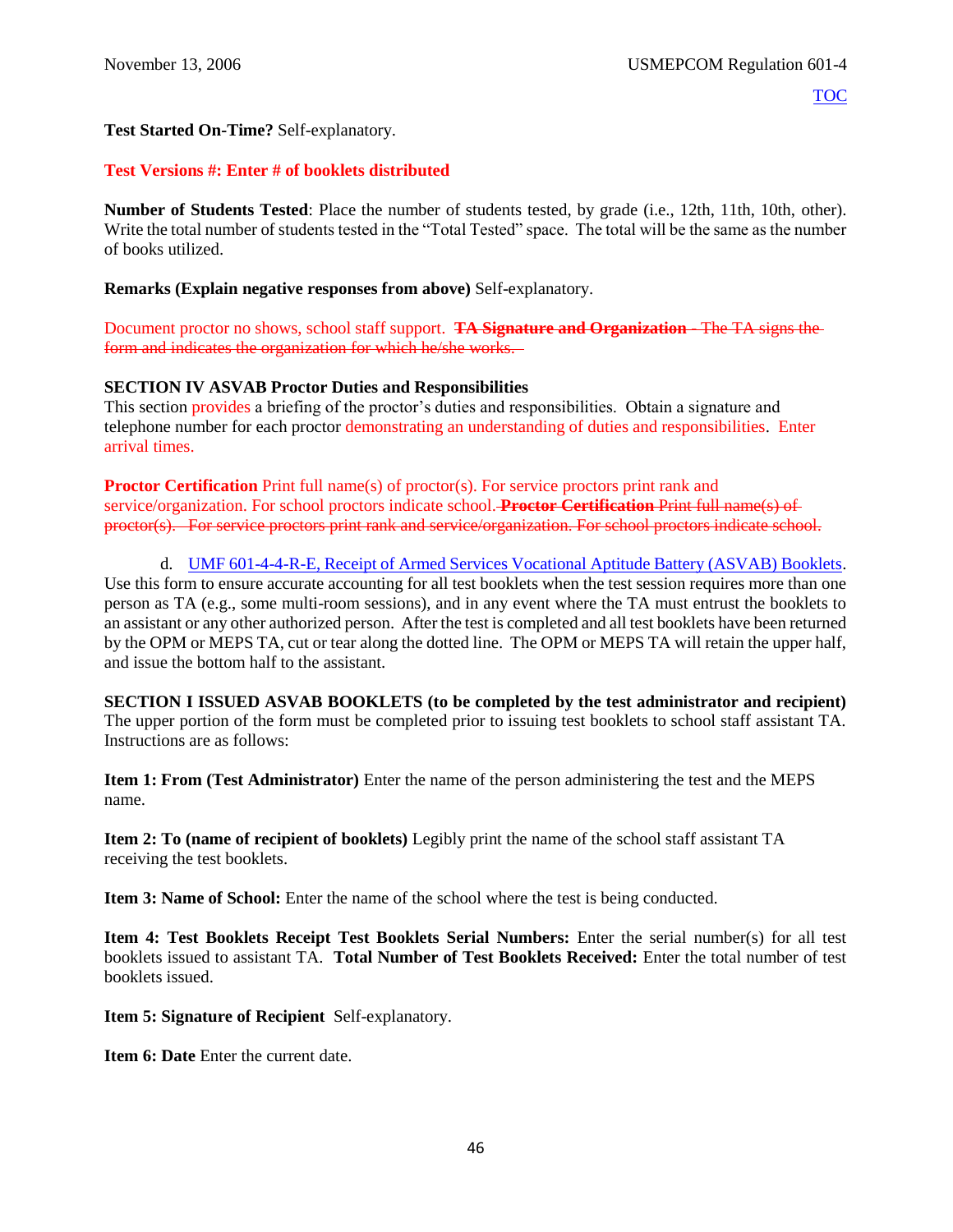**SECTION II RETURNED ASVAB BOOKLETS (to be completed by the test administrator)** – This section must be completed at the end of the test session when booklets are returned. Form instructions are as follows:

**Item 7: Test Booklet Receipt**

**Test Booklets Serial Numbers:** Enter the serial number(s) for all test booklets returned to the TA. **Total Number of Test Booklets Received:** Enter the total number of test booklets returned.

**Item 8: Signature of Test Administrator** Self-explanatory.

**Item 9: Date** Enter the current date.

e. [UMF 601-4-5-R-E, Student Testing Database Maintenance Form.](https://spear/Headquarters/J-1%20MEHR/MissionSup/USMEPCOM%20Regulations%20and%20Forms%20Library/UMR%20601-4,%20Student%20Testing%20Program/UMF%20601-4-5-R-E,%20Student%20Testing%20Database%20Maintenance%20Form.pdf) Use this form to request changes to the student testing database related to a specific test session. It eliminates the need for a formal memorandum. MEPS may  $\frac{fax}{fax}$  email the form directly to HO USMEPCOM, J-3/MEOP-TD/CSDBM. After maintenance is completed, HQ USMEPCOM, J-3/MEOP-TD/CSDBM will notify the MEPS via e-mail of the changes. MEPS must wait 24 hours after maintenance is completed before information can be processed. Instructions for completing this form are as follows:

**Item 1: Email to: or Fax to:** Already completed.

**Item 2: FROM: (MEPS Name & ID)** Enter the name of the MEPS and the two-digit MEPS ID.

**Item 3: DATE:** Enter the date of request.

**Item 4: Maintenance: (Request the following maintenance function(s) identified by an "X" below)** - Place an "X" in the appropriate box indicating the type of action requested (i.e., add school name change, consolidate schools, close school, delete session number(s), delete sequence number(s), delete school code, change session number associated with, or add school). Where needed, fill in the blanks with all required information. Only one type of action will be requested per maintenance form. Add School Self-explanatory. After the MEPS receives the school code, the MEPS will immediately complete entry of school information in USMIRS, enter the date updated, and return the form to J-3/MEOP-TD/CSDBM. After completing this action, maintain a copy of the form in the school file. Consolidate Schools: Self-explanatory. Close School: Self-explanatory. Please note that requests to close schools cannot be submitted if testing data is less than two years old.

**Item 5: Justification:** Enter a brief detailed explanation for the requested action. Identify training to be completed to reduce changes required due to scoring errors.

**Item 6: Point of Contact (name, title, phone number, and email):** Enter the name, title, and telephone number, and email of the test coordinator. This assures the recipient that the test coordinator is aware of the request, and precludes duplication by someone else. It also provides the name of the individual to be contacted in the event HQ USMEPCOM has questions.

## **Item 7**: Entered by J-3/MEOP-TD/CSDBM

**f. UMF 601-4-6 (Centers of Influence (COI) Event Fund Cite-Request and Reimbursement).** Use this form to request funds for a Centers of Influence (COI) event from appropriate Sector. Instructions for completing this form are as follows:

**Item 1: From (MEPS):** Self-explanatory.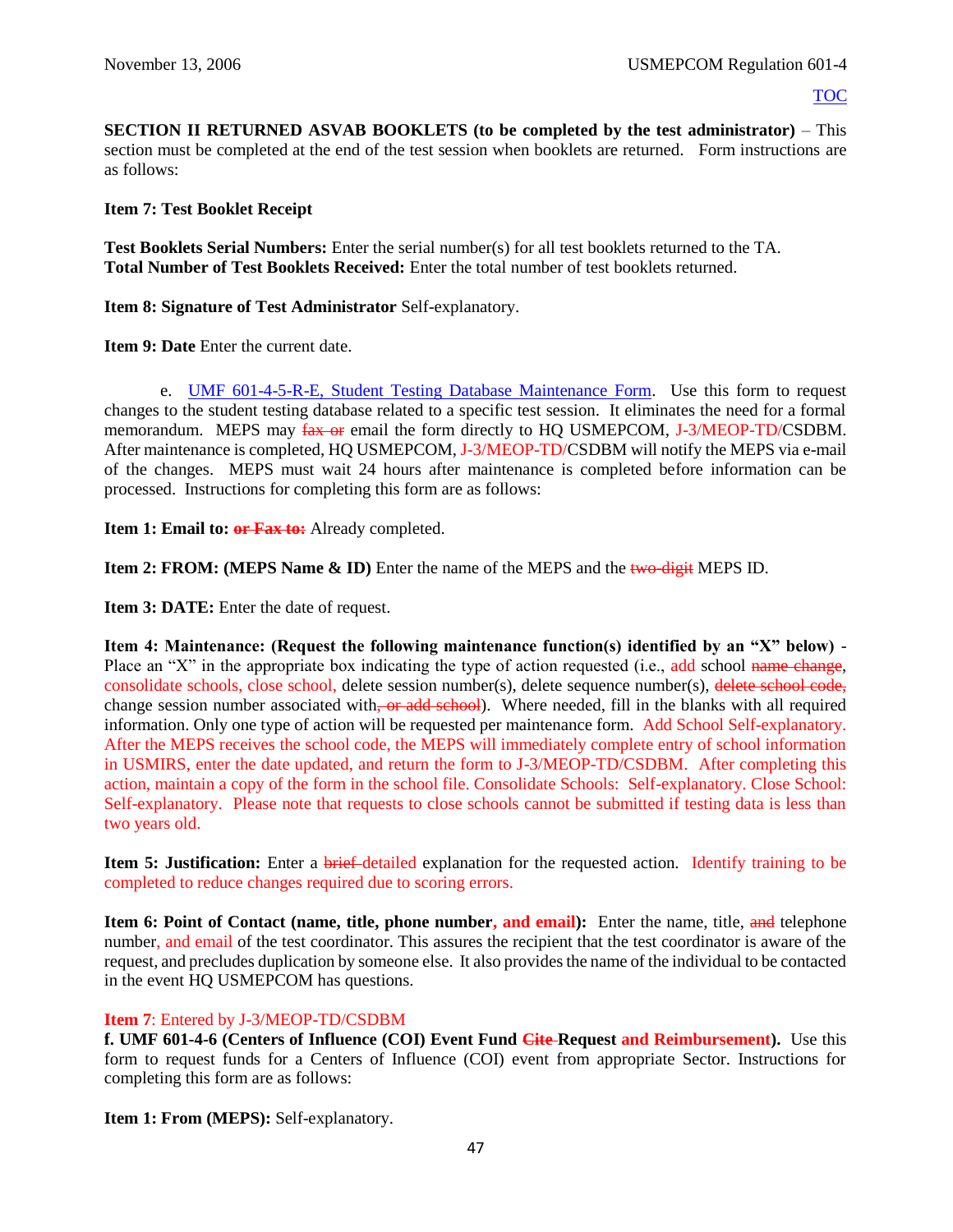**Item 2: To: Self-explanatory You're Sector ESS.** 

**Item 3: Type of event:** List the type of COI being conducted. **Location of Event**: The paid provider of food (and most often the place) for the event.

**Item 4: Date of event:** Self-explanatory.

**Item 5: Co-sponsor (if any):** The name of any agency (e.g., recruiting service) that will share cost of event.

**Item 6: Location:** The paid provider of food (and most often the place) for the event. **Number of attendees projected**: Enter the number of non-DoD personnel projected to attend the event.

**Item 7: Number of** MEPS **attendees projected**: Self-explanatory. Include all DoD attendees with this number. See [Paragraph 7-8d](#page-40-0) for limitations.

**Item 8: Number of attendees MEPS will pay for:** Total number of persons for whom meals will be provided. Total of item 6 and item 7.

**Item 9: Purpose of Event**: Describe the purpose of the event.

**Item 10: Description of intended ASVAB presentation** Summarize what will be presented on the ASVAB Student Testing Program.

**Item 11: Attendee Cost:** Enter the total number of guest attendees from block 7, the number of MEPS or DoD attendees from block 8, and the total number of attendees from block 8. Enter the meal costs on the applicable lines and compute the total funds required. Gratuity will not exceed **18%** of the total food bill.

**Items 12-: Signature (MEPS ESS, MEPS Commander, BN PSS, BN Commander, and Sector ESS) and date:** Self- explanatory.

**Item 17:** Self-explanatory

**Item 18:** Enter total cost

**Item 19:** Self-explanatory

**Item 20:** Describe results and follow-up actions.

**Item 21-22:** Signature (MEPS ESS, BN PSS) and date

**Item 23:** PSS enters the date sent to J-8.

**g. HQ USMEPCOM Form 601-4-7-R-E (Centers of Influence (COI) Event After-action Report).** Use this form to document a description of a completed COI event. Instructions for completing the form are as follows:

**Item 1: From (MEPS) – The MEPS sponsoring or co-sponsoring the event.** 

**Item 2: Location of Event** The vendor, city, and state.

**Item 3: Date/Time of Event - Self-explanatory.**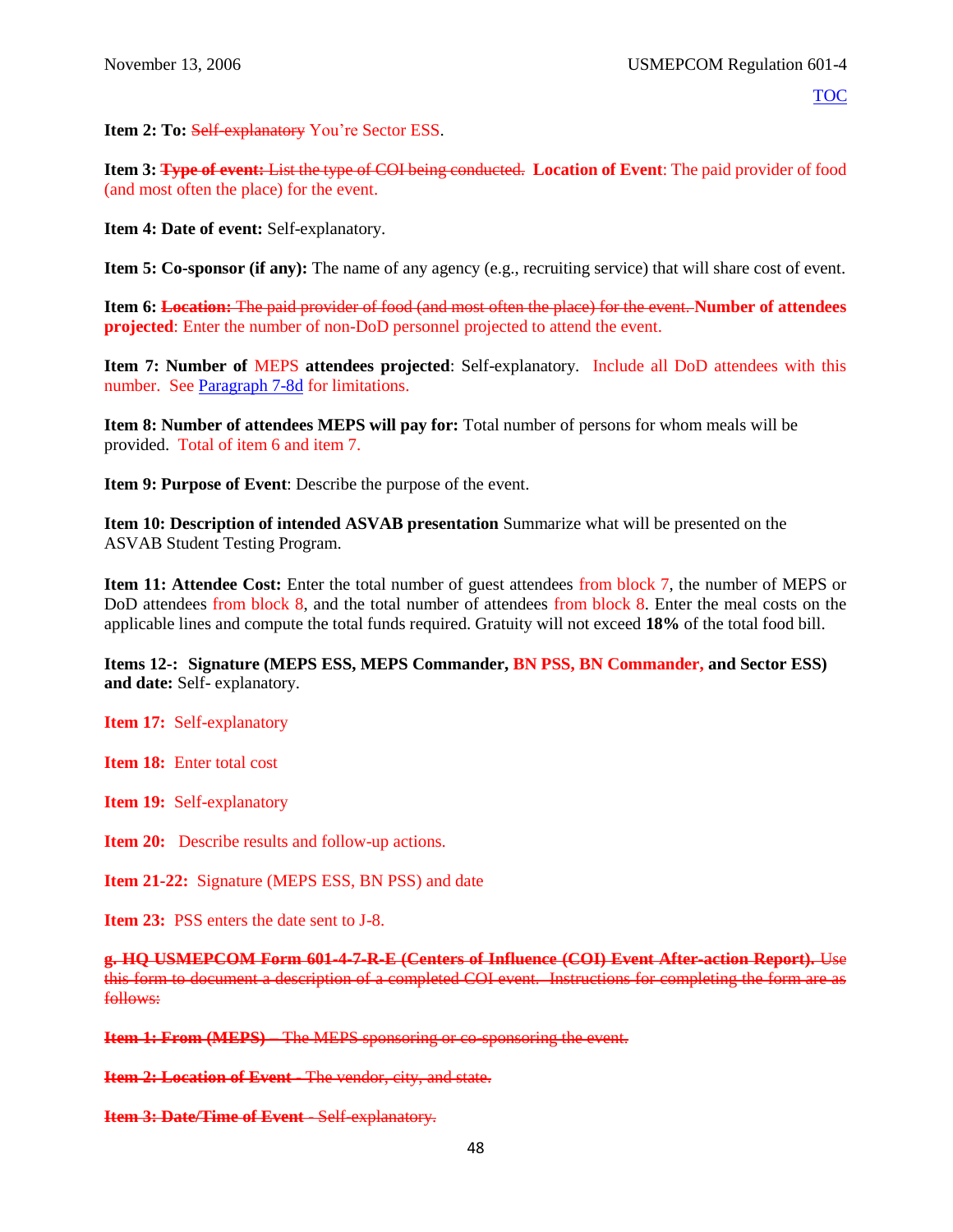**SECTION I** COI ATTENDEES Enter the total number of attendees who were COI guests, DOD military personnel guests, and DOD civilian personnel guests in the appropriate space. If it was a co-sponsored event, this will be the total of all attendees present, not just those for whom MEPS purchased food. Write the total actual cost to the MEPS.

**SECTION II** - **SUMMARY OF COI (presentations, responses from COI guest, problems, special guest/VIP info)** – Include and describe any of the applicable items

**SECTION III** - **IMMEDIATE BENEFITS (leads, requests to visit schools, invitations to conduct training or presentations)** Include and describe any of the applicable items

**SECTION IV** - **FOLLOW-UP ACTIONS/RECOMMENDATIONS** - Give a brief description of what will be done to ensure maximum return on the event (e.g., telephone calls or mailings to attendees).

**SIGNATURE (MEPS ESS)** - Self-explanatory.

**DATE** Self-explanatory.

**h. USMEPCOM Form 601-4-9-R-E (Student Testing Program Quarterly Activity Report).** Use this form to summarize activities of MEPS ESS' and report to sector. Instructions for completing the form are as follows:

**Item 1: From (MEPS)** - Self-explanatory.

**Item 2: To: SECTOR ESS** - Self-explanatory.

**Item 3: Date - Self-explanatory.** 

**Item 4: School visits total:** Enter the number of total school visits conducted. Enter the number of each type of visit conducted on the applicable line.

**Item 5: Number of visits to state/local education officials/institutions:** Self-explanatory.

**Item 6: Total conferences/conventions attended:** Enter the number of conventions attended on the applicable line.

**Item 7: Training/Presentations (Counselors/Teachers/OPM/MEPS):** Include counselor, teacher, OPM, or MEPS training conducted.

**Item 8: Recruiter/IRC Training:** Include recruiter training conducted as well as educationsubcommittee or IRC meetings attended.

**Item 9: Concerns/Problems: Self-explanatory.** 

**Item 10: Signature (MEPS ESS)** – Self-explanatory.

**Item 11: Date** – Self-explanatory.

**i. UMF 601-4-11-R-E (Educational Staff Agreement).** Use this form to document, for pay purposes, school personnel used as proctors or assistant test administrators for a high school test session. Instructions for completing this form are as follows: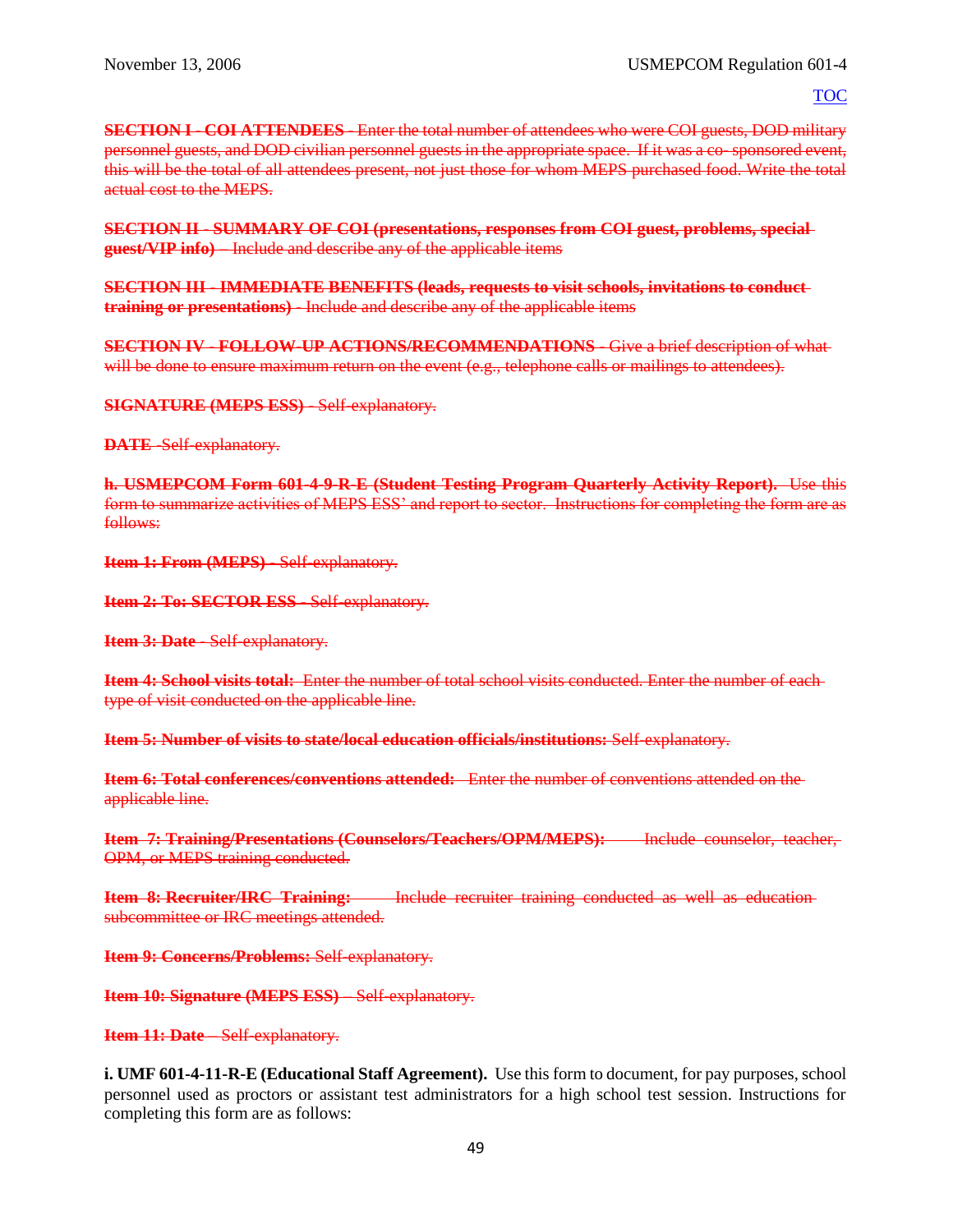#### **Item 1: Name of MEPS:** Self-explanatory.

## **SECTION I AGREEMENT (To be completed by TA)**

**Item 2:** Enter the information requested (i.e., name of school, number of proctors and/or number of assistant TAs, date of test session, name of school, Federal tax ID #, and school address, phone number, and POC.) ESA cannot be processed without the Federal tax ID # or tax statement from the school.

**Item 3: Print name of MEPS or OPM Test Administrator:** Self-explanatory.

**Item 4: MEPS or OPM Test Administrator's signature:** Self-explanatory.

**Item 5: Date:** Self-explanatory.

**Item 6: Print name of School Official (Last, First, MI):** Self-explanatory.

**Item 7: School Official's signature:** Self-explanatory.

**Item 8: Date:** Self-explanatory.

#### **SECTION II FUNDS CERTIFICATION (to be completed by MEPS BT)**

**Item 9: Number of proctors** indicate the number of proctors utilized and compute the total amount owed for proctors.

**Item 10: Number of test administrators** Indicate the number of assistant TAs utilized and compute the total amount owed for TAs.

**Item 11: Subtotal, Check usage fee, and Total Invoice** Current check fee is 1.7%. Compute the total amount owed for proctors and/or TAs including the 1.7% check fee if applicable. If payment is made by credit card, maintain this form with your purchase request.

**Item 12: Print name:** Name of the MEPS budget technician.

**Item 13: Test session #:** Self-explanatory (obtained from testing).

**Item 14: MEPS fund cite:** Self-explanatory.

**Item 15: MEPS requisition number:** Self-explanatory.

**Item 16: MEPS: BT Commander's signature:** Self-explanatory.

**Item 17: Date:** Self-explanatory.

**Item 18: MEPS Commander J-8/MERM-BDF signature:** Self-explanatory.

**Item 19: Date:** Self-explanatory.

**SECTION III-PAYMENT ISSUE (to be completed by J-8/MRM-LOGISTICS:** for check payments only)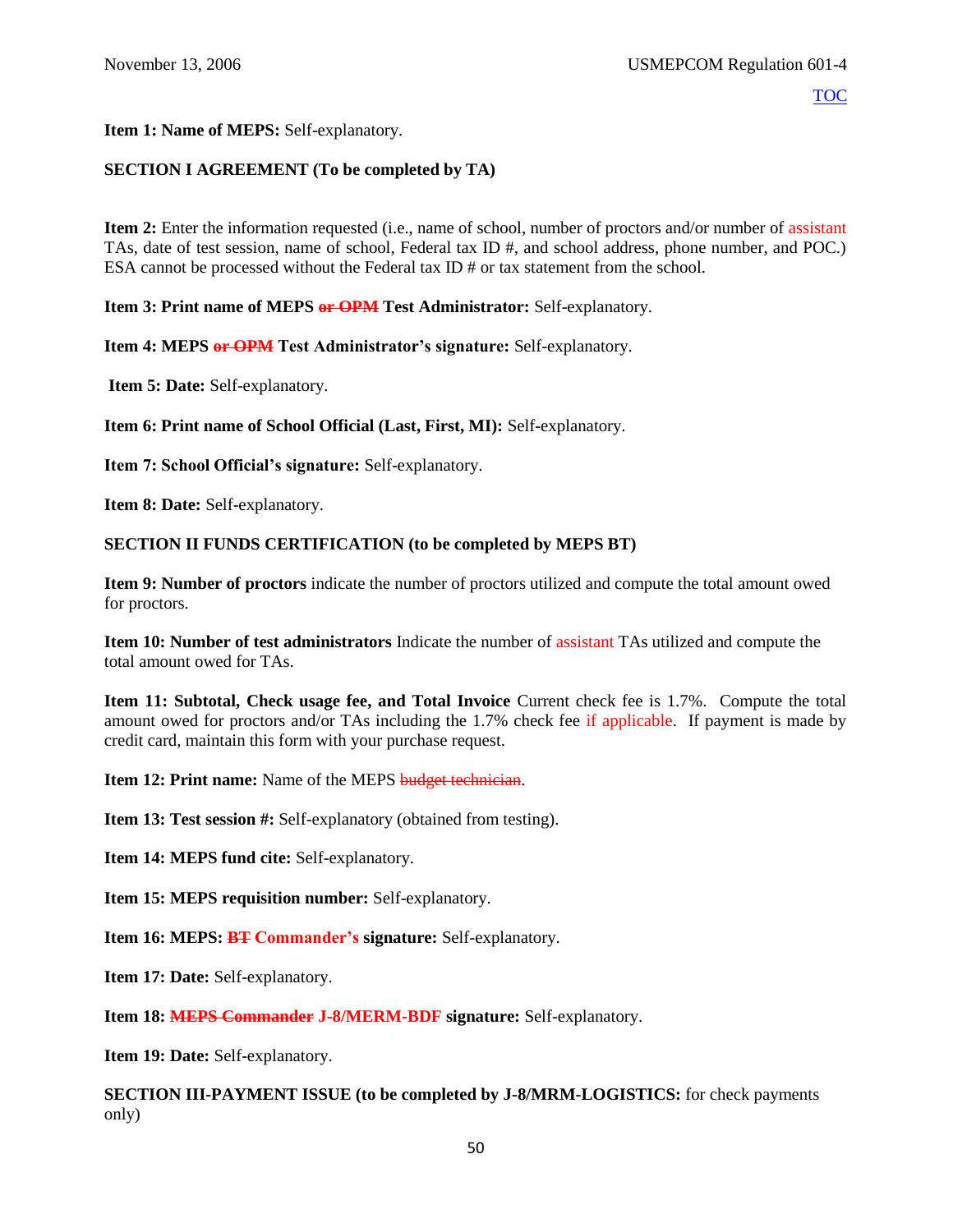**Item 20: Signature and title of check issuer from: J-8/MRM-LOGISTICSJ-4/MEFA-CB:** Selfexplanatory.

**Item 21: Date:** Self-explanatory.

**j. UMF 601-4-12-R-E (Educational Staff Agreement for Voluntary Services):** Use this form to document, for voluntary purposes, school personnel used as proctors or assistant test administrators for a high school test session. Instructions for completing this form are as follows:

**Item 1: Name of MEPS:** Self-explanatory.

**Item 2:** Provide information requested (i.e., name of school, number of test proctors and/or assistant test administrators, date of test session, and school address and phone number).

**Item 3: Printed Name of MEPS or OPM Test Administrator:** Self-explanatory.

**Item 4: MEPS or OPM Test Administrator's signature:** Self-explanatory.

**Item 5: Date:** Self-explanatory.

**Item 6: Printed Name of School Official (Last, First, MI):** Self-explanatory.

**Item 7: School Official's signature:** Self-explanatory.

**Item 8: Date:** Self-explanatory.

**Notes**: Self-explanatory.

**k. UMF 601-4-13-R-E (State/Local Convention Marketing Event– Funding Request).** Use this form to request funds to attend state or local educator conventions marketing events and later to request reimbursement for expenses when the event is completed. Instructions for completing this form are as follows:

**FY** Enter fiscal year.

**SECTION I REQUEST** (to be completed by MEPS ESS) The . Fill in the name of MEPS

requesting funding.

**Organization:** List the organization conducting the **convention** or conference event.

**Convention Event dates**, **City/State, Distance:** Self-explanatory.

**ESS participation will include:** Indicate the type of participation of the ESS. If ESS from multiple MEPS are attending, indicate and which MEPS is paying for the booth.

**Additional MEPS Attendees from other MEPS:** List the total number of additional other MEPS attendees.

**Cost estimates:** List the cost estimates in each category and compute the total amount. **Certification:**

**ESS signature: and Date:** Self-explanatory.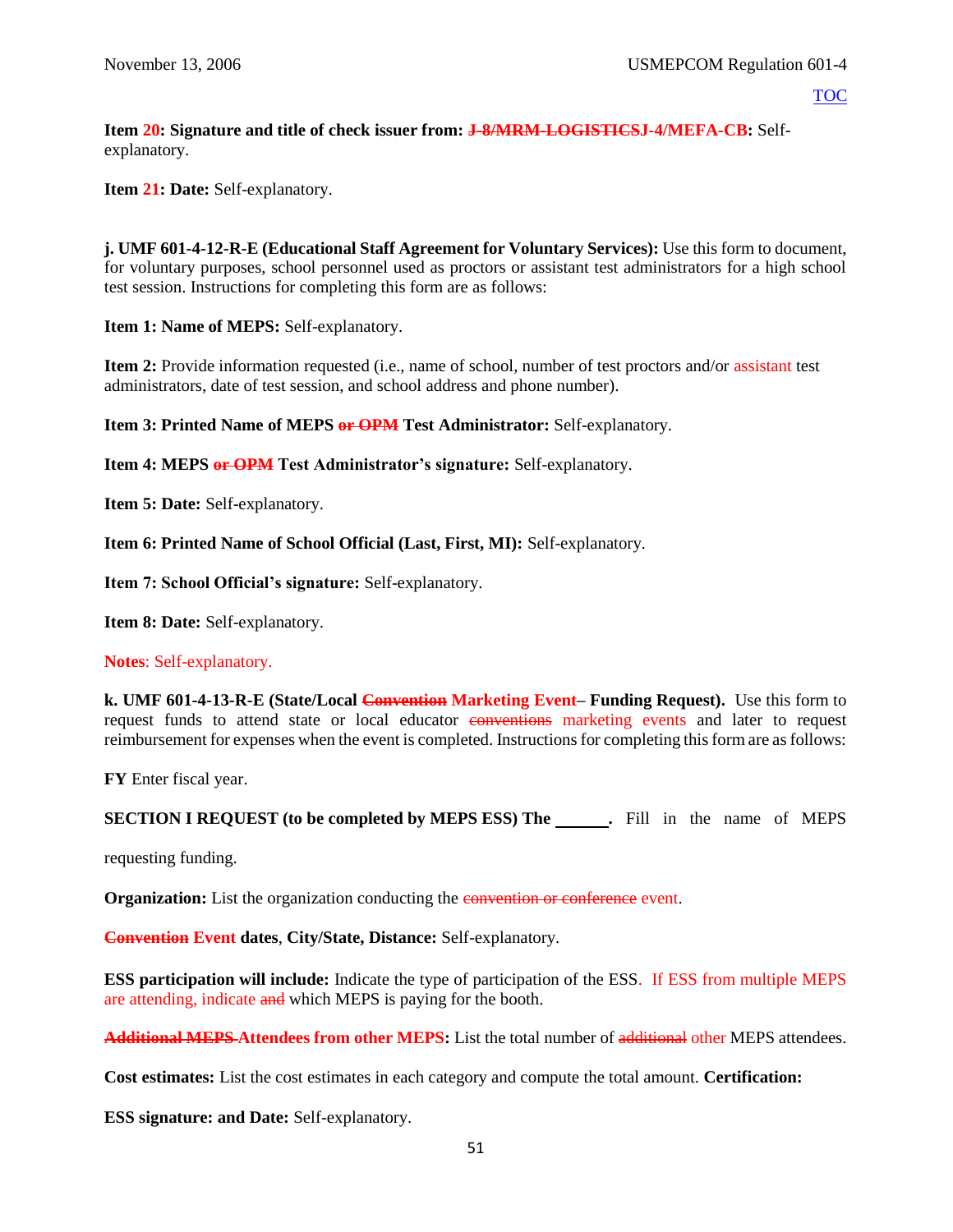## **Commander's signature: and Date:** Self-explanatory.

## **Battalion Commander's signature and date:** Self-explanatory.

#### **SECTION II SECTOR AUTHORIZATION (to be completed by Sector ESS)**

**Date approval received from Sector e-mail:** List the date of the Sector e-mail confirming approval for attendance.

#### **SECTION III RETURN ON INVESTMENT (ROI) (to be completed by MEPS ESS)**

Enter information on the value of the event. Information will be used by Sector ESS to determine funding distribution for future events.

**Presentation attendees**: Self-explanatory.

**Leads generated**: Enter the number of contacts that require follow-up actions.

**Schools scheduled**: Enter the number of schools for which scheduling was completed at the show.

**Cost per lead**: See note for calculation.

**Immediate benefits**: Enter comment on benefits of marketing at the event and follow up action. If leads were generated for other MEPS not in attendance, enter the MEPS and number of leads forwarded.

**SECTION IV REQUEST FOR REIMBURSEMENT (to be completed by MEPS BT BN PSS) Total travel expense** Upon completion of the conference or convention event, list the actual expenses on the applicable lines (i.e., total travel expense, exhibit booth, other (explain below), and total actual cost).

**ESS signature: and Date:** Self-explanatory.

**Budget technician's BN PSS signature and Date:** Self-explanatory.

**l. UMF 601-4-14-R-E (Professional Organizational Membership Reimbursement Request).** Use this form to request reimbursement for professional organizational memberships paid for by the MEPS. Instructions for completing this form are as follows:

**Item 1: TO:** Sector ESS

**Item 2: MEPS:** Name of MEPS requesting funding reimbursement**.**

**Item 3: Organization** List the organizations to which membership fees have been paid.

**Item 4: Amount** List the amount paid for each membership fee.

**Item 5: TOTAL** Self-explanatory.

**Item 6: BT ESS BN PSS Signature/Date** – Self-explanatory.

**Item 7: Date** Self-explanatory.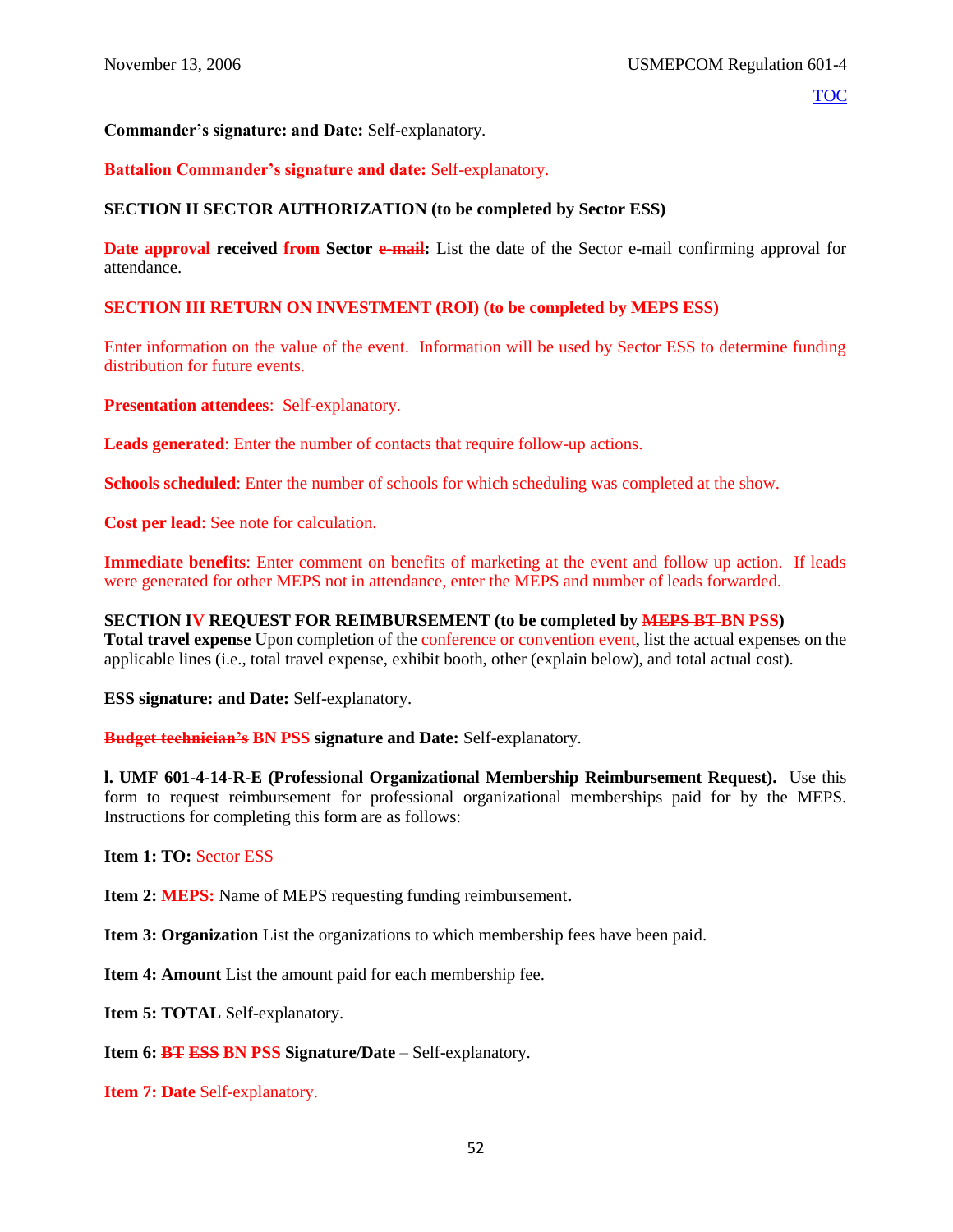**Item 8: Commander's Signature/Date** Self-explanatory.

**Item 9: Commander's BN PSS Signature Date** Self-explanatory.

**Item 9: BN Commander's Signature/Date** – Self-explanatory.

**Item 10: Sector ESS Signature/Date – Self-explanatory** 

**m. UMF 601-4-15-R-E (Proctor Support Form).** Use this form to document proctor assignments for student test sessions. Instructions for completing this form are as follows:

# **SECTION I – SCHOOL INFORMATION (to be completed by TC)**

**Item 1: From:** Complete items MEPS Testing Section, Office Telephone Number, and Fax Telephone Number Self-explanatory.

**Item 2: Responsible Service:** List the service responsible for the school being tested.

**Item 3: Responsible Recruiter:** List the specific recruiter responsible for the school being tested.

**Item 4: Recruiter's Telephone Number (office/cellular):** Self-explanatory.

**Item 5: High School Information:** Complete items **a** through **d** Self explanatory.

**Item 6: Test Session Information:** Complete items **a** through **d** Self-explanatory.

## **SECTION II RECRUITER ASSIGNMENT (to be completed by responsible service)**

**Item 7: Proctor Information:** Complete columns a through d. List the name, rank, service, contact numbers, confirmation method, and date for all of the proctors assigned to this student test session.

**Item 8: Responsible Recruiter Certification:** Complete items a through c Self-explanatory.

**Item 9: Remarks** – Self-explanatory.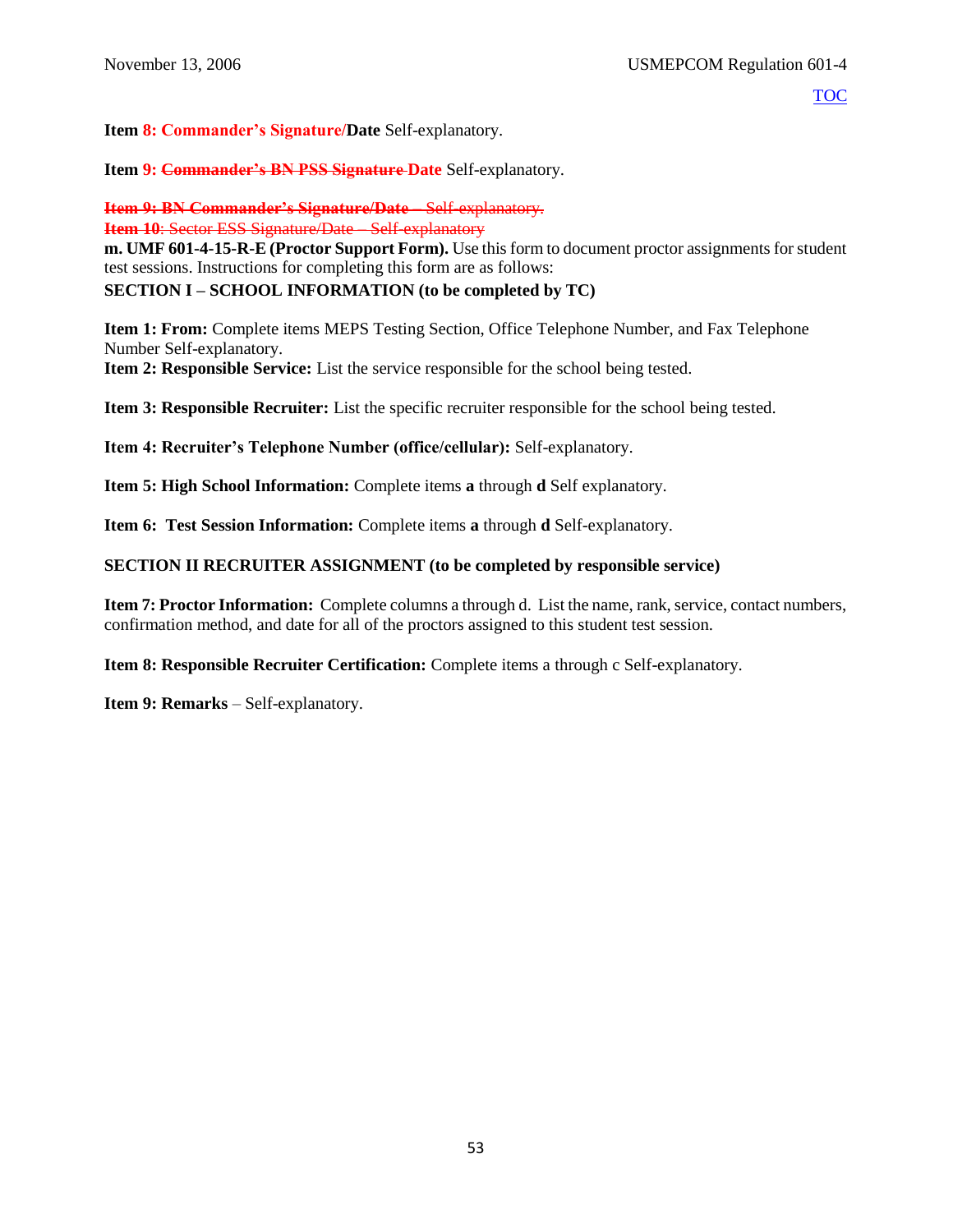## <span id="page-58-0"></span>**Appendix B References**

*Section I Publications referenced in or related to this publication*

## **AF JI 36-2016**

Armed Services Military Personnel Accession Testing Programs. Cited in [Executive Summary](#page-1-0)

## **AR 601-222**

Armed Services Military Personnel Accession Testing Programs. Cited in [Executive Summary](#page-1-0)

## **CG COMDTINST 1130.24A**

Armed Services Military Personnel Accession Testing Programs. Cited in [Executive Summary](#page-1-0)

## **CE 611-1**

Office of Personnel Management Handbook for Administering the Armed Services Vocational Aptitude Battery (ASVAB)

#### **DoDD 1145.2E** United States Military Entrance Processing Command (USMEPCOM)

**DoDI 1304.12E** DoD Military Personnel Accession Testing Program

## **MCP 1130.52E**

Armed Services Military Personnel Accession Testing Programs. [Cited in Executive Summary](#page-1-0)

## **New Student Testing Program (STP) User Manual**. Cited in Paragraph [5-2a\(1\).](#page-23-1)

## **OPNAVINST 1100.5**

Armed Services Military Personnel Accession Testing Programs. [Cited in Executive Summary](#page-1-0)

## **UMR 5-5**

Security, Safety, and Special Programs. Cited in Paragraph  $4-4d$ .

## **USMEPCOM Reg 58-1**

Management and Use of Motor Vehicles. Cited in paragraph 7-13e.

## **UMR 611-1**

Enlistment Qualification Tests. Cited in [Paragraph 1-4j.](#page-6-1)

## **UMR 690-13**

Civilian Personnel Management Program. Cited in [Paragraph 7-2b.](#page-34-1)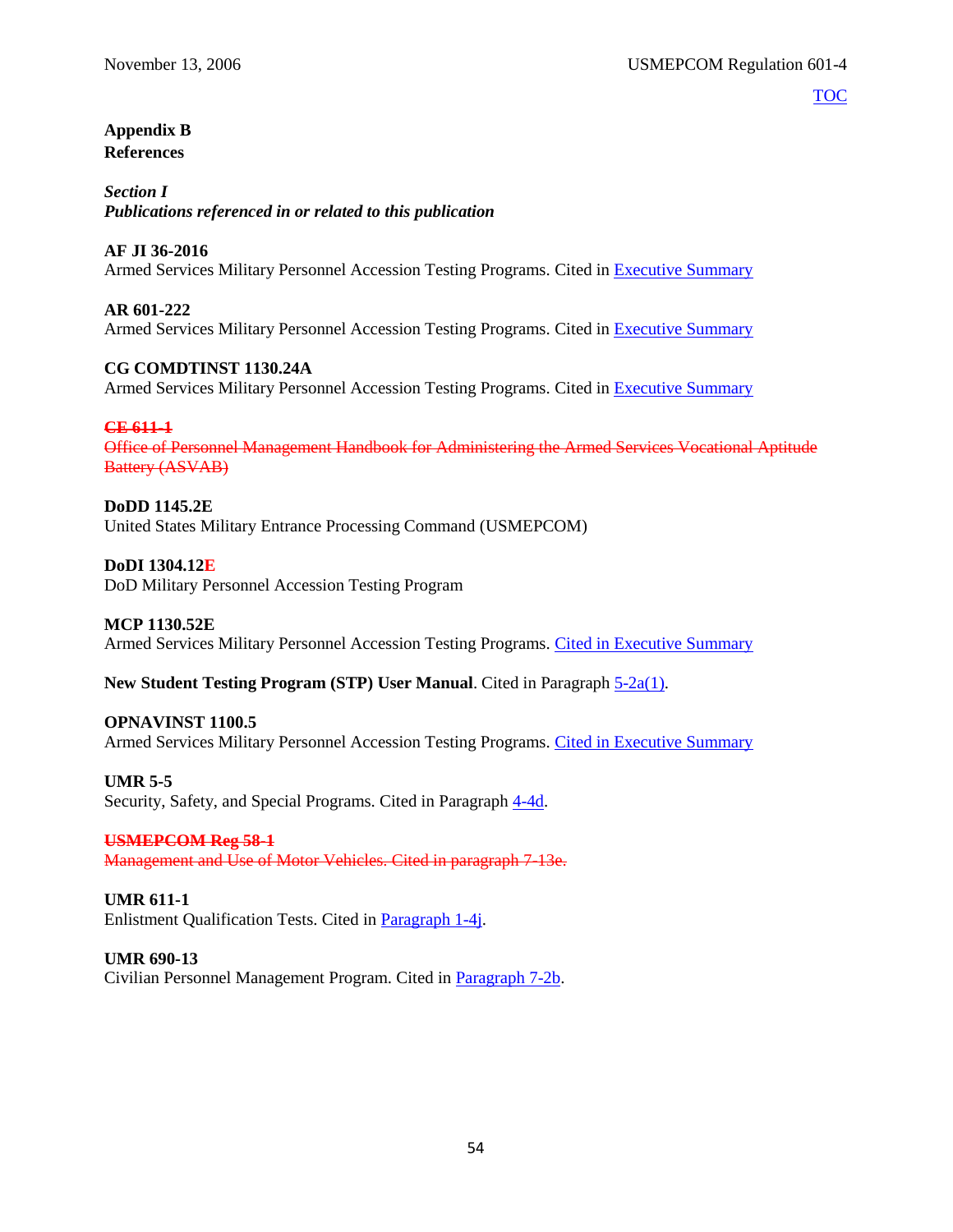*Section II Forms referenced in or related to this publication (***Note***: USMEPCOM J-3/Operations has special permission to prepare testing forms using DoD titles.)*

**DD Form 1304-5** ASVAB Summary Results.

**DD Form 1304-5AM** ASVAB Career Exploration Program, Manual for Administration, Student.

**DD Form 1304-5CM** The ASVAB Career Exploration Program, Counselor Manual.

**DD Form 1304-5MC Military Careers.** 

**DD Form 1304-5RG**

The ASVAB Career Exploration Program, Recruiter Guide

**DD Form 1304-5WB** Exploring Careers: The ASVAB Career Exploration Guide.

**SF 1164** Claim for Reimbursement for Expenditures on Official Business.

**UMF 601-4-R** Student Test Answer Sheet Discrepancy List

**UMF 601-4-2-R-E** Processing and Distribution Control Record

**UMF 601-4-3-E** Student ASVAB Test Record

**UMF 601-4-4-R-E** Receipt of Armed Services Vocational Aptitude Battery (ASVAB) Booklets

**UMF 601-4-5-R** Student Testing Database Maintenance Form

**UMF 601-4-6** Centers of Influence (COI) Event Fund Cite Request and Reimbursement

**USMEPCOM Form 601-4-7-R** Centers of Influence (COI) Event After-Action Report.

**USMEPCOM Form 601-4-9-R** Student Testing Program Quarterly Activity Report.

**UMF 601-4-11-R-E** Educational Staff Agreement.)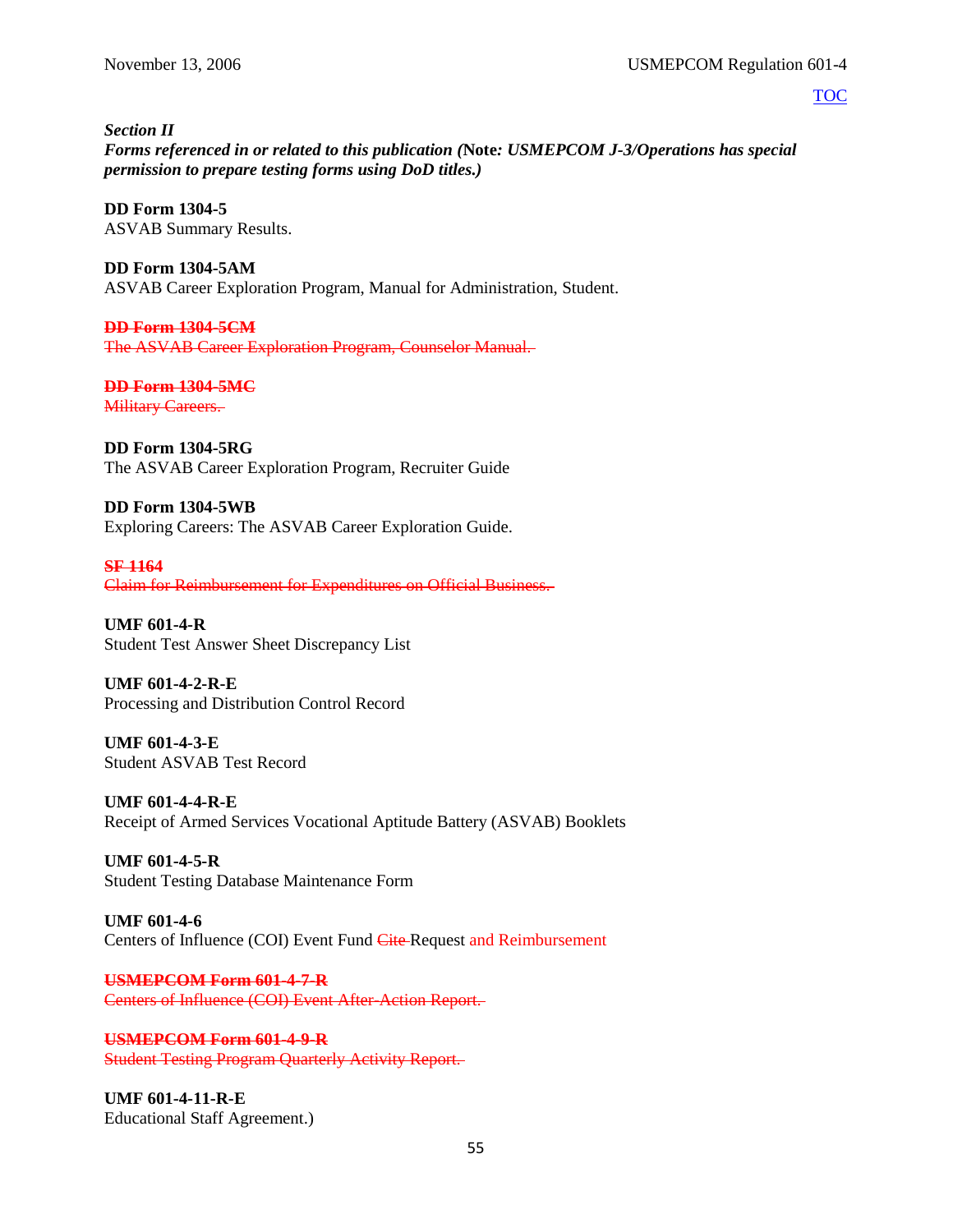#### **UMF 601-4-12-R-E**

Educational Staff Agreement for Voluntary Services

#### **UMF 601-4-13-R-E**

State/Local Convention Marketing Event – Funding Request

## **UMF 601-4-14-R-E**

Professional Organizational Membership Reimbursement Request

**UMF 601-4-15-R-E**

Proctor Support Form.

## **UMF 680-3A-E**

Request for Examination. Cited in [Paragraph 5-3d.](#page-25-0)

**Section III** (The file numbers this regulation prescribes for the user to file specific documents.) *Required File Numbers*

## **601**

General personnel procurement correspondence files. Cited in [Paragraph 5-1.](#page-23-0)

KE6. Event is 2 years after cutoff on action documents or when no longer needed for current operations for non-action documents; whichever applies. Keep in CFA until event occurs and then until no longer needed for conducting business, but not longer than 6 years after the event, then destroy.

## **601-222d**

Qualification test answers. Cited in **Paragraph 5-2b.** Keep in CFA until no longer needed for conducting business, but not longer than 6 years, then destroy. Answer sheets for test administered to Air Force personnel will be forwarded according to AR601-270.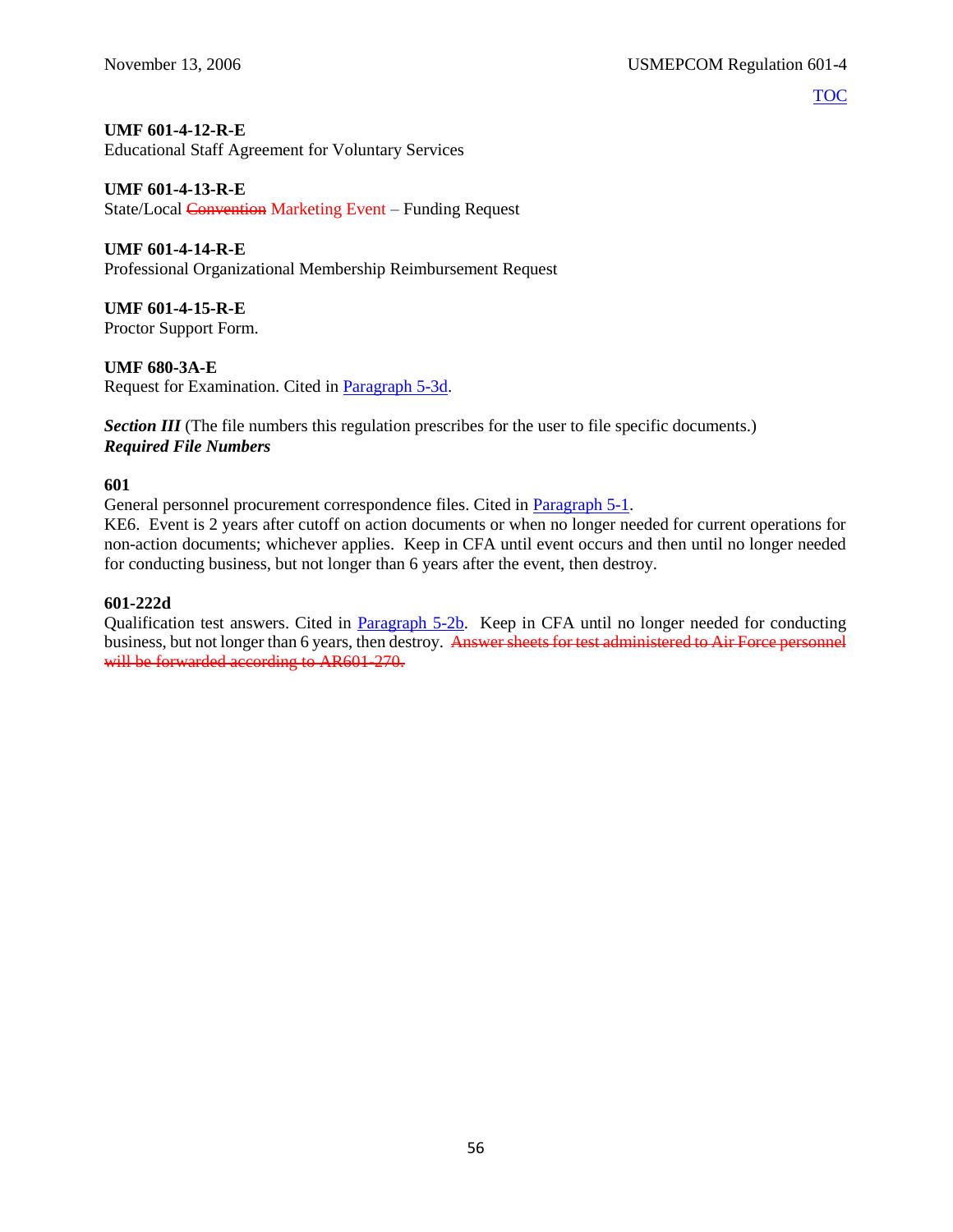# <span id="page-61-0"></span>**Appendix C**

## **Internal Control Evaluation Checklist**

## **C-1. Function**

The function covered by this checklist is to monitor activities related to the student Armed Services Vocational Aptitude Battery (ASVAB).

## **C-2. Purpose**

The purpose of this checklist is to assist testing personnel in the Military Entrance Processing Station (MEPS) in evaluating the key management controls listed below. It is not intended to cover all controls.

## **C-3. Instructions**

Answers must be based on actual testing of key internal controls (document analysis, direct observation, sampling, simulation, etc.) Explain answers indicating deficiencies and take necessary corrective actions. Formally evaluate these controls at least once every 5 years. Certify evaluations have been accomplished by completing Department of Army (DA) [Form 11-2, Internal Control Evaluation Certification](http://www.apd.army.mil/pub/eforms/pdf/a11_2.pdf)

## **C-4. Test questions a. General.**

(1) Is the United States Military Entrance Processing Command (USMEPCOM) Command Inspection Checklist Section B-11 (available on USMEPCOM [SPEAR](https://spear/SitePages/Home.aspx) ratings promptly corrected within 30 days? [\(SPEAR\)](https://spear/SitePages/Home.aspx) completed twice a year with a SATISFACTORY rating?

(2) Are UNSATISFACTORY

## **a. Proctor support.**

(1) Does the MEPS coordinate for proctor support with the services and report proctor noshows in USMIRS?

## **b. Test administration.**

(1) Are all student answer sheet packages shipped or hand delivered to the MEPS within 48 hours after the test?

(2) Are any instances of cheating documented on [UMF 601-4-R-E,](https://spear/Headquarters/J-1%20MEHR/MissionSup/USMEPCOM%20Regulations%20and%20Forms%20Library/UMR%20601-4,%20Student%20Testing%20Program/UMF%20601-4-R-E,%20Student%20Test%20Answer%20Sheet%20Discrepancy%20List.pdf) Student Test Answer Sheet Discrepancy List?

## **c. Test loss/compromise.**

(1) Are all instances of test loss/compromise promptly reported to Sector?

# **d. Test scoring and distribution.**

(1) Is information on [UMF 601-4-2-R-E, Processing and Distribution Control Record](https://spear/Headquarters/J-1%20MEHR/MissionSup/USMEPCOM%20Regulations%20and%20Forms%20Library/UMR%20601-4,%20Student%20Testing%20Program/UMF%20601-4-2-R-E,%20Processing%20and%20Distribution%20Control%20Record.xfdl) kept current?

(2) Do sequential batch numbers begin with 0001 and end with 9999 before starting over again?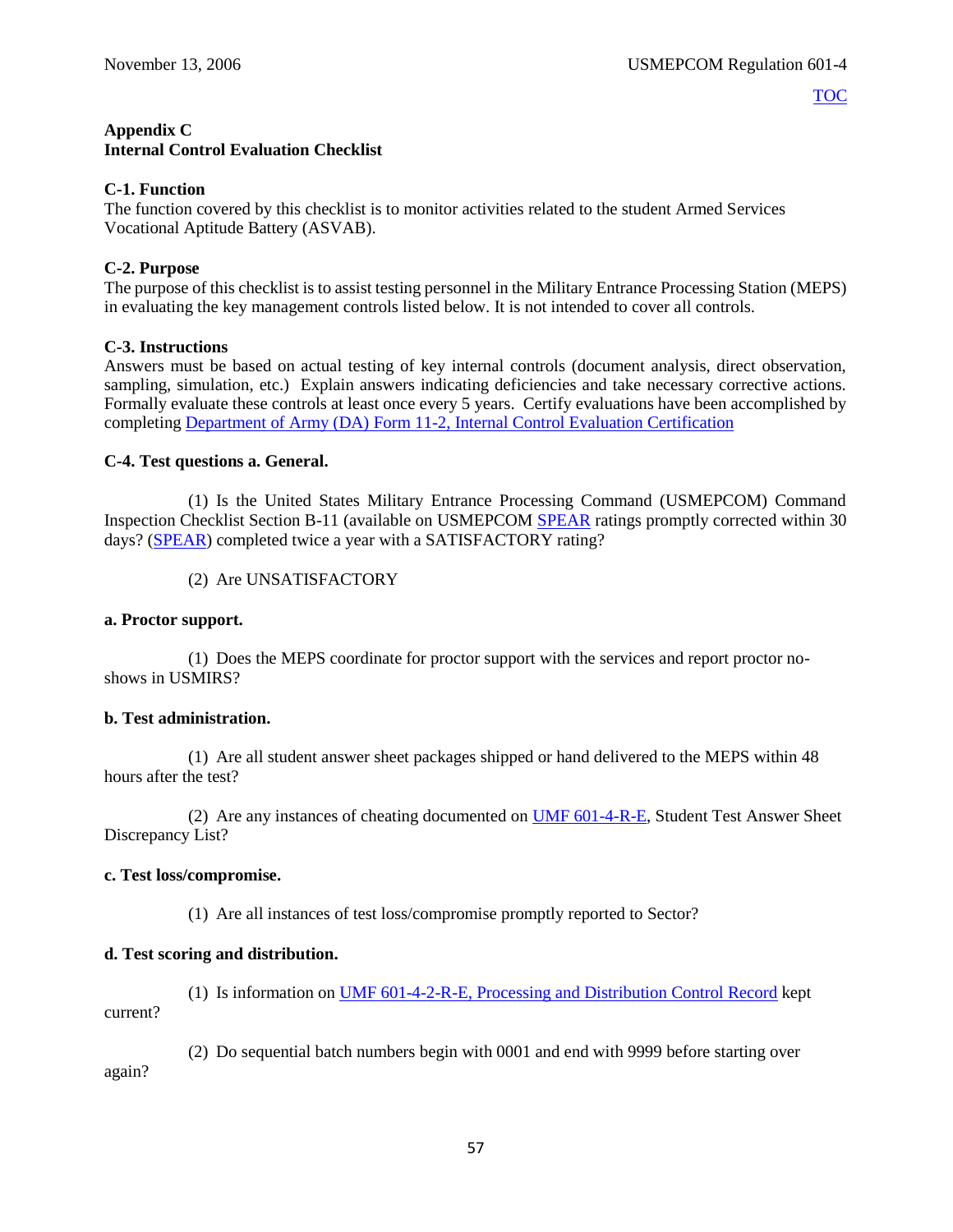**e. Centers of Influence (COI) Program.** Has a specific group been identified where appeal by way of a COI event may elicit support or advocacy for the ASVAB Career Exploration Program (CEP)?

**f. Organization membership and participation.** Has the ESS assessed what local and State educational organizations are best able and/or most willing to advocate for the ASVAB CEP in the MEPS area?

## **C-5. Supersession**

This checklist supersedes

#### **C-6. Comments**

To help make this a better tool for evaluating management controls, submit comments to HQ USMEPCOM, ATTN: J-3/MOP-TD, 2834 Green Bay Road, North Chicago, Illinois 60064-3091.

**C-7.** Department of Army (DA) [Form 11-2, Internal Control Evaluation Certification.](http://www.apd.army.mil/pub/eforms/pdf/a11_2.pdf) Use [Department of](http://www.apd.army.mil/pub/eforms/pdf/a11_2.pdf)  [Army \(DA\)](http://www.apd.army.mil/pub/eforms/pdf/a11_2.pdf) Form 11-2, Internal Control Evaluation Certification to document internal control evaluations.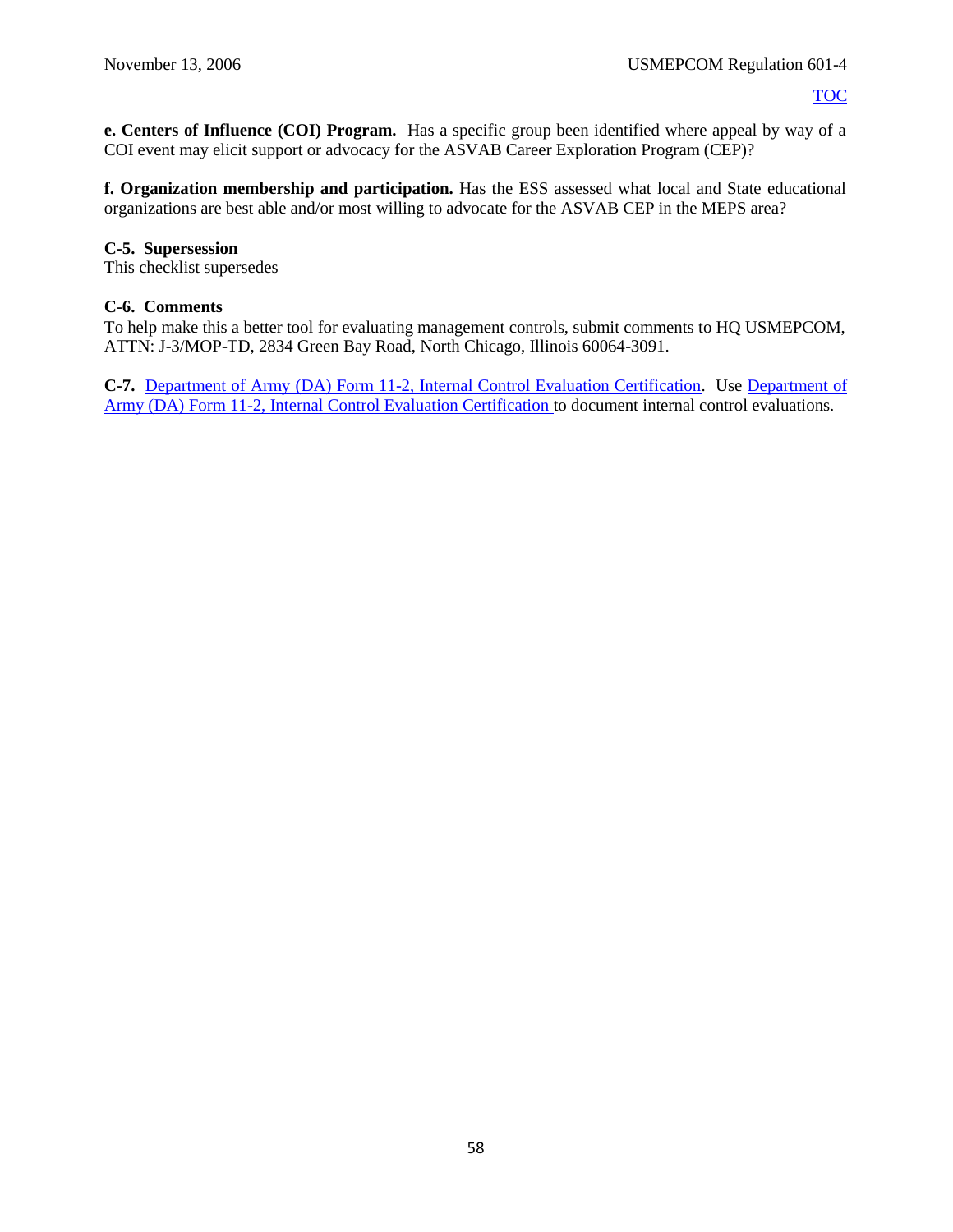# <span id="page-63-0"></span>**Appendix D Glossary**

**AAR** After Action Report

## **AOR** Area of Responsibility

**AP** Accession Policy

**ASR** ASVAB Summary Results

**ASVAB** Armed Services Vocational Aptitude Battery

**BN** Battalion

**CD** Compact Disk

**CEP** Career Exploration Program

**CSDBM** Centralized Student Database Management

**COI** Center of Influence

**DA** Department of the Army

**DD, DoD** Department of Defense

**DMDC** Defense Manpower Data Center

**DoDDS** Department of Defense Dependent Schools

**DUSD** Deputy under Secretary of Defense

**ESA** Educational Staff Agreement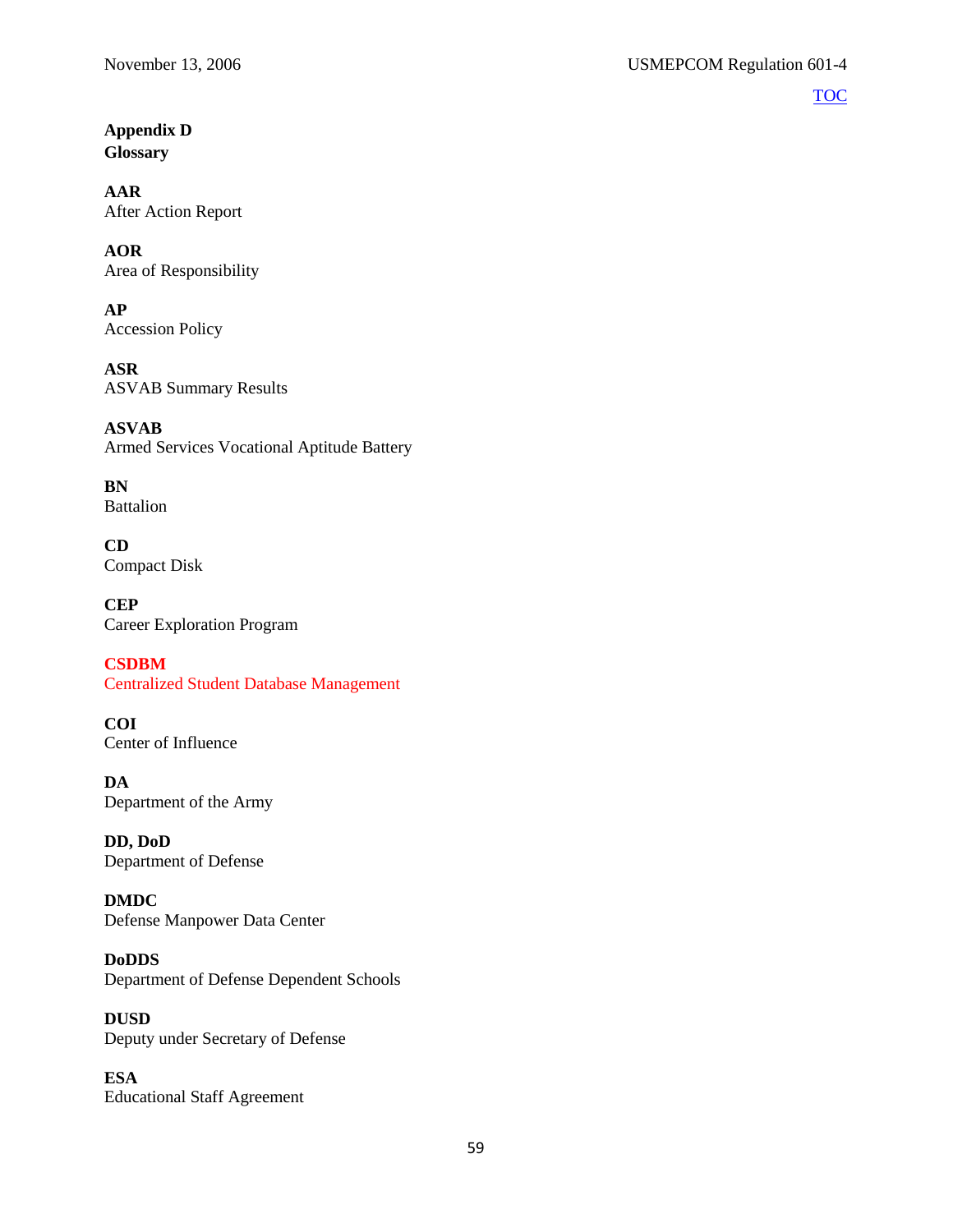# **ESS**

Education Services Specialist

# **FedEx**

Federal Express

**FSM** Federated States of Micronesia

## **HQ USMEPCOM**

Headquarters, United States Military Entrance Processing Command

**ID** Identification

**IMPAC** International Merchant Purchase Authorization Card

**IRC** Interservice Recruitment Committee

**MEPS** Military Entrance Processing Station

**NLT** Not Later Than

**OMR** Optical Mark Reader

**OPM** Office of Personnel Management

**POC** Point of Contact

**PSS** Personnel Support Specialist

**RMI** Republic of the Marshall Islands

**RN** Record number

**SF** Standard Form

**STP** Student Testing Program